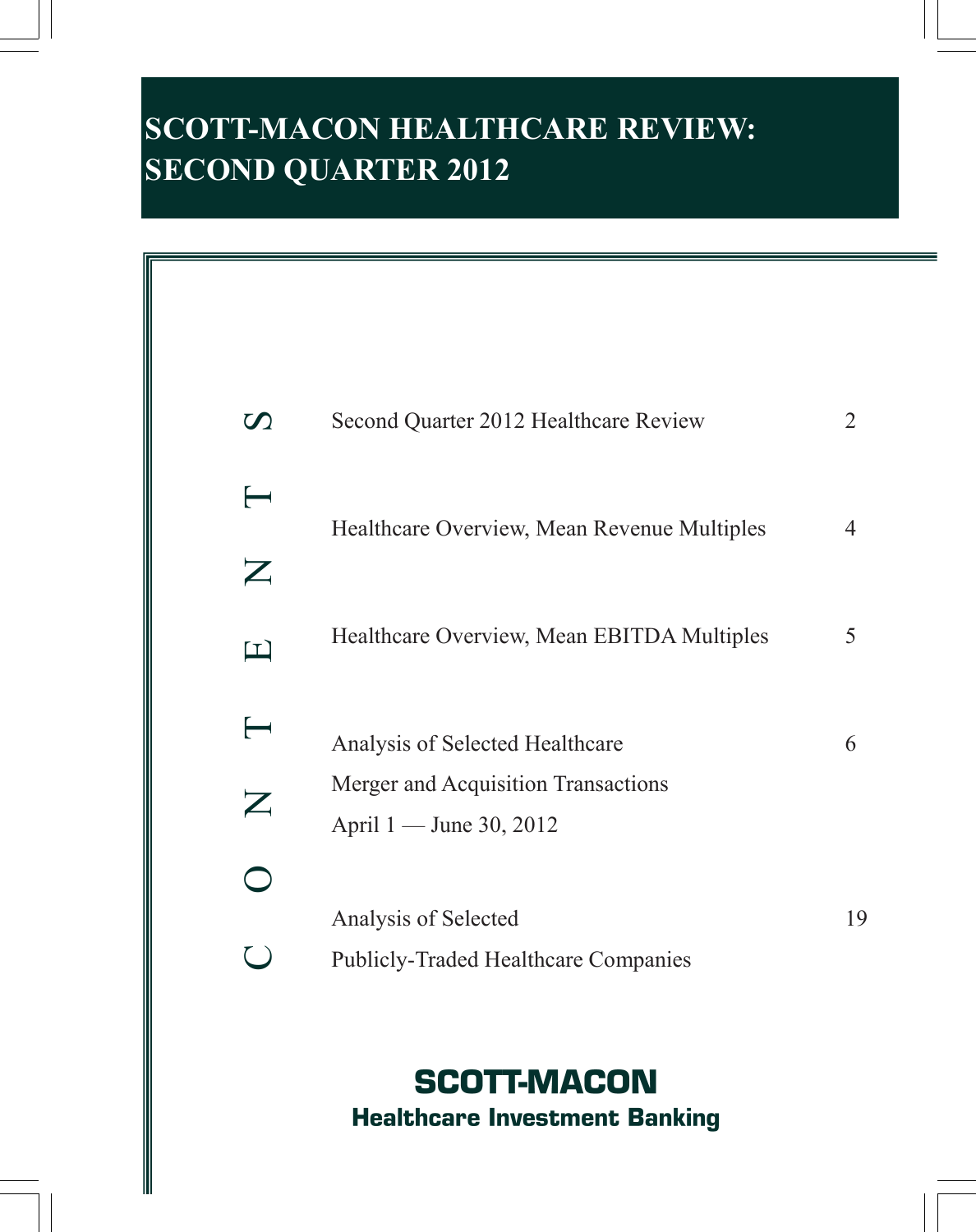# **S E C O N D Q U A R T E R 2 0 1 2 H E A L T H C A R E R E V I E W**

# Dear Clients and Friends,

 $\equiv$ <sup>2</sup>

Scott-Macon is pleased to present our quarterly Healthcare Review covering the second quarter of 2012. Please email me at [ncortright@scott](mailto:ncortright@scott-macon.com)[macon.com](mailto:ncortright@scott-macon.com) to automatically continue receiving this publication in the future as we are transitioning to digital publishing with email distribution.

Pages four and five represent a visual snapshot of the average multiples for all the healthcare, medical and pharmaceutical transactions that either closed or were announced during the second quarter, along with the average multiples for the major publicly-traded healthcare, medical and pharmaceutical companies.

Starting on page 6, we present information on the quarter's mergers and acquisitions activity. In the Insurance segment, the targets were fairly diverse, although almost half were either Medicare or Medicaid focused plans, continuing the fad we have been seeing since the Affordable Care Act was passed over two years ago. Right after the quarter's close WellPoint announced its \$5.2 billion (or 15.5x EBITDA) deal for Medicaid player AmeriGroup, making WellPoint one of the largest Medicaid plan operators in the country. Cigna continued its diversification strategy by acquiring Great American's supplemental business for 0.9x revenues, and also

Medicare Advantage plans from Humana. United also made two acquisitions of a Medicare Advantage and a commercial plan. In the Technology segment, the largest deals were Genstar Capital's announced acquisition of eResearch Technology for \$377 million, or 2.0x revenues, and Alere's acquisition of eScreen for \$340 million, or 2.8x revenues. In the Outsourcing segment, Express Scripts closed the second quarter's biggest deal with its acquisition of Medco Health Solutions for \$33.5 billion, or 11.0x EBITDA. The next largest deal in Outsourcing was the announcement by SXC Health Solutions of the acquisition of Catalyst Health Solutions for \$4.3 billion, or 19.8x EBITDA. These two deals further consolidate the Pharmacy Benefit Management industry. In the Information segment, the largest deal was Thomson Reuter's sale of its healthcare business to Veritas Capital for \$1.3 billion.

Turning to Providers starting on page 9, the largest deal announced in this sector was the intended acquisition of HealthCare Partners by DaVita for \$4.7 billion, or 8.9x EBITDA, in a stunning diversification play away from dialysis into medical care. DaVita also closed on its \$106 million acquisition of KRU Medical Ventures. Universal Health Services announced its intention to acquire behav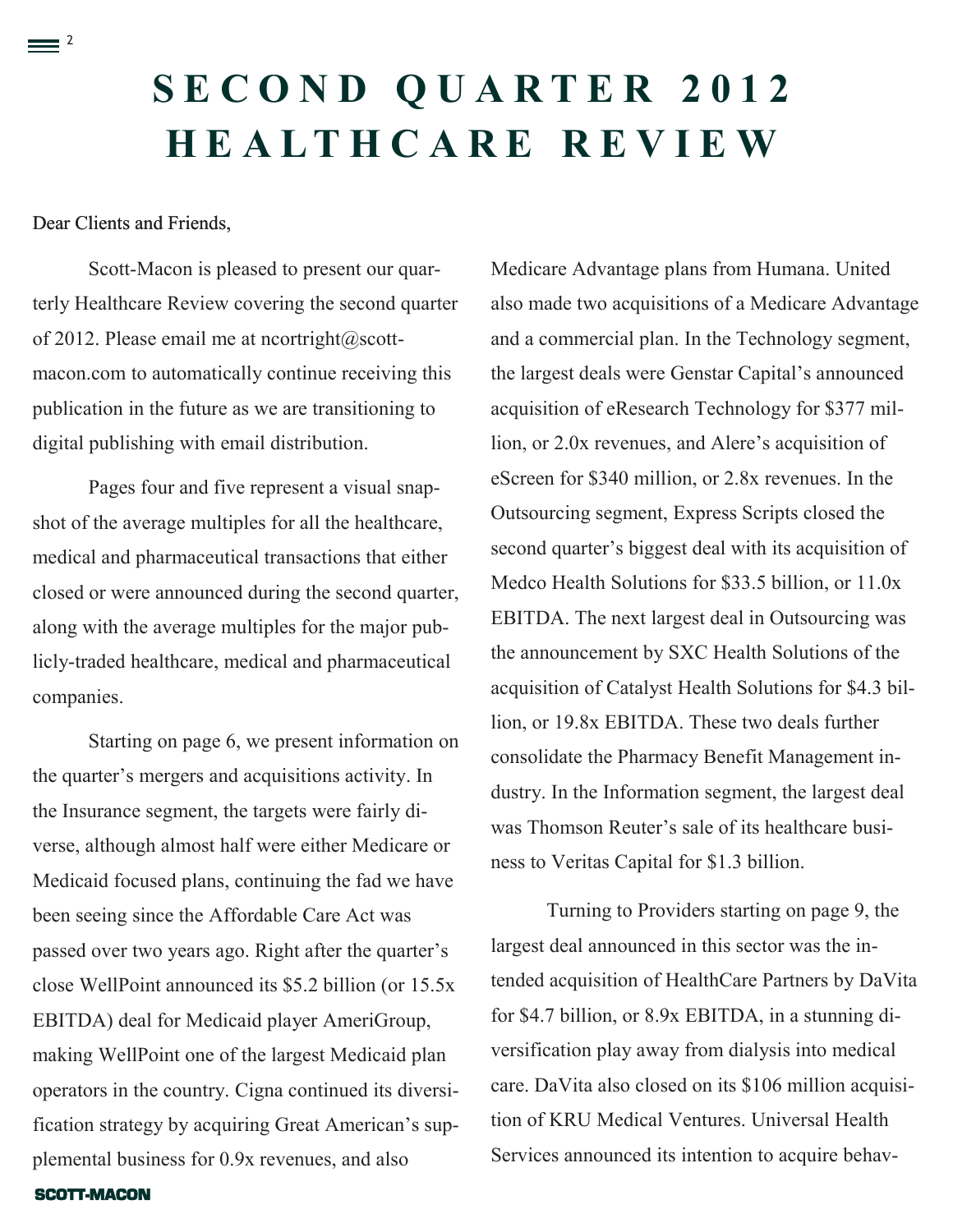ioral provider Ascend Health Corporation for \$517 million. Court Square Capital Partners closed on its acquisition of rehab player Physiotherapy Associates for \$510 million, or 1.4x revenues. The next largest deal was Ventas's acquisition of 16 Private Pay Senior Living communities for \$362 million.

In the Products area beginning on page 15, the sector saw nine deals that exceeded \$1 billion including the second and third largest for the quarter. The largest deal of these to close was the \$19.6 billion acquisition of Synthes by Johnson & Johnson, or 12.1x EBITDA. The third largest deal of the quarter was Nestlé S.A.'s announcement to acquire Pfizer Nutrition for \$11.9 billion. The seven other billion dollar Products deals are Watson Pharmaceuticals's announcement to acquire Actravis Group Hf. for \$6 billion or 2.4x revenues; Hologic's announcement to acquire Gen-Probe Inc. for \$3.9 billion or 6.6x revenues; Agilent Technologies closing on Dako A/S for \$3.0 billion; Human Genome Sciences's announced acquisition by GlaxoSmithKline for \$2.9 billion; Boston Biomedical's acquisition by Dainippon Sumitomo Pharma for \$2.6 billion; Asahi Kasei's acquisition of ZOLL Medical Corporation for \$2.1 billion or 3.9x revenues; and Novartis AG's announced acquisition of Fourgera Pharmaceuticals for \$1.5 billion or 8.8x EBITDA.

Following the mergers and acquisitions analysis, we present an analysis of publicly-traded Services, Providers, and Products companies by sector. Mean EBITDA multiples for Services companies ended the quarter at 9.6x (down from 9.9x in Q1 2012); Providers at 8.0x (up from 7.7x in Q1 2012); and Products at 10.0x (down slightly from 10.1x in Q1 2012). Technology services companies ended the quarter at an average EBITDA multiple of 12.1 times (down from 12.3x in Q1 in 2012), while Outsourcing services companies traded at 10.5 times EBITDA as of June  $30<sup>th</sup>$  (down from 10.7x in Q1) 2012). The Insurance segment EBITDA multiple came in at 6.5 times (down from 7.3x in Q1 2012).

<u>3. In the second contract of the second contract of the second contract of the second contract of the second contract of the second contract of the second contract of the second contract of the second contract of the seco</u>

Finally, contact information for the Scott-Macon Healthcare Investment Banking Group Professionals appears on the back cover. We welcome your call or email to discuss your thoughts on this article.

Sincerely yours,

Nate Cortright

Nathan D. Cortright *Managing Director Group Head – Healthcare Investment Banking ncortright@scott-macon.com (212) 755-8200*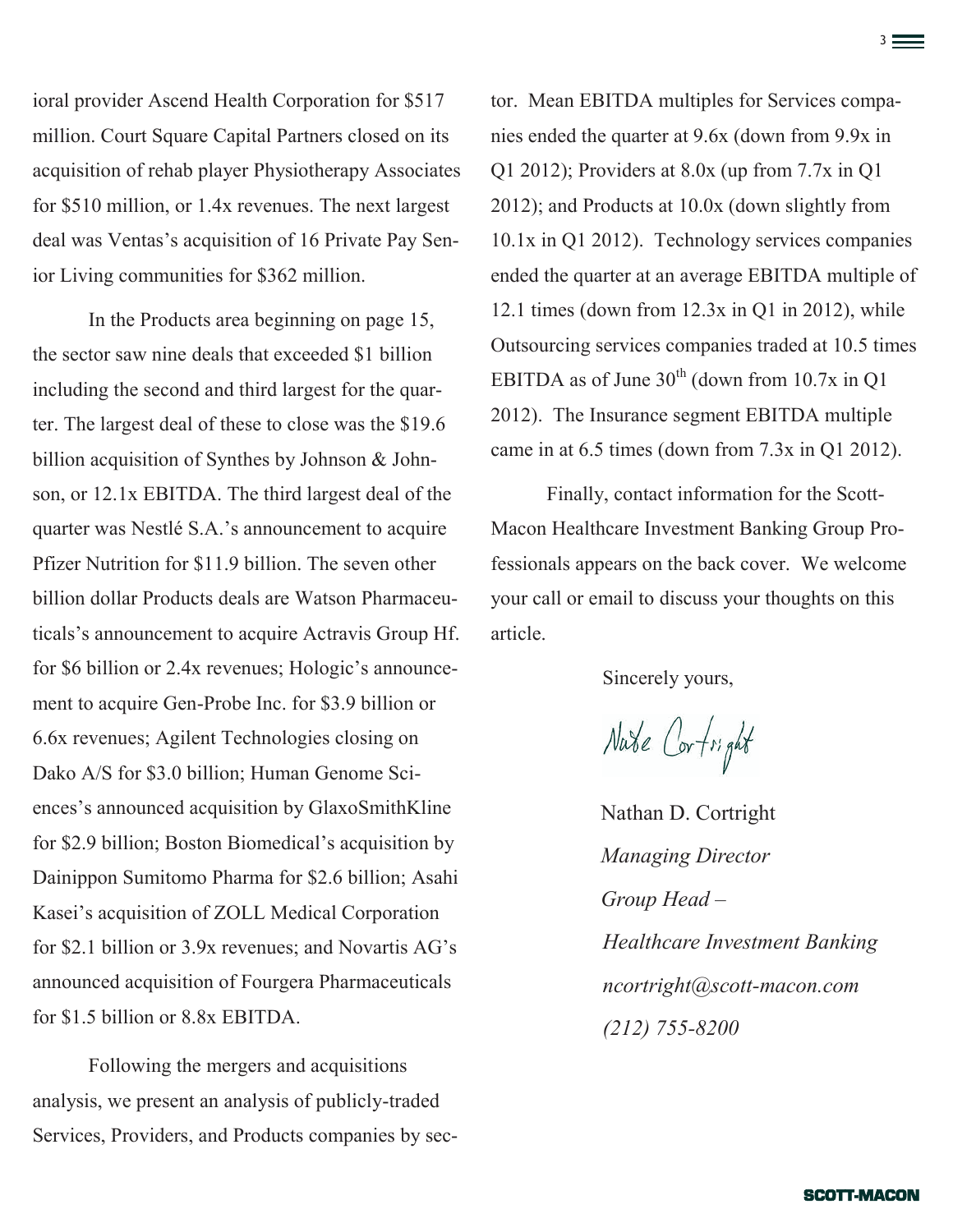# **H E A L T H C A R E O V E R V I E W**

# **M E A N R E V E N U E M U L T I P L E S**

# **OVERALL: Revenue Multiple**





SCOTT-MACON

 $\equiv$  4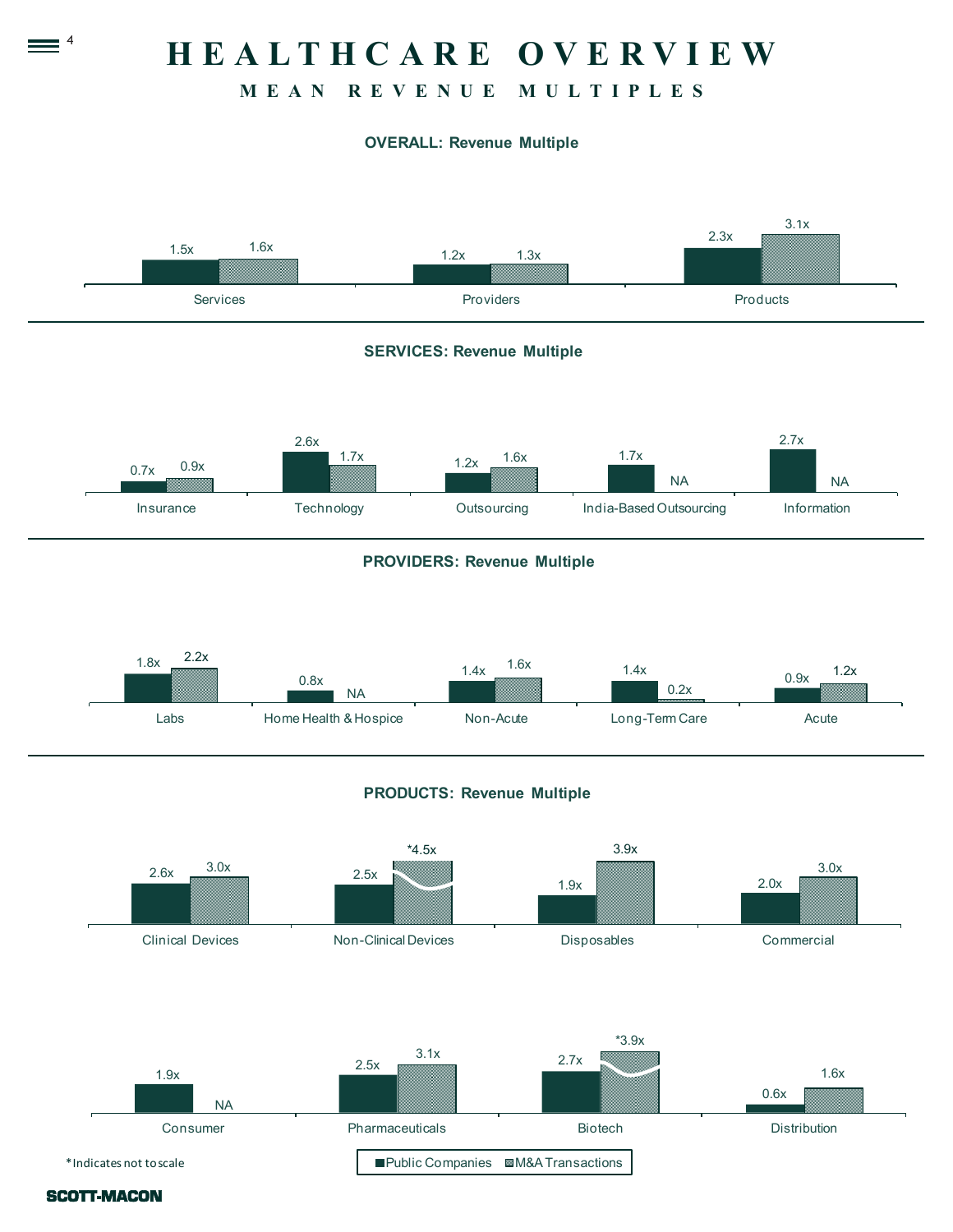# 5 **H E A L T H C A R E O V E R V I E W**

# **M E A N E B I T D A M U L T I P L E S**

### **OVERALL: EBITDA Multiple**



### **SERVICES: EBITDA Multiple**



#### **PROVIDERS: EBITDA Multiple**



### **PRODUCTS: EBITDA Multiple**

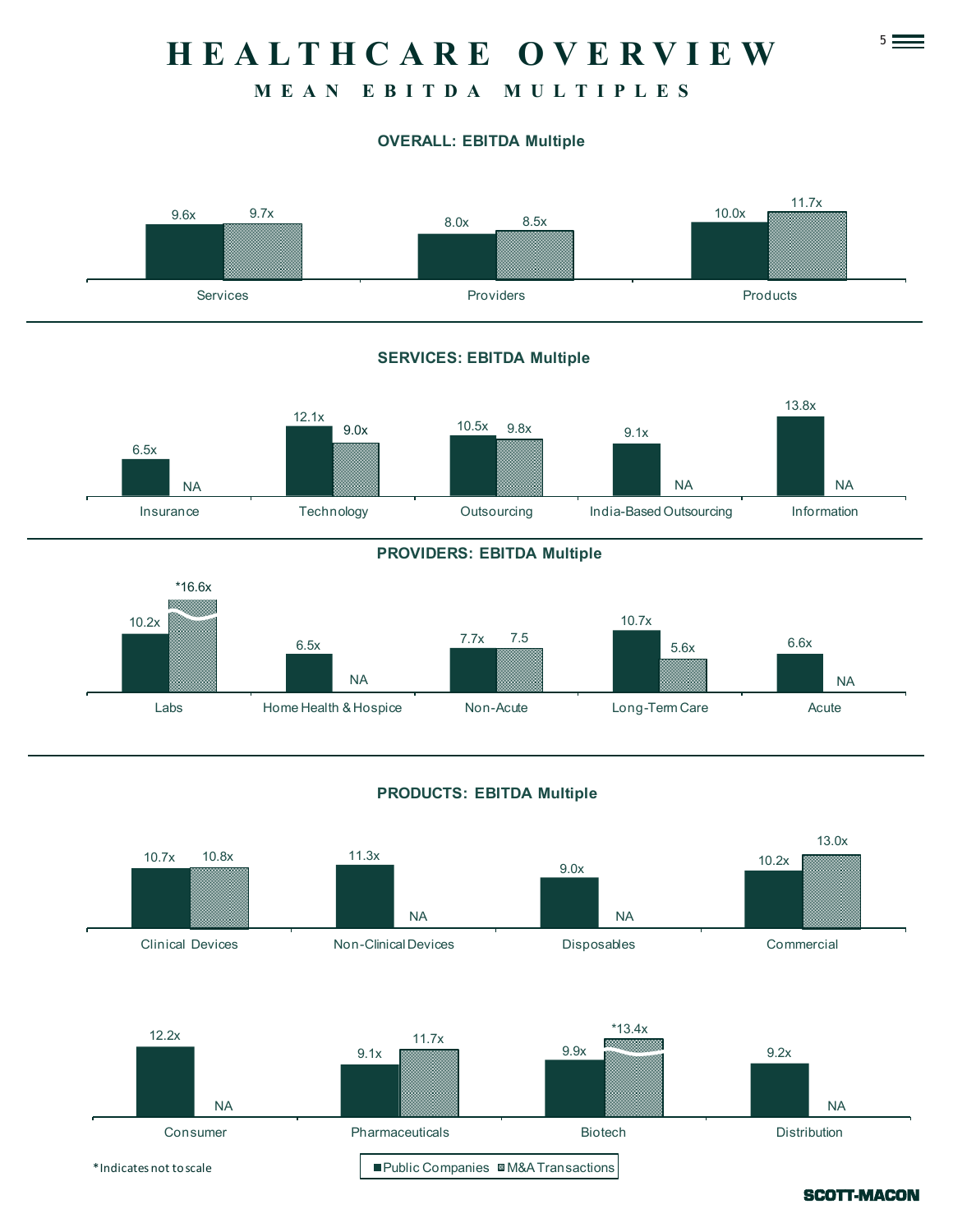# <sup>6</sup> **ANALYSIS OF SELECTED HEALTHCARE MERGER & ACQUISITION TRANSACTIONS<sup>1</sup> SECOND QUARTER 2012 (APRIL 1 — JUNE 30)**

#### **(\$ millions Except Per Share Data)**

| <b>Date</b>                                          | <b>Acquirer / Target</b>                                                                                               | Price     | <b>Target</b><br><b>Revenue</b> | <b>Target</b><br>EBITDA <sup>2</sup> | Price/<br><b>Revenue</b> | Price/<br>EBITDA <sup>2</sup> | <b>Target Description</b>                                                                                                                                                                                 |
|------------------------------------------------------|------------------------------------------------------------------------------------------------------------------------|-----------|---------------------------------|--------------------------------------|--------------------------|-------------------------------|-----------------------------------------------------------------------------------------------------------------------------------------------------------------------------------------------------------|
|                                                      |                                                                                                                        |           |                                 |                                      |                          |                               |                                                                                                                                                                                                           |
|                                                      |                                                                                                                        |           |                                 | <b>SERVICES - INSURANCE</b>          |                          |                               |                                                                                                                                                                                                           |
| Announced                                            | CIGNA Corp. (NYSE:CI) /<br>Great American Supplemental Benefits Group                                                  | \$295.0   | \$325.0                         | <b>NA</b>                            | 0.9x                     | <b>NA</b>                     | Offers various insurance products to help with financial<br>security, insuring life, and protecting health.                                                                                               |
| Announced                                            | CIGNA Corp. (NYSE:CI) /<br>Humana Inc., Medicare Advantage Plans in Texas and<br>Arkansas                              | <b>NA</b> | <b>NA</b>                       | <b>NA</b>                            | <b>NA</b>                | <b>NA</b>                     | Comprises Medicare Advantage Plans in two states.                                                                                                                                                         |
| 4/3/2012                                             | Magic Johnson Enterprises, Inc. /<br>Simply Healthcare Plans, Inc.                                                     | <b>NA</b> | <b>NA</b>                       | <b>NA</b>                            | <b>NA</b>                |                               | NA A health maintenance organization that provides health care<br>services to Medicaid, kids, and disease management.                                                                                     |
| Announced                                            | McLaren Health Care Corporation /<br>CareSource Michigan                                                               | \$27.0    | <b>NA</b>                       | <b>NA</b>                            | <b>NA</b>                | <b>NA</b>                     | A nonprofit Medicaid managed health care plan for Medicaid<br>consumers.                                                                                                                                  |
| 4/9/2012                                             | Nautic Partners, LLC /<br>Superior Vision Services, Inc.                                                               | <b>NA</b> | <b>NA</b>                       | <b>NA</b>                            | <b>NA</b>                | <b>NA</b>                     | A managed vision care company that provides vision<br>insurance coverage.                                                                                                                                 |
| Announced                                            | ProAssurance Corporation (NYSE:PRA) /<br>Medmarc Mutual Insurance Company                                              | \$153.7   | <b>NA</b>                       | <b>NA</b>                            | <b>NA</b>                | <b>NA</b>                     | Develops and underwrites customized insurance products<br>and risk management solutions for medical technology and<br>life sciences contract and component manufacturers.                                 |
| 4/30/2012                                            | Unitedhealth Group, Inc. (NYSE:UNH) /<br>Medica HealthCare Plans, Inc.                                                 | <b>NA</b> | <b>NA</b>                       | <b>NA</b>                            | <b>NA</b>                | <b>NA</b>                     | Operates a health plan with a Medicare contract that offers<br>Medicare advantage plans to various Medicare                                                                                               |
| 6/6/2012                                             | Unitedhealth Group, Inc. (NYSE:UNH) /<br>Preferred Care Partners, Inc.                                                 | <b>NA</b> | <b>NA</b>                       | <b>NA</b>                            | <b>NA</b>                | <b>NA</b>                     | beneficiaries.<br>Operates as a health maintenance organization.                                                                                                                                          |
| <b>MEAN (INSURANCE)</b><br><b>MEDIAN (INSURANCE)</b> |                                                                                                                        |           |                                 |                                      | 0.9x<br>0.9x             | <b>NA</b><br><b>NA</b>        |                                                                                                                                                                                                           |
|                                                      |                                                                                                                        |           |                                 | <b>SERVICES - TECHNOLOGY</b>         |                          |                               |                                                                                                                                                                                                           |
| 4/10/2012                                            | 3M Co. (NYSE:MMM) /<br>CodeRyte, Inc.                                                                                  | <b>NA</b> | <b>NA</b>                       | <b>NA</b>                            | <b>NA</b>                | <b>NA</b>                     | Provides natural language processing and computer-<br>assisted coding technologies to the health care industry.                                                                                           |
| 4/2/2012                                             | Alere Inc. (NYSE:ALR) /<br>eScreen, Inc.                                                                               | \$340.0   | \$120.0                         | <b>NA</b>                            | 2.8x                     | <b>NA</b>                     | Third-Party Administrator that provides drugs-of-abuse<br>screening and automated hiring program solutions at its<br>4,000 plus eScreen Occupational Health Network clinics.                              |
| 6/18/2012                                            | Ascom Holding AG (SWX:ASCN) /                                                                                          | \$22.0    | \$20.0                          | <b>NA</b>                            | 1.1x                     | <b>NA</b>                     | Comprises software solutions, Telligence and Telergy, which                                                                                                                                               |
| 6/26/2012                                            | GE Medical Systems, Inc., Nurse Call Business<br>Atlantic Health Management Solutions LLC /<br>DataSolv Services, Inc. | <b>NA</b> | <b>NA</b>                       | <b>NA</b>                            | <b>NA</b>                | <b>NA</b>                     | are network based VoIP nurse call systems.<br>Provides medical management applications software and<br>services for physician's offices, IPAs, PPOs, HMO systems,                                         |
| 5/7/2012                                             | CapStreet Group, LLC /<br>Vendor Credentialing Service LLC                                                             | <b>NA</b> | <b>NA</b>                       | <b>NA</b>                            | <b>NA</b>                | <b>NA</b>                     | and self managed medical insurance programs.<br>A Web based vendor providing credentialing, vendor<br>compliance, and vendor access program to hospitals.                                                 |
| 6/21/2012                                            | CentraMed /<br>Velocette Holding Company, Inc.                                                                         | <b>NA</b> | <b>NA</b>                       | <b>NA</b>                            | <b>NA</b>                | <b>NA</b>                     | Provides Web based denials management software<br>solutions to healthcare organizations.                                                                                                                  |
| 6/1/2012                                             | Force 3. Inc. /<br>secureRAD, Inc.                                                                                     | <b>NA</b> | <b>NA</b>                       | <b>NA</b>                            | <b>NA</b>                | <b>NA</b>                     | Provides technology solutions and consulting services for the<br>medical imaging community.                                                                                                               |
| Announced                                            | Genstar Capital, LLC /<br>eResearchTechnology, Inc. (NasdaqGS:ERT)                                                     | \$377.0   | \$193.7                         | \$41.8                               | 2.0x                     | 9.0x                          | Provides technology-driven services and medical devices.                                                                                                                                                  |
| 4/24/2012                                            | IMS Health Incorporated /<br>DecisionView, Inc.                                                                        | <b>NA</b> | <b>NA</b>                       | <b>NA</b>                            | <b>NA</b>                | <b>NA</b>                     | Develops Web-based clinical optimization solutions for the<br>life sciences industry.                                                                                                                     |
| 6/5/2012                                             | inVentiv Group Holdings, Inc. /                                                                                        | <b>NA</b> | <b>NA</b>                       | <b>NA</b>                            | <b>NA</b>                | <b>NA</b>                     | Provides personalized digital brand solutions for healthcare                                                                                                                                              |
| 4/2/2012                                             | Kazaam Web Concepts, LLC<br>Medical Transcription Billing, Corp./                                                      | <b>NA</b> | <b>NA</b>                       | <b>NA</b>                            | <b>NA</b>                | <b>NA</b>                     | agencies and brands.<br>Develops and provides electronic health practice and                                                                                                                              |
| 4/19/2012                                            | GlobalNet Solutions, Inc.<br>Numera, Inc. /                                                                            | <b>NA</b> | <b>NA</b>                       | <b>NA</b>                            | <b>NA</b>                |                               | revenue cycle management solutions.<br>NA Develops a platform for mobile health and safety monitoring.                                                                                                    |
| 6/1/2012                                             | BlueLibris, LLC<br>Primus /                                                                                            | NA        | NA.                             | NA                                   | NA                       |                               | NA Develops targeted application software for long term care                                                                                                                                              |
| 5/1/2012                                             | Advanced Answers On Demand, Inc.<br>Quality Systems Inc. (NasdaqGS:QSII) /                                             | \$2.5     | <b>NA</b>                       | <b>NA</b>                            | <b>NA</b>                | <b>NA</b>                     | and senior health care industries.<br>Provides documentation and Web-based EDIS solutions to                                                                                                              |
| 6/18/2012                                            | Poseidon Group, Inc.<br>Sharecare, Inc. /<br><b>PKC Corporation</b>                                                    | <b>NA</b> | <b>NA</b>                       | <b>NA</b>                            | <b>NA</b>                | <b>NA</b>                     | the healthcare industry.<br>Designs and builds healthcare decision support software that<br>captures patient data and generates differential diagnoses                                                    |
| 6/11/2012                                            | Skyline Global Partners LLC; TPG Growth /<br>iMDsoft, Inc.                                                             | <b>NA</b> | <b>NA</b>                       | <b>NA</b>                            | <b>NA</b>                | <b>NA</b>                     | and management plans.<br>Provides clinical information systems for perioperative,<br>critical, and acute care, as well as for hospitals, healthcare                                                       |
| 5/9/2012                                             | Spine Pain Management, Inc. (OTCBB:SPIN) /<br>Gleric Holdings, LLC                                                     | \$0.2     | <b>NA</b>                       | <b>NA</b>                            | <b>NA</b>                | <b>NA</b>                     | systems, and medical centers.<br>Owns and develops halo system technology for documenting<br>case treatments and facts during medical procedures through<br>an Internet protocol video enhanced platform. |
| 4/3/2012                                             | Varian Medical Systems Inc. (NYSE:VAR) /<br>Infimed, Inc.                                                              | \$15.0    | \$15.0                          | <b>NA</b>                            | 1.0x                     | <b>NA</b>                     | Develops digital medical acquisition, image processing, and<br>sensor solutions for hospital cath labs, x-ray departments,<br>imaging centers, and trauma centers.                                        |
| <b>MEAN (TECHNOLOGY)</b>                             | <b>MEDIAN (TECHNOLOGY)</b>                                                                                             |           |                                 |                                      | 1.7x<br>1.5x             | 9.0x<br>9.0x                  |                                                                                                                                                                                                           |
|                                                      |                                                                                                                        |           |                                 | <b>SERVICES - OUTSOURCING</b>        |                          |                               |                                                                                                                                                                                                           |
| 6/25/2012                                            | Accountable Healthcare Holdings Corp. /                                                                                | <b>NA</b> | <b>NA</b>                       | <b>NA</b>                            | <b>NA</b>                |                               | NA Provides per diem, travel contract and placement of                                                                                                                                                    |

Invita Healthcare Staffing Corp. healthcare professionals in clinical modalities. 4/2/2012 Accountable Healthcare Holdings Corp. / MED-STAFF Oklahoma, LLC NA NA NA NA NA NA Operates as a healthcare travel company in the Americas.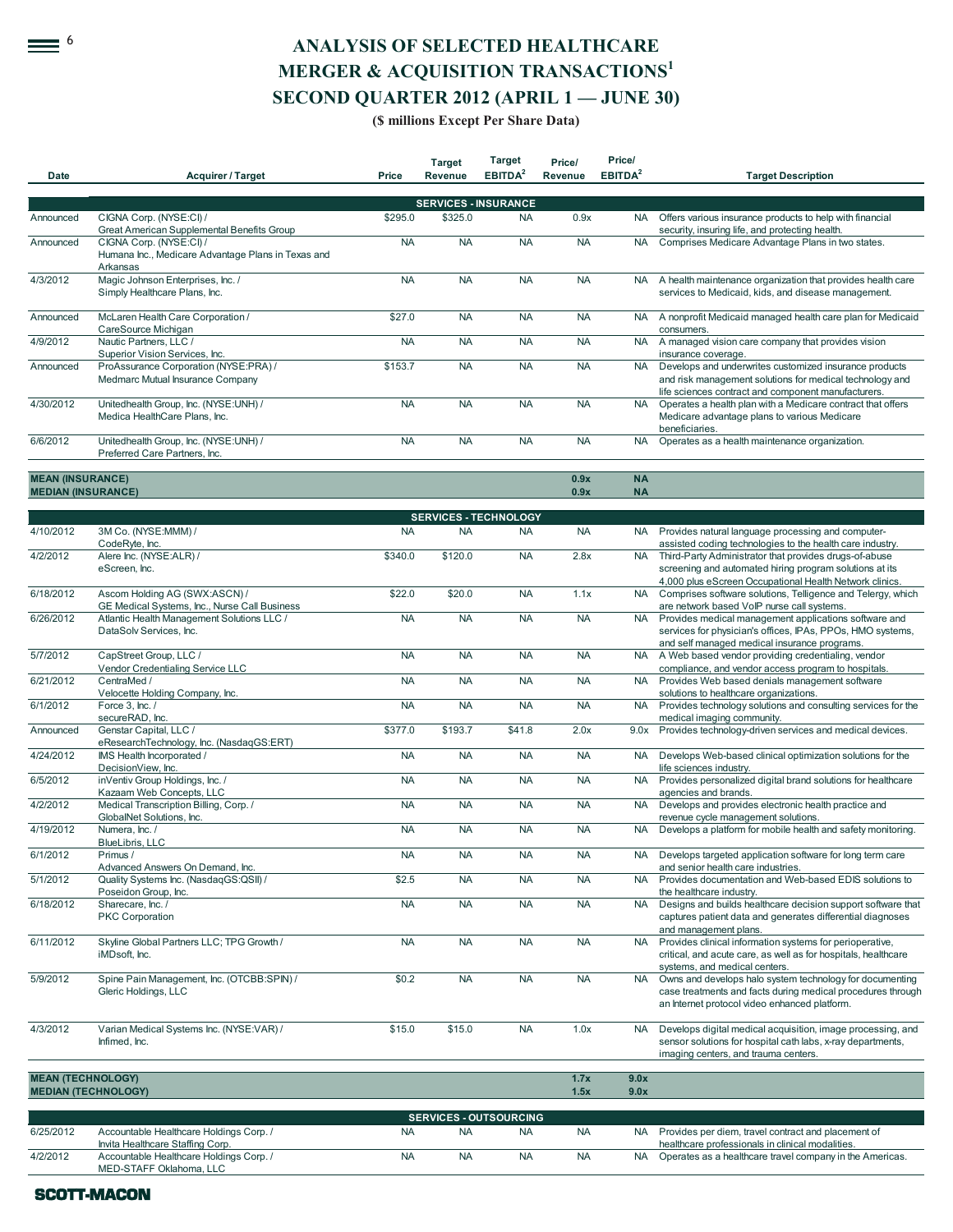| Date      | <b>Acquirer / Target</b>                                                                                                 | Price      | <b>Target</b><br>Revenue | <b>Target</b><br>EBITDA <sup>2</sup> | Price/<br>Revenue | Price/<br>EBITDA <sup>2</sup> | <b>Target Description</b>                                                                                                                                                                                  |
|-----------|--------------------------------------------------------------------------------------------------------------------------|------------|--------------------------|--------------------------------------|-------------------|-------------------------------|------------------------------------------------------------------------------------------------------------------------------------------------------------------------------------------------------------|
| 4/5/2012  | Advantedge Healthcare Solutions, Inc. /<br>CompuData, Inc.                                                               | <b>NA</b>  | <b>NA</b>                | <b>NA</b>                            | <b>NA</b>         | <b>NA</b>                     | Provides anesthesia, medical, and practice management<br>billing services for physician/medical practitioners.                                                                                             |
| 5/1/2012  | Align Networks, Inc. /<br>SmartComp, LLC                                                                                 | <b>NA</b>  | <b>NA</b>                | <b>NA</b>                            | <b>NA</b>         | <b>NA</b>                     | Operates a workers' compensation physical medicine<br>network.                                                                                                                                             |
| 6/7/2012  | American Ambulette & Ambulance Service, Inc. /<br>Medcorp Inc.                                                           | \$7.0      | \$36.4                   | <b>NA</b>                            | 0.2x              | <b>NA</b>                     | Provides emergency care, emergency medical technician,<br>ambulance, digital X-ray, mobile diagnostics, and EMS<br>training and education services.                                                        |
| 5/31/2012 | Aon Corporation (NYSE:AON) /                                                                                             | \$55.3     | \$52.3                   | \$12.5                               | 1.1x              | 4.4x                          | Provides consumer membership plans and healthcare                                                                                                                                                          |
| 6/5/2012  | Access Plans, Inc. (OTCBB:APNC)<br>Arsenal Capital Partners, Inc. /<br>Copernicus Group, Inc.                            | <b>NA</b>  | <b>NA</b>                | <b>NA</b>                            | <b>NA</b>         | <b>NA</b>                     | savings membership plans.<br>Operates as an institutional review board that ensures the<br>rights and welfare of research study participants through the<br>initial and ongoing review of clinical trials. |
| 4/3/2012  | Asterino and Associates, Inc. /<br>Doctor Solutions, Inc.                                                                | <b>NA</b>  | <b>NA</b>                | <b>NA</b>                            | <b>NA</b>         | <b>NA</b>                     | Engages in filing, collecting, and processing medical claims<br>in the medial billings and collections industry.                                                                                           |
| 5/22/2012 | Bench International Search, Inc. /<br>TRIOS Search Partners, Inc.                                                        | <b>NA</b>  | <b>NA</b>                | <b>NA</b>                            | <b>NA</b>         | <b>NA</b>                     | Offers executive search and human resources consulting<br>services in the biotechnology, pharmaceutical, and<br>healthcare industries.                                                                     |
| 6/11/2012 | Cannabis Science, Inc. (OTCBB:CBIS) /<br>Trimcare Holdings, LLC                                                          | <b>NA</b>  | <b>NA</b>                | <b>NA</b>                            | <b>NA</b>         | <b>NA</b>                     | Provides weight loss/management programs.                                                                                                                                                                  |
| 6/22/2012 | Cloud Medical Doctor Software Corporation<br>(OTCPK:NSCT)/<br>Doctor's Network of America Inc.                           | <b>NA</b>  | <b>NA</b>                | <b>NA</b>                            | <b>NA</b>         | <b>NA</b>                     | Provides outsourced medical billing, computer data<br>management, and medical professional support services.                                                                                               |
| 6/1/2012  | CROMSOURCE /<br>Pleiad, Inc.                                                                                             | <b>NA</b>  | <b>NA</b>                | <b>NA</b>                            | <b>NA</b>         | <b>NA</b>                     | A contract research organization that provides regulatory,<br>marketing, and reimbursement clinical research solutions to<br>medical device sector.                                                        |
| 6/20/2012 | CRSI Holdings, LLC /<br><b>PRACS</b> Institute                                                                           | \$50.0     | <b>NA</b>                | <b>NA</b>                            | <b>NA</b>         | <b>NA</b>                     | Provides early clinical, bioanalytical, and specialty phase II -<br>IV research services for biotechnology, generic, and<br>pharmaceutical industries.                                                     |
| 6/5/2012  | EDG Partners, LLC /<br>Peak Health Solutions, Inc.                                                                       | <b>NA</b>  | <b>NA</b>                | <b>NA</b>                            | <b>NA</b>         | <b>NA</b>                     | Provides health information management services for<br>healthcare facilities and health insurance plans.                                                                                                   |
| 5/7/2012  | Emdeon Inc. /<br>TC <sup>3</sup> Health, Inc.                                                                            | <b>NA</b>  | <b>NA</b>                | <b>NA</b>                            | <b>NA</b>         | <b>NA</b>                     | Provides claims management solutions to health care<br>payers.                                                                                                                                             |
| 6/20/2012 | ePharmaSolutions /<br>Polaris Biopharma Consulting Ltd.                                                                  | <b>NA</b>  | <b>NA</b>                | <b>NA</b>                            | <b>NA</b>         | <b>NA</b>                     | Provides clinical trial management consultancy services to a<br>range of clients in biotechnology and pharmaceutical<br>industries worldwide.                                                              |
| Announced | ES Investments Ltd./<br>Primera Bioscience Research Inc.                                                                 | <b>NA</b>  | <b>NA</b>                | <b>NA</b>                            | <b>NA</b>         | <b>NA</b>                     | A development stage company that engages in early stage<br>biomedical research.                                                                                                                            |
| 6/1/2012  | Etransmedia Technology, Inc. /<br>Associated Billing Services, Inc.                                                      | <b>NA</b>  | <b>NA</b>                | <b>NA</b>                            | <b>NA</b>         | <b>NA</b>                     | Provides billing and account receivable management<br>services and solutions to medical practices.                                                                                                         |
| 4/2/2012  | Express Scripts Holding Company (NasdaqGS:ESRX) /<br>Medco Health Solutions, Inc.                                        | \$33,464.1 | \$67,343.4               | \$3,054.8                            | 0.5x              | 11.0x                         | Provides clinically-driven pharmacy services for private and<br>public employers, health plans, labor unions, government<br>agencies, and individuals worldwide.                                           |
| 4/4/2012  | General Electric Company (NYSE:GE) /<br>SeqWright, Inc.                                                                  | <b>NA</b>  | <b>NA</b>                | <b>NA</b>                            | <b>NA</b>         | <b>NA</b>                     | A contract research organization that provides contract<br>genomic research services.                                                                                                                      |
| Announced | Gifted Nurses LLC /<br>Robison Medical Resource Group LLC                                                                | <b>NA</b>  | <b>NA</b>                | <b>NA</b>                            | <b>NA</b>         | <b>NA</b>                     | Offers temporary medical personnel to hospitals, nursing<br>homes, and clinics.                                                                                                                            |
| 4/10/2012 | Guardian Life Insurance Company of America /<br>MasterCare DENTS                                                         | <b>NA</b>  | <b>NA</b>                | <b>NA</b>                            | <b>NA</b>         | <b>NA</b>                     | A dental preferred provider organization which provides<br>dental care services.                                                                                                                           |
| 4/2/2012  | Health Systems International, LLC /<br>Chapman & Associates, Bill Review Clients                                         | <b>NA</b>  | <b>NA</b>                | <b>NA</b>                            | <b>NA</b>         | <b>NA</b>                     | Comprises customer base of Chapman & Associates.                                                                                                                                                           |
| 4/2/2012  | Health Systems International, LLC /<br>iMed Cost Containment Solution LLC                                                | <b>NA</b>  | <b>NA</b>                | <b>NA</b>                            | <b>NA</b>         | <b>NA</b>                     | Provides cost containment services for workers'<br>compensation, liability, federal act, and auto claims.                                                                                                  |
| 4/23/2012 | Healthways Inc. (NasdaqGS:HWAY) /<br>Ascentia Health Care Solutions, LLC                                                 | <b>NA</b>  | <b>NA</b>                | <b>NA</b>                            | <b>NA</b>         | <b>NA</b>                     | Develops programs to support and promote population<br>health management, patient centered programs, payer<br>strategies, and provider enhancement programs-inclusive of<br>primary care practices.        |
| 4/2/2012  | Humana Inc. (NYSE:HUM) /<br>Arcadian Management Services, Inc.                                                           | <b>NA</b>  | \$622.0                  | <b>NA</b>                            | <b>NA</b>         | <b>NA</b>                     | Provides administrative infrastructure and management<br>services to health care provider groups, hospitals, and health<br>plans.                                                                          |
| 5/10/2012 | iMedX, Inc./<br>Accumedscript LLP                                                                                        | <b>NA</b>  | <b>NA</b>                | <b>NA</b>                            | <b>NA</b>         | <b>NA</b>                     | Provides medical transcription services for hospitals, clinics,<br>and physician practices.                                                                                                                |
| 6/25/2012 | Interpublic Group of Companies, Inc. (NYSE:IPG) /<br>Double Helix Bio-Technology Development Ltd.                        | <b>NA</b>  | <b>NA</b>                | <b>NA</b>                            | <b>NA</b>         | <b>NA</b>                     | Provides healthcare consulting services for pharmaceutical<br>and biotech companies, healthcare communications<br>organizations, PR agencies, and medical device clients.                                  |
| Announced | Lightyear Capital LLC /<br>Fidelity National Information Services, Inc., Healthcare<br><b>Benefit Solutions Business</b> | \$335.0    | <b>NA</b>                | <b>NA</b>                            | <b>NA</b>         | <b>NA</b>                     | Provides benefits administration, multi-purse debit card and<br>benefit account processing and payment fulfillment services<br>to consumers, healthcare providers and payers.                              |
| 5/8/2012  | Management Consulting Group PLC (LSE:MMC) /<br>New Albany Healthcare Consultants, LLC                                    | <b>NA</b>  | <b>NA</b>                | <b>NA</b>                            | <b>NA</b>         | <b>NA</b>                     | Provides management and clinical operations for hospitals<br>and ambulatory surgical centers.                                                                                                              |
| 6/20/2012 | Medical Transcription Billing, Corp./<br>Medical Management, LLC                                                         | <b>NA</b>  | <b>NA</b>                | <b>NA</b>                            | <b>NA</b>         | <b>NA</b>                     | Offers revenue cycle management services which includes<br>medical billing services.                                                                                                                       |
| Announced | MediSwipe, Inc. (OTCBB:MWIP) /<br>Sweet MD Inc.                                                                          | <b>NA</b>  | <b>NA</b>                | <b>NA</b>                            | <b>NA</b>         | <b>NA</b>                     | Provides health care services to consumers by negotiating<br>exclusive rates from its providers for all services offered.                                                                                  |
| 5/4/2012  | MEDNAX, Inc. (NYSE:MD) /<br>Brazos Anesthesiology Associates, P.A.                                                       | <b>NA</b>  | <b>NA</b>                | <b>NA</b>                            | <b>NA</b>         | <b>NA</b>                     | Provides anesthesia administration services to patients,<br>hospitals, physicians, and co-workers.                                                                                                         |
| 6/25/2012 | MEDNAX, Inc. (NYSE:MD) /<br>Florida Atlantic Anesthesia Inc.                                                             | <b>NA</b>  | <b>NA</b>                | <b>NA</b>                            | <b>NA</b>         | <b>NA</b>                     | Offers anesthesia services for subspecialty areas such as<br>cardiology, orthopedics, endoscopy procedures and plastic<br>surgery.                                                                         |
| Announced | Mount Sinai Hospital /<br>Aptium Oncology, Inc.                                                                          | <b>NA</b>  | \$224.0                  | <b>NA</b>                            | <b>NA</b>         | <b>NA</b>                     | Offers consulting and interim management solutions to<br>hospitals and oncology practices.                                                                                                                 |
| 6/1/2012  | North American Partners In Anesthesia, L.L.P. /<br>Norwich Anesthesia Associates PC                                      | <b>NA</b>  | <b>NA</b>                | <b>NA</b>                            | <b>NA</b>         | <b>NA</b>                     | Offers anesthesiology services.                                                                                                                                                                            |
| 4/25/2012 | Nuance Communications, Inc. (NasdaqGS:NUAN) /<br>Transcend Services, Inc.                                                | \$318.1    | \$125.1                  | \$26.2                               | 2.5x              | 12.2x                         | Provides transcription and clinical documentation services to<br>the healthcare industry.                                                                                                                  |

7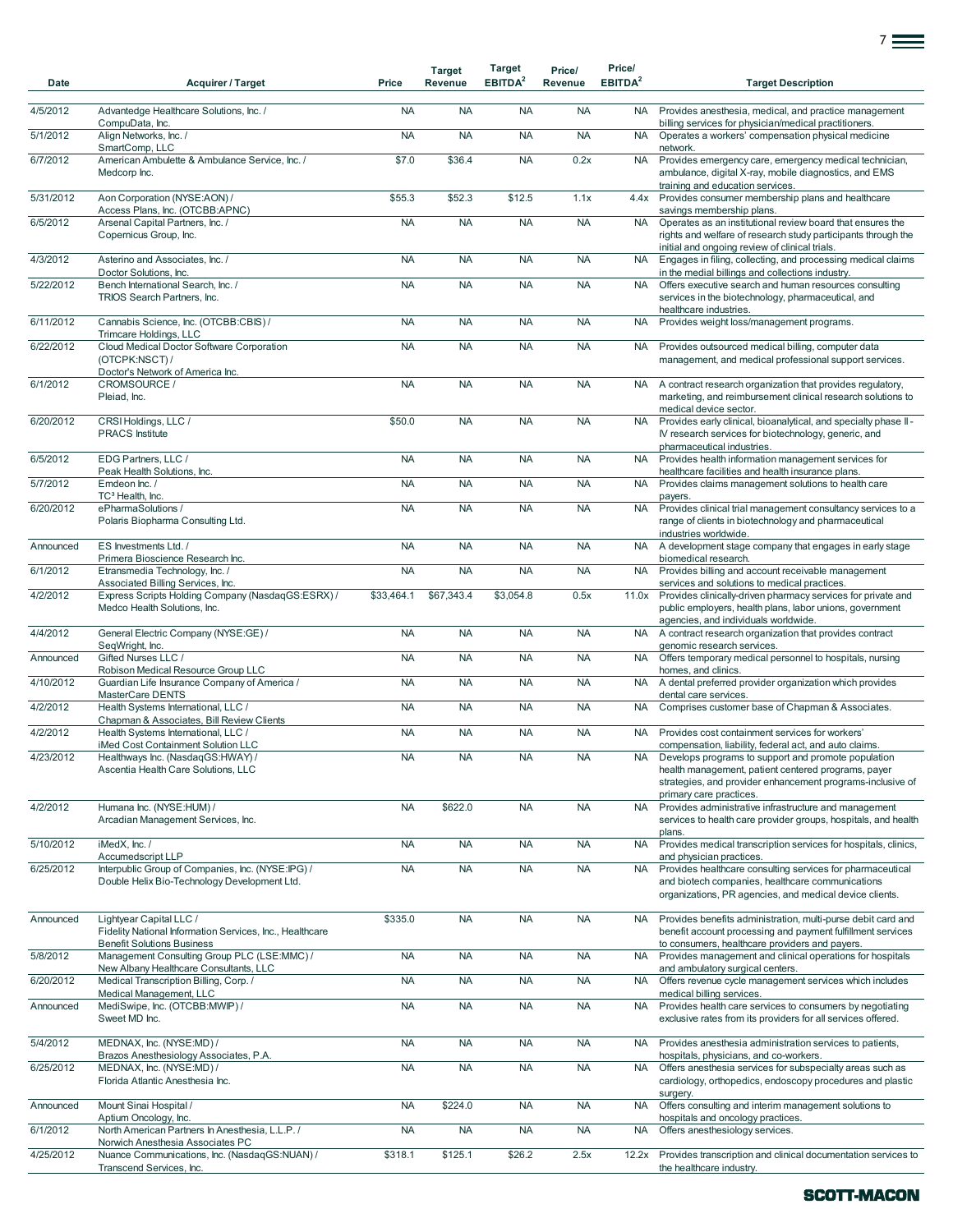$\equiv$ <sup>8</sup>

| Date                      | Acquirer / Target                                                                                 | Price     | <b>Target</b><br><b>Revenue</b> | <b>Target</b><br>EBITDA <sup>2</sup> | Price/<br>Revenue | Price/<br>EBITDA <sup>2</sup> | <b>Target Description</b>                                                                                                                                               |
|---------------------------|---------------------------------------------------------------------------------------------------|-----------|---------------------------------|--------------------------------------|-------------------|-------------------------------|-------------------------------------------------------------------------------------------------------------------------------------------------------------------------|
|                           |                                                                                                   |           |                                 |                                      |                   |                               |                                                                                                                                                                         |
| 6/8/2012                  | Piramal Healthcare Limited (BSE:500302) /<br><b>Decision Resources Group</b>                      | \$635.0   | <b>NA</b>                       | <b>NA</b>                            | <b>NA</b>         |                               | NA A research and advisory company that focuses on healthcare<br>insights and analysis.                                                                                 |
| 4/27/2012                 | PracticeMax, Inc. /<br>KLO Professional Billing, Inc.                                             | <b>NA</b> | <b>NA</b>                       | <b>NA</b>                            | <b>NA</b>         | <b>NA</b>                     | Provides medical billing services for physicians and<br>physician groups.                                                                                               |
| 6/11/2012                 | Prime Health Services, Inc. /<br>Casualty Management Network, LLC                                 | <b>NA</b> | <b>NA</b>                       | <b>NA</b>                            | <b>NA</b>         | <b>NA</b>                     | Operates as a managed healthcare company.                                                                                                                               |
| 4/15/2012                 | Quality Systems Inc. (NasdaqGS:QSII) /<br>Matrix Management Solutions LLC                         | \$16.3    | <b>NA</b>                       | <b>NA</b>                            | <b>NA</b>         | <b>NA</b>                     | Provides various healthcare and revenue cycle management<br>solutions.                                                                                                  |
| Announced                 | Sagard Capital /<br>Integramed America Inc. (NasdaqGM:INMD)                                       | \$122.0   | \$280.2                         | \$18.8                               | 0.4x              |                               | 6.5x Provides products and services to patients and providers in<br>the fertility and vein care segments of healthcare industry.                                        |
| 6/4/2012                  | SuccessEHS, Inc. /<br>Integrated Physician Systems, LLC                                           | <b>NA</b> | <b>NA</b>                       | <b>NA</b>                            | <b>NA</b>         | <b>NA</b>                     | Operates as a healthcare professional services company.                                                                                                                 |
| Announced                 | SXC Health Solutions, Inc. (NASDAQ:SXCI) /<br>Catalyst Health Solutions, Inc. (NasdaqGS:CHSI)     | \$4,320.0 | \$5,662.7                       | \$218.1                              | 0.8x              | 19.8x                         | Operates as a full-service pharmacy benefit management<br>company.                                                                                                      |
| Announced                 | Synergy Health plc (LSE:SYR) /<br>SRI Surgical Express Inc. (NasdaqGM:STRC)                       | \$36.9    | \$107.3                         | \$7.4                                | 0.3x              |                               | 5.0x Provides central processing and supply chain management<br>services to hospitals and surgery centers.                                                              |
| 5/1/2012                  | Team Health Holdings, Inc. (NYSE:TMH) /<br>Exigence Group, LLC                                    | <b>NA</b> | <b>NA</b>                       | <b>NA</b>                            | <b>NA</b>         | <b>NA</b>                     | A healthcare management organization that designs and<br>delivers customized solutions for patients, hospitals, health<br>systems, and communities.                     |
| 5/9/2012                  | Tech Capital Group /<br><b>iHealthEcon</b>                                                        | <b>NA</b> | <b>NA</b>                       | <b>NA</b>                            | <b>NA</b>         | <b>NA</b>                     | Provides evidence-based evaluations, health economics,<br>and outcomes research that enable healthcare stakeholders<br>to demonstrate the value of healthcare products. |
| 5/29/2012                 | Towers Watson & Co. (NYSE:TW) /<br>Extend Health, Inc.                                            | \$435.0   | \$63.9                          | <b>NM</b>                            | 6.8x              | <b>NM</b>                     | Operates a private Medicare exchange that enables retirees<br>to purchase Medicare insurance.                                                                           |
| 6/26/2012                 | Trifecta Multimedical, LLC /<br>Virtual Clinical Solutions, Inc.                                  | <b>NA</b> | <b>NA</b>                       | <b>NA</b>                            | <b>NA</b>         | <b>NA</b>                     | Provides clinical trial services for pharmaceutical companies.                                                                                                          |
| 5/11/2012                 | TriZetto Group, Inc. /<br>National Healthcare Exchange Services Inc., Substantially<br>All Assets | \$8.2     | <b>NA</b>                       | <b>NA</b>                            | <b>NA</b>         | <b>NA</b>                     | Comprises a healthcare exchange which provides initiated<br>discounts for all commercial lines of business in the<br>healthcare industry.                               |
| 6/22/2012                 | T-System, Inc. /<br>Marina Medical Billing Service, Inc.                                          | <b>NA</b> | <b>NA</b>                       | <b>NA</b>                            | <b>NA</b>         |                               | NA Provides coding and revenue cycle management services to<br>emergency physicians.                                                                                    |
| 4/30/2012                 | Unknown Buyer /<br>CardioReady Inc.                                                               | <b>NA</b> | <b>NA</b>                       | <b>NA</b>                            | <b>NA</b>         | <b>NA</b>                     | Assists organizations in protecting the lives of their<br>customers, employees, and other visitors to their sites<br>against Sudden Cardiac Arrest.                     |
| 4/2/2012                  | Unknown Buyer /<br>Warnex Analytical Services Inc.                                                | <b>NA</b> | <b>NA</b>                       | <b>NA</b>                            | <b>NA</b>         | <b>NA</b>                     | Provides consulting and analytical services in chemistry,<br>microbiology, and chromatography to the pharmaceutical,<br>biotechnology, and cosmetics industries.        |
| 6/14/2012                 | WebPT, Inc. /<br>Health Data Solutions, Inc.                                                      | <b>NA</b> | <b>NA</b>                       | <b>NA</b>                            | <b>NA</b>         | <b>NA</b>                     | Operates as a practice management and billing company for<br>private practice physical and occupational therapy providers<br>and clinics.                               |
|                           |                                                                                                   |           |                                 |                                      |                   |                               |                                                                                                                                                                         |
| <b>MEAN (OUTSOURCING)</b> |                                                                                                   |           |                                 |                                      | 1.6x              | 9.8x                          |                                                                                                                                                                         |

# **MEDIAN (OUTSOURCING) 0.6x 8.7x**

|            | <b>SERVICES - INFORMATION</b>                                            |           |           |           |           |           |                                                                                                                                                                                            |  |  |  |  |  |
|------------|--------------------------------------------------------------------------|-----------|-----------|-----------|-----------|-----------|--------------------------------------------------------------------------------------------------------------------------------------------------------------------------------------------|--|--|--|--|--|
|            |                                                                          |           |           |           |           |           |                                                                                                                                                                                            |  |  |  |  |  |
| Announced  | A.D.A.M., Inc. /<br>Taimma Communications Inc.                           | <b>NA</b> | <b>NA</b> | <b>NA</b> | <b>NA</b> | NA.       | Specializes in the development of custom and off-the-shelf<br>medical learning programs for clinical healthcare, life<br>sciences, biomedical, and pharmaceutical industries<br>worldwide. |  |  |  |  |  |
| 5/15/2012  | Alliance Health Network, Inc. /<br>Medify, Inc.                          | <b>NA</b> | <b>NA</b> | <b>NA</b> | <b>NA</b> | <b>NA</b> | Provides medical research and treatment information online.                                                                                                                                |  |  |  |  |  |
| 6/20/2012  | Altegra Health, Inc. /<br>Warm Health, Inc.                              | <b>NA</b> | <b>NA</b> | <b>NA</b> | <b>NA</b> | NA.       | Provides technology enabled communication programs that<br>enable health care organizations to engage, educate,<br>motivate, and monitor their members, patients, and<br>consumers.        |  |  |  |  |  |
| 5/31/2012  | Annai Systems Inc. /<br>MedTrust Online LLC                              | <b>NA</b> | <b>NA</b> | <b>NA</b> | <b>NA</b> | <b>NA</b> | Operates a private physician portal for oncologists to make<br>treatment decisions for difficult cases.                                                                                    |  |  |  |  |  |
| 12/31/2012 | Ascend Learning, LLC /<br>Advanced Informatics, LLC                      | <b>NA</b> | <b>NA</b> | <b>NA</b> | <b>NA</b> | <b>NA</b> | Offers online evaluations for medical and health professional<br>organizations.                                                                                                            |  |  |  |  |  |
| 6/14/2012  | Axial Exchange, Inc. /<br>mRemedy, Inc.                                  | <b>NA</b> | <b>NA</b> | <b>NA</b> | <b>NA</b> | <b>NA</b> | Offers integrated mobile and Internet services that provide<br>tools for health care providers and their patients to interact<br>and share information.                                    |  |  |  |  |  |
| 5/31/2012  | BC Technical, Inc. /<br>Xpert, Inc.                                      | <b>NA</b> | <b>NA</b> | <b>NA</b> | <b>NA</b> | <b>NA</b> | Provides molecular imaging services.                                                                                                                                                       |  |  |  |  |  |
| 5/4/2012   | Coe-Truman Technologies, Inc. /<br>Marathon Multimedia, LLC              | <b>NA</b> | <b>NA</b> | <b>NA</b> | <b>NA</b> | <b>NA</b> | Provides content management solutions for medical<br>societies and associations, pharmaceutical companies,<br>other healthcare professionals, and journal publishers.                      |  |  |  |  |  |
| 4/2/2012   | Dohmen Investment Group, LLC /<br>BioSoteria, Inc.                       | <b>NA</b> | <b>NA</b> | <b>NA</b> | <b>NA</b> | <b>NA</b> | Provides risk management consulting and drug safety<br>services to the biopharmaceutical industry.                                                                                         |  |  |  |  |  |
| Announced  | Essex Woodlands Health Ventures; Silver Lake Partners /<br>MedSeek Inc.  | <b>NA</b> | <b>NA</b> | <b>NA</b> | <b>NA</b> | <b>NA</b> | Provides patient, physician, and employee portals for<br>healthcare organizations to engage relationships with<br>physicians, patients, employees, and consumers.                          |  |  |  |  |  |
| 5/22/2012  | ExitCare, LLC /<br>Patient Edu, LLC                                      | <b>NA</b> | <b>NA</b> | <b>NA</b> | <b>NA</b> | <b>NA</b> | Develops and markets patient education software programs<br>and educational content for healthcare providers.                                                                              |  |  |  |  |  |
| 5/15/2012  | Health In Reach, Inc. /<br>PriceDoc, Inc.                                | <b>NA</b> | <b>NA</b> | <b>NA</b> | <b>NA</b> | NA.       | Provides an online marketplace connecting healthcare<br>providers with consumers looking for medical and dental<br>procedures.                                                             |  |  |  |  |  |
| Announced  | Higi LLC /<br>Merge Healthcare Solutions Inc., Health Information Kiosks | \$2.8     | <b>NA</b> | <b>NA</b> | <b>NA</b> | <b>NA</b> | Provides point-of-use health information to customers<br>including vitals, weight, and blood pressure.                                                                                     |  |  |  |  |  |
| 5/14/2012  | ImpactRx, Inc. /<br>Source Healthcare Analytics, LLC                     | <b>NA</b> | <b>NA</b> | <b>NA</b> | <b>NA</b> | <b>NA</b> | Provides information, analytics and consulting services<br>regarding medicines and other aspects of healthcare                                                                             |  |  |  |  |  |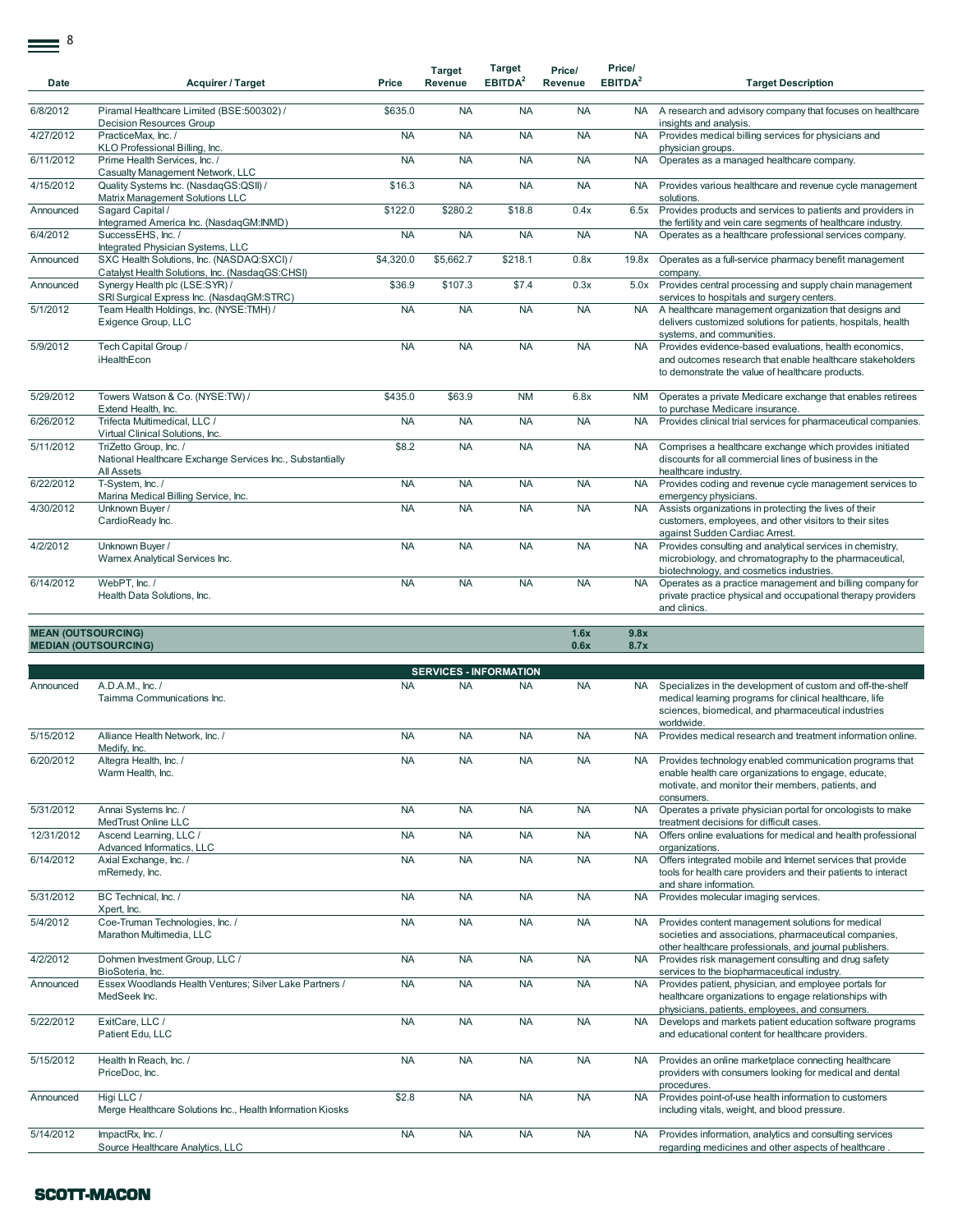| Date                                               | <b>Acquirer / Target</b>                                                                                                                                        | Price                  | <b>Target</b><br>Revenue                     | <b>Target</b><br>EBITDA <sup>2</sup> | Price/<br>Revenue      | Price/<br>EBITDA <sup>2</sup> | <b>Target Description</b>                                                                                                                                                                                                                           |
|----------------------------------------------------|-----------------------------------------------------------------------------------------------------------------------------------------------------------------|------------------------|----------------------------------------------|--------------------------------------|------------------------|-------------------------------|-----------------------------------------------------------------------------------------------------------------------------------------------------------------------------------------------------------------------------------------------------|
| 4/17/2012                                          | Piramal Healthcare Limited (BSE:500302) /<br>Pinsonault Associates, LLC                                                                                         | <b>NA</b>              | <b>NA</b>                                    | <b>NA</b>                            | <b>NA</b>              | <b>NA</b>                     | Provides managed markets business and training solutions<br>for pharmaceutical and biotech manufacturers.                                                                                                                                           |
| Announced                                          | Quandrant4 Systems Corp. (OTCPK:QFOR) /<br>empowHR, Inc.                                                                                                        | <b>NA</b>              | <b>NA</b>                                    | <b>NA</b>                            | <b>NA</b>              | <b>NA</b>                     | Provides employee centric service solutions to engage,<br>educate, empower, and connect employees with online self-<br>service access to human resource, benefits, health and                                                                       |
| 6/6/2012                                           | Veritas Capital /<br>Thomson Reuters (Healthcare) Inc.                                                                                                          | \$1,250.0              | <b>NA</b>                                    | <b>NA</b>                            | <b>NA</b>              | <b>NA</b>                     | wellness, and financial information.<br>Provides information, analytic tools, benchmarks, and<br>services to the healthcare industry.                                                                                                               |
| 5/4/2012                                           | Vista Equity Partners /<br>Silverchair Learning Systems LLC                                                                                                     | <b>NA</b>              | <b>NA</b>                                    | <b>NA</b>                            | <b>NA</b>              | <b>NA</b>                     | Provides training and education programs for employees in<br>skilled nursing facilities, assisted living facilities, continuing<br>care retirement communities, and home health agencies.                                                           |
| 6/13/2012                                          | Wellness Network /<br><b>HealthStvle Press</b>                                                                                                                  | <b>NA</b>              | <b>NA</b>                                    | <b>NA</b>                            | <b>NA</b>              | <b>NA</b>                     | Engages in designing and developing personal health guides<br>for individuals.                                                                                                                                                                      |
| <b>MEAN (INFORMATION)</b>                          | <b>MEDIAN (INFORMATION)</b>                                                                                                                                     |                        |                                              |                                      | <b>NA</b><br><b>NA</b> | <b>NA</b><br><b>NA</b>        |                                                                                                                                                                                                                                                     |
| <b>MEAN (SERVICES)</b><br><b>MEDIAN (SERVICES)</b> |                                                                                                                                                                 |                        |                                              |                                      | 1.6x<br>1.0x           | 9.7x<br>9.0x                  |                                                                                                                                                                                                                                                     |
|                                                    |                                                                                                                                                                 |                        | <b>PROVIDERS - LABS</b>                      |                                      |                        |                               |                                                                                                                                                                                                                                                     |
| Announced                                          | Laboratory Corp. of America Holdings (NYSE:LH) /<br>MEDTOX Scientific Inc. (NasdaqGS:MTOX)                                                                      | \$241.2                | \$111.6                                      | \$14.5                               | 2.2x                   |                               | 16.6x Provides forensic and clinical laboratory services, and<br>diagnostic devices and other similar products.                                                                                                                                     |
| Announced                                          | RNL Bio Co., Ltd. (KOSE:A003190) /<br>CellTexTherapeutics Corporation                                                                                           | \$185.7                | <b>NA</b>                                    | <b>NA</b>                            | <b>NA</b>              | <b>NA</b>                     | Owns and operates a bank that stores adult stem cells to<br>treat medical conditions.                                                                                                                                                               |
| 4/4/2012                                           | Unknown Buyer /<br>da Vinci Dental Studios, Inc.                                                                                                                | <b>NA</b>              | <b>NA</b>                                    | <b>NA</b>                            | <b>NA</b>              | <b>NA</b>                     | Provides dental laboratory services.                                                                                                                                                                                                                |
| 4/23/2012                                          | US Clinical Laboratories, LLC /<br>Prestige Laboratory, LLC                                                                                                     | <b>NA</b><br><b>NA</b> | <b>NA</b>                                    | <b>NA</b>                            | <b>NA</b>              | <b>NA</b>                     | Operates as a lab that serves doctors.                                                                                                                                                                                                              |
| 4/24/2012                                          | Waud Capital Partners, L.L.C. /<br>Regional Toxicology Services, L.L.C.                                                                                         |                        | <b>NA</b>                                    | <b>NA</b>                            | <b>NA</b>              | <b>NA</b>                     | Provides testing services for drugs-of-abuse detection.                                                                                                                                                                                             |
| <b>MEAN (LABS)</b><br><b>MEDIAN (LABS)</b>         |                                                                                                                                                                 |                        |                                              |                                      | 2.2x<br>2.2x           | 16.6x<br>16.6x                |                                                                                                                                                                                                                                                     |
|                                                    |                                                                                                                                                                 |                        | <b>PROVIDERS - HOME HEALTH &amp; HOSPICE</b> |                                      |                        |                               |                                                                                                                                                                                                                                                     |
| Announced                                          | Aperture Health, Inc. (OTCPK:APRE) /<br>Doctors on Call                                                                                                         | <b>NA</b>              | <b>NA</b>                                    | <b>NA</b>                            | <b>NA</b>              | <b>NA</b>                     | Provides medical services to homebound patients.                                                                                                                                                                                                    |
| 4/30/2012                                          | Bayshore HealthCare Ltd. /<br>Victoria Personal Home Nursing Inc.                                                                                               | <b>NA</b>              | <b>NA</b>                                    | <b>NA</b>                            | <b>NA</b>              | NA.                           | Provides nursing services at home or health care facility.                                                                                                                                                                                          |
| 4/3/2012                                           | Ensign Group, Inc. (NasdaqGS:ENSG) /<br>Zion's Way Home Health, Inc.                                                                                            | <b>NA</b>              | <b>NA</b>                                    | <b>NA</b>                            | <b>NA</b>              | <b>NA</b>                     | Provides home health, hospice, and integrative healing arts<br>services.                                                                                                                                                                            |
| Announced                                          | Hampton Health Ltd. Hawaii LLC /<br>St. Francis Healthcare System of Hawaii, Properties in Ewa<br>and Liliha                                                    | <b>NA</b>              | <b>NA</b>                                    | <b>NA</b>                            | <b>NA</b>              | <b>NA</b>                     | Provides hospice, homecare, personal care, lifeline, healthy<br>lifestyle, and spiritual services.                                                                                                                                                  |
| 5/7/2012                                           | Home Health International Inc. (OTCPK:HHII) /<br>Mount Auburn, Inc. dba Associated Home Health                                                                  | <b>NA</b>              | <b>NA</b>                                    | <b>NA</b>                            | <b>NA</b>              | <b>NA</b>                     | Provides home healthcare services that include nursing;<br>physical, occupational, and speech therapy; medical social<br>work; and home health aide services.                                                                                       |
| 4/2/2012                                           | Hospice Advantage, Inc. /<br>HC Healthcare, Inc.                                                                                                                | <b>NA</b>              | <b>NA</b>                                    | <b>NA</b>                            | <b>NA</b>              | <b>NA</b>                     | Provides hospice care services such as professional visits,<br>medical supplies and equipment, personal care, inpatient<br>respite care, spiritual support, and bereavement support<br>services.                                                    |
| 4/23/2012                                          | KPC Group /<br>Ramona VNA & Hospice                                                                                                                             | <b>NA</b>              | <b>NA</b>                                    | <b>NA</b>                            | <b>NA</b>              | <b>NA</b>                     | Offers hospice services for patients with life-limiting illness<br>living in family residences, assisted living facilities, nursing<br>facilities, or hospitals.                                                                                    |
| Announced                                          | Steward Health Care System, LLC /<br>Physicians Healthcare                                                                                                      | <b>NA</b>              | <b>NA</b>                                    | <b>NA</b>                            | <b>NA</b>              | <b>NA</b>                     | Provides home healthcare services.                                                                                                                                                                                                                  |
|                                                    | <b>MEAN (HOME HEALTH &amp; HOSPICE)</b><br><b>MEDIAN (HOME HEALTH &amp; HOSPICE)</b>                                                                            |                        |                                              |                                      | <b>NA</b><br><b>NA</b> | <b>NA</b><br><b>NA</b>        |                                                                                                                                                                                                                                                     |
|                                                    |                                                                                                                                                                 |                        | <b>PROVIDERS - NON-ACUTE</b>                 |                                      |                        |                               |                                                                                                                                                                                                                                                     |
| 4/1/2012                                           | Acquisition of Joint Venture, Terms Not Disclosed /<br><b>Sterling Medical Center</b>                                                                           | <b>NA</b>              | <b>NA</b>                                    | <b>NA</b>                            | <b>NA</b>              |                               | NA Operates as a multispecialty clinic providing health care<br>services to individuals, families, and businesses.                                                                                                                                  |
| 5/1/2012                                           | Adventist Health System, Inc.,; Catholic Health Initiatives /<br>Durango Cancer Center PC; Southwest Oncology PC                                                | <b>NA</b>              | <b>NA</b>                                    | <b>NA</b>                            | <b>NA</b>              | <b>NA</b>                     | Combined operations offers radiation therapy and follow-up<br>care for cancer patients and also provides medical treatment<br>including chemotherapy, symptom management, and follow-<br>up care to people who have received a diagnosis of cancer. |
| 6/12/2012                                          | Adventist Health System, Inc.; Florida Physicians Medical<br>Group, Inc. /<br>Urological Ambulatory Surgery Center Inc.; Winter Park<br>Urology Associated P.A. | <b>NA</b>              | <b>NA</b>                                    | <b>NA</b>                            | <b>NA</b>              | <b>NA</b>                     | Represents the combined operations that provides urological<br>care services and also provides urological conditions<br>treatment and surgery services.                                                                                             |
| 5/10/2012                                          | Advocate Health Care, Inc. /<br>Advocate Heart Institute for Children                                                                                           | <b>NA</b>              | <b>NA</b>                                    | <b>NA</b>                            | <b>NA</b>              | <b>NA</b>                     | Offers pediatric cardiac healthcare services.                                                                                                                                                                                                       |
| 5/1/2012                                           | Baptist Health Care Corporation /<br>Internal Medicine East, P.C.                                                                                               | <b>NA</b>              | <b>NA</b>                                    | <b>NA</b>                            | <b>NA</b>              | <b>NA</b>                     | Provides healthcare services including treatment for arthritis,<br>diabetes, and high blood pressure.                                                                                                                                               |
| 4/17/2012                                          | Baymark Partners /<br>Memorial MRI & Diagnostic Center, LP                                                                                                      | <b>NA</b>              | <b>NA</b>                                    | <b>NA</b>                            | <b>NA</b>              | <b>NA</b>                     | Provides diagnostic imaging and treatment services.                                                                                                                                                                                                 |
| Announced                                          | Blount Memorial Hospital, Incorporated /<br>East Tennessee Medical Group, P.C.                                                                                  | \$24.4                 | <b>NA</b>                                    | <b>NA</b>                            | <b>NA</b>              | <b>NA</b>                     | A multi-specialty medical group that provides healthcare<br>services to patients.                                                                                                                                                                   |
| Announced                                          | Cascade Medspa and Laser Centre /<br>Soulstis Med Spa                                                                                                           | <b>NA</b>              | <b>NA</b>                                    | <b>NA</b>                            | <b>NA</b>              | <b>NA</b>                     | Provides laser skin treatment, botox, and skin care services.                                                                                                                                                                                       |
| 6/4/2012                                           | Children's Hospital Medical Center of Akron /<br>Portage Pediatrics                                                                                             | <b>NA</b>              | <b>NA</b>                                    | <b>NA</b>                            | <b>NA</b>              | <b>NA</b>                     | Provides pediatric services.                                                                                                                                                                                                                        |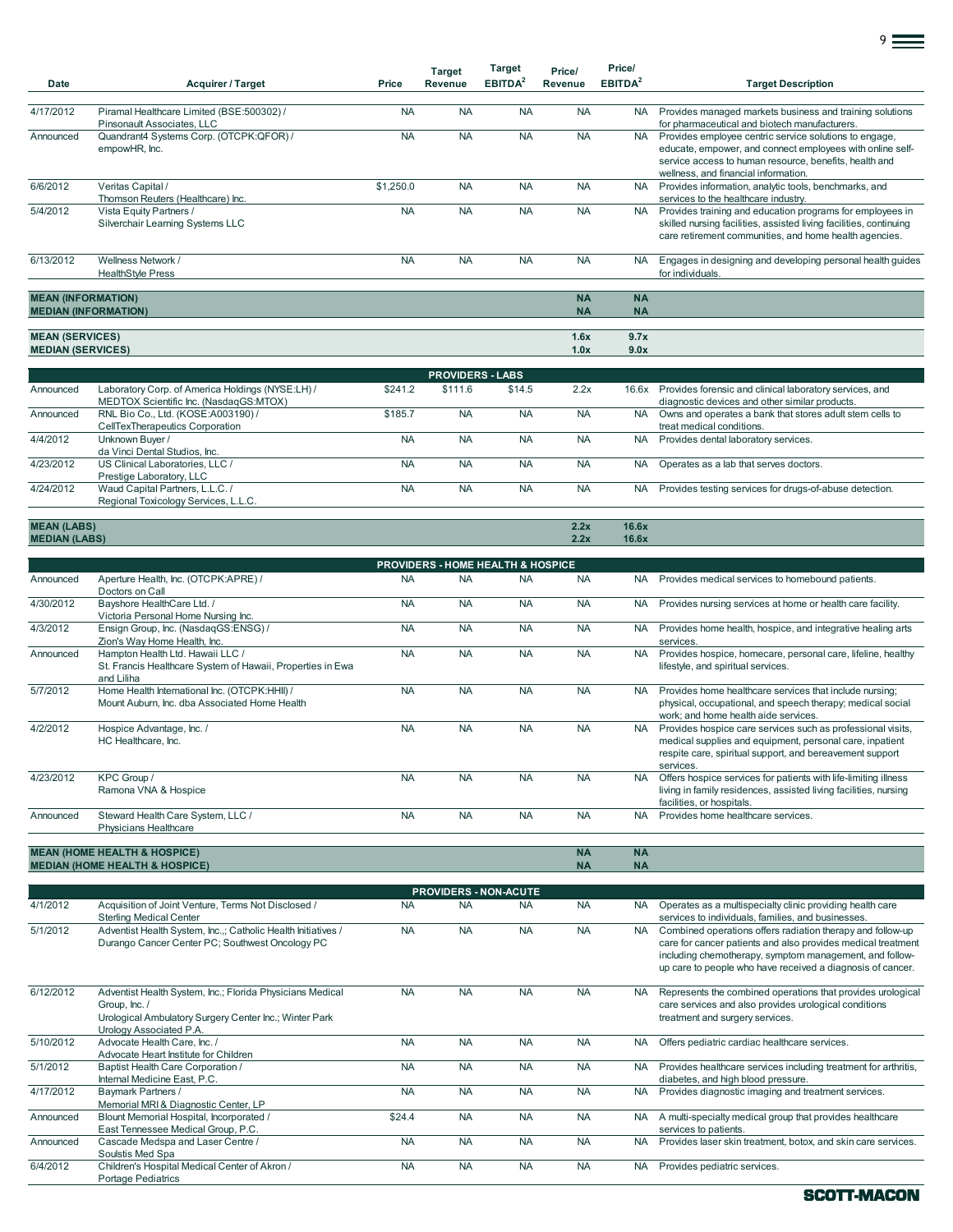$\equiv$ <sup>10</sup>

| Date      | <b>Acquirer / Target</b>                                                                                            | Price     | <b>Target</b><br>Revenue | Target<br>EBITDA <sup>2</sup> | Price/<br>Revenue | Price/<br>EBITDA <sup>2</sup> | <b>Target Description</b>                                                                                                                                                                                     |
|-----------|---------------------------------------------------------------------------------------------------------------------|-----------|--------------------------|-------------------------------|-------------------|-------------------------------|---------------------------------------------------------------------------------------------------------------------------------------------------------------------------------------------------------------|
| 6/1/2012  | Cornerstone Health Care, P.A. /<br>Crown Health Care, P.A.                                                          | <b>NA</b> | <b>NA</b>                | <b>NA</b>                     | <b>NA</b>         | <b>NA</b>                     | Provides healthcare services to the families and communities<br>of the Catawba Valley region.                                                                                                                 |
| 5/1/2012  | Court Square Capital Partners /<br>Physiotherapy Associates, Inc.                                                   | \$510.0   | \$356.0                  | <b>NA</b>                     | 1.4x              | <b>NA</b>                     | Provides rehabilitation services offering hand, speech, and<br>wound care therapy services.                                                                                                                   |
| Announced | DaVita Inc. (NYSE:DVA) /<br>Eastern Maine Medical Center, three outpatient dialysis<br>clinics                      | <b>NA</b> | <b>NA</b>                | <b>NA</b>                     | <b>NA</b>         | <b>NA</b>                     | Comprises three outpatient dialysis clinics.                                                                                                                                                                  |
| Announced | DaVita Inc. (NYSE:DVA) /                                                                                            | \$4,693.0 | \$2,400.0                | \$527.0                       | 2.0x              | 8.9x                          | Manages and operates medical groups and affiliated                                                                                                                                                            |
| 5/16/2012 | HealthCare Partners, LLC<br>DaVita Inc. (NYSE:DVA) /<br><b>KRU Medical Ventures, LLC</b>                            | \$106.0   | <b>NA</b>                | <b>NA</b>                     | <b>NA</b>         | <b>NA</b>                     | physician networks.<br>Owns and operates kidney dialysis facilities.                                                                                                                                          |
| 5/16/2012 | DaVita Inc. (NYSE:DVA) /<br>Lancaster General Health, Suburban Outpatient Pavilion                                  | <b>NA</b> | <b>NA</b>                | <b>NA</b>                     | <b>NA</b>         | <b>NA</b>                     | Comprises a medical facility and offers outpatient services<br>plus primary and specialty physician practices.                                                                                                |
| 4/5/2012  | Facility<br>DaVita Inc. (NYSE:DVA) /<br>Lehbi Care                                                                  | <b>NA</b> | <b>NA</b>                | <b>NA</b>                     | <b>NA</b>         | <b>NA</b>                     | Owns and operates three hemodialysis clinics.                                                                                                                                                                 |
| 5/2/2012  | Dermatology Associates of Wisconsin S.C. /<br>Milwaukee Skin Center, S.C.                                           | <b>NA</b> | <b>NA</b>                | <b>NA</b>                     | <b>NA</b>         | <b>NA</b>                     | Provides dermatology treatment services for the diseases of<br>skin, hair, and nails.                                                                                                                         |
| Announced | DSI Renal, Inc.; Golub Capital /<br>Fresenius Medical Care Holdings Inc., 54 Dialysis Clinics                       | <b>NA</b> | <b>NA</b>                | <b>NA</b>                     | <b>NA</b>         | <b>NA</b>                     | Comprises 54 Dialysis Clinics offering dialysis services.                                                                                                                                                     |
| 5/1/2012  | DXP Enterprises, Inc. (NasdaqGS:DXPE) /<br>Industrial Paramedic Services Ltd.                                       | \$24.0    | \$21.0                   | \$4.0                         | 1.1x              | 6.0x                          | Provides medical services that offers flu clinics for various<br>industrial sites; and industrial paramedic services.                                                                                         |
| 6/18/2012 | eCareSolutions, Inc. (OTCPK:ECSL) /<br>CyberCare Inc.                                                               | <b>NA</b> | <b>NA</b>                | <b>NA</b>                     | <b>NA</b>         | <b>NA</b>                     | CyberCare, Inc. operates through three business divisions:<br>pharmacy business, physical therapy and rehabilitation<br>business and technology business.                                                     |
| 4/9/2012  | First Choice Healthcare Solutions, Inc. (OTCBB:FCHS) /<br>First Choice Medical Group of Brevard, LLC                | \$2.0     | <b>NA</b>                | <b>NA</b>                     | <b>NA</b>         | <b>NA</b>                     | Offers multi specialty services such as orthopedic, sports<br>medicine, pain management, and neurology services.                                                                                              |
| 4/14/2012 | FusionHealth LLC /<br>Atlanta Sleep Medicine Clinic                                                                 | <b>NA</b> | <b>NA</b>                | <b>NA</b>                     | <b>NA</b>         | <b>NA</b>                     | Engages in the diagnosis and treatment of sleep disorders in<br>adults and children.                                                                                                                          |
| 6/1/2012  | Graystone Eye /<br>Watauga Eye Surgery Center                                                                       | <b>NA</b> | <b>NA</b>                | <b>NA</b>                     | <b>NA</b>         | <b>NA</b>                     | Provides a broad spectrum of medical and surgical eye care<br>that includes retina and glaucoma service and cornea<br>specialization, among others.                                                           |
| 4/17/2012 | H.I.G. Growth Partners, LLC /<br>South Bay Mental Health Center, Inc.                                               | <b>NA</b> | <b>NA</b>                | <b>NA</b>                     | <b>NA</b>         | <b>NA</b>                     | Provides community-based services to children, adults, and<br>families in Eastern Massachusetts.                                                                                                              |
| 4/16/2012 | HealthCare Partners, LLC /<br>Cardiovascular Consultants Of Nevada, LLP                                             | <b>NA</b> | <b>NA</b>                | <b>NA</b>                     | <b>NA</b>         | <b>NA</b>                     | Provides cardiovascular services.                                                                                                                                                                             |
| Announced | Healthstat, Inc. /<br>Living Well Health Solutions LLC, Health Center Operations<br>for 29 Clients                  | <b>NA</b> | <b>NA</b>                | <b>NA</b>                     | <b>NA</b>         | <b>NA</b>                     | Provides health care service programs.                                                                                                                                                                        |
| 4/3/2012  | Holy Spirit Hospital & Health System /<br>Lewin & Nadar Cardiology Associates                                       | <b>NA</b> | <b>NA</b>                | <b>NA</b>                     | <b>NA</b>         | <b>NA</b>                     | Provides heart care, including arrhythmia analysis and<br>treatment, cardiac catheterization, critical care cardiology,<br>echocardiography, interventional cardiology, pacemaker care<br>and stress testing. |
| 5/1/2012  | Humana Inc. (NYSE:HUM) /<br>MedExpress Urgent Care, PLLC, Six Colorado Medical<br>Centers                           | <b>NA</b> | <b>NA</b>                | <b>NA</b>                     | <b>NA</b>         | <b>NA</b>                     | Comprises MedExpress healthcare clinics.                                                                                                                                                                      |
| Announced | Insight Health Services Holdings Corp. /<br>Onex Corp., Center for Diagnostic Imaging, Inc.                         | <b>NA</b> | <b>NA</b>                | <b>NA</b>                     | <b>NA</b>         | <b>NA</b>                     | Provides outpatient imaging services for patients in the need<br>of medical imaging and other radiology procedures, including<br>clinical services, images, and diagnoses.                                    |
| Announced | Jones Memorial Hospital /<br>Dr. Richard Cudahy's Clinic                                                            | <b>NA</b> | <b>NA</b>                | <b>NA</b>                     | <b>NA</b>         | <b>NA</b>                     | Provides healthcare services.                                                                                                                                                                                 |
| Announced | Leonard Green & Partners, L.P. /<br>U.S. Renal Care, Inc.                                                           | <b>NA</b> | <b>NA</b>                | <b>NA</b>                     | <b>NA</b>         |                               | NA Acquires, develops, and operates outpatient treatment<br>centers for persons suffering from chronic and acute kidney<br>failure.                                                                           |
| 5/7/2012  | Lexington Realty Trust (NYSE:LXP) /<br>Inpatient Rehabilitation Hospital in Humble, Texas                           | \$27.8    | <b>NA</b>                | <b>NA</b>                     | <b>NA</b>         | <b>NA</b>                     | Comprises 46-bed inpatient rehabilitation hospital and is<br>spread over an area of 55,650 square feet.                                                                                                       |
| Announced | Lifespan/<br>Gateway Healthcare                                                                                     | <b>NA</b> | <b>NA</b>                | <b>NA</b>                     | <b>NA</b>         | <b>NA</b>                     | Provides integrated treatment and prevention through<br>residential, outpatient and community-based programs that<br>reach more than 15,000 residents annually in 42 locations.                               |
| 5/18/2012 | Medical City Children's Hospital /<br>Acute Kids Urgent Care                                                        | <b>NA</b> | <b>NA</b>                | <b>NA</b>                     | <b>NA</b>         | <b>NA</b>                     | Operates as an urgent care facility specifically for the needs<br>of children.                                                                                                                                |
| 4/20/2012 | MedMark Services, Inc. /<br>Medication Assisted Treatment Technologies, Inc.                                        | <b>NA</b> | <b>NA</b>                | <b>NA</b>                     | <b>NA</b>         | <b>NA</b>                     | Operates an outpatient substance abuse treatment center<br>that provides opioid addiction treatment services.                                                                                                 |
| 4/5/2012  | MEDNAX, Inc. (NYSE:MD) /<br><b>Burlington Anesthesia PLLC</b>                                                       | <b>NA</b> | <b>NA</b>                | <b>NA</b>                     | <b>NA</b>         | <b>NA</b>                     | Operates as a network of physicians and provides<br>anesthesia services.                                                                                                                                      |
| Announced | Memorial Healthcare /<br>Mid Michigan Orthopedics, PC                                                               | <b>NA</b> | <b>NA</b>                | <b>NA</b>                     | <b>NA</b>         | <b>NA</b>                     | Offers x-ray, electromyography and physical therapy services.                                                                                                                                                 |
| 5/1/2012  | Memorial Hermann Healthcare System /<br>South Texas Medical Clinics, P.A.                                           | <b>NA</b> | <b>NA</b>                | <b>NA</b>                     | <b>NA</b>         | <b>NA</b>                     | Owns and operates multi-specialty clinics.                                                                                                                                                                    |
| Announced | Mid Ohio Oncology/Hematology, Inc. /<br>Columbus Oncology & Hematology Associates, Inc.                             | <b>NA</b> | <b>NA</b>                | <b>NA</b>                     | <b>NA</b>         | <b>NA</b>                     | Provides cancer and blood disorders treatment services.                                                                                                                                                       |
| 6/18/2012 | Norton Healthcare, Inc. /<br>LIFESCAN Louisville                                                                    | <b>NA</b> | <b>NA</b>                | <b>NA</b>                     | <b>NA</b>         | NA                            | Provides outpatient diagnostic imaging services.                                                                                                                                                              |
| 6/1/2012  | Overlake Hospital Medical Center /<br>Overlake Internal Medicine Associates PS, Medical<br><b>Oncology Practice</b> | <b>NA</b> | <b>NA</b>                | <b>NA</b>                     | <b>NA</b>         | <b>NA</b>                     | Offers cancer treatment services.                                                                                                                                                                             |
| 4/2/2012  | Pinnacle Health System /<br>Heritage Medical Group, LLP                                                             | <b>NA</b> | <b>NA</b>                | <b>NA</b>                     | <b>NA</b>         | <b>NA</b>                     | Operates as a general physician group and provides<br>healthcare services.                                                                                                                                    |
| 4/30/2012 | Pyramid Healthcare, Inc. /<br>October Road Inc.                                                                     | <b>NA</b> | <b>NA</b>                | <b>NA</b>                     | <b>NA</b>         | <b>NA</b>                     | A behavioral health care services provider that offers mental<br>health and substance abuse services for children,<br>adolescents, and adults.                                                                |
| 4/10/2012 | RadNet, Inc. (NasdaqGM:RDNT) /<br>West Coast Radiology Center Inc.                                                  | \$9.5     | <b>NA</b>                | <b>NA</b>                     | <b>NA</b>         | <b>NA</b>                     | Provides medical imaging services.                                                                                                                                                                            |
|           |                                                                                                                     |           |                          |                               |                   |                               |                                                                                                                                                                                                               |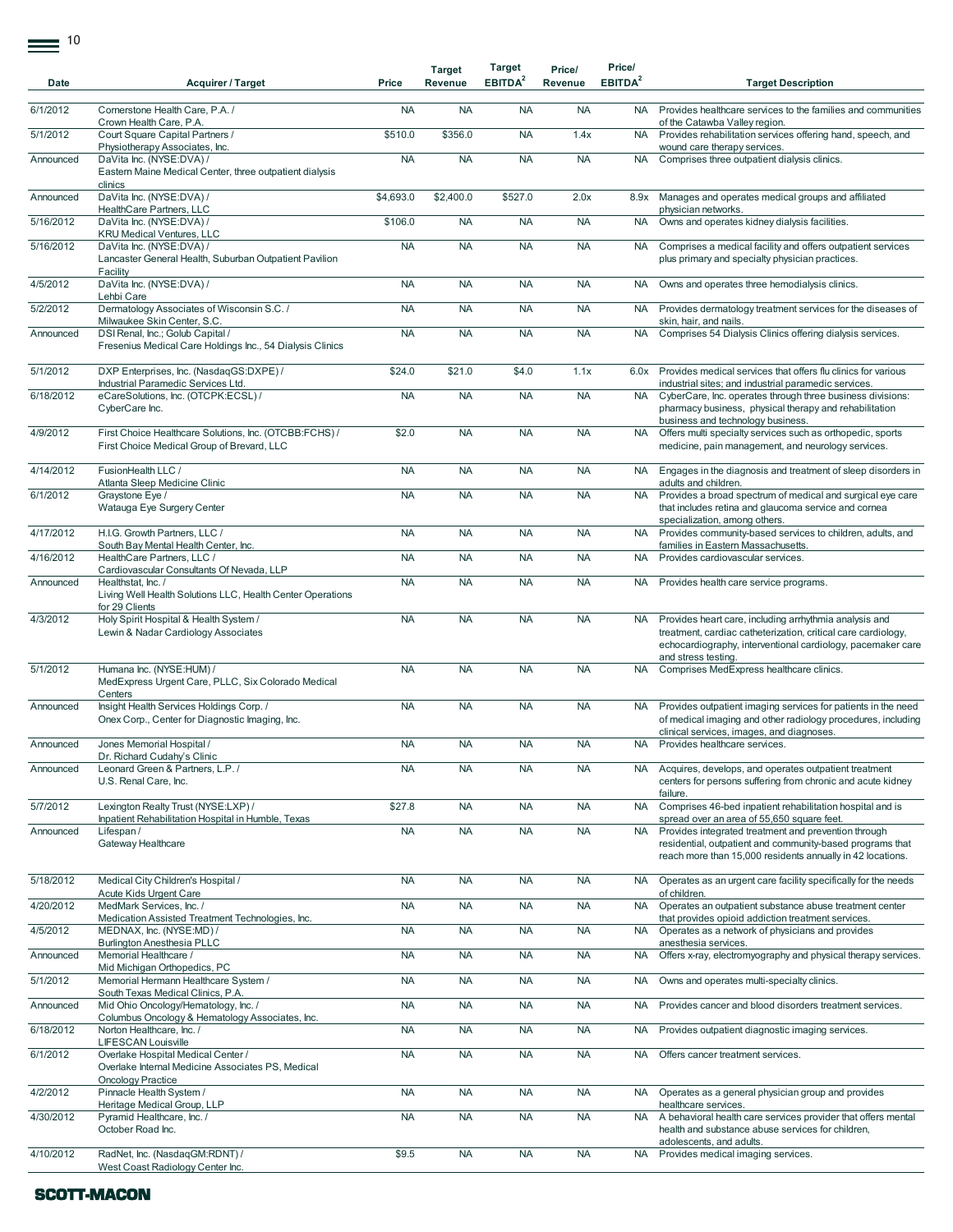| Date                                                 | <b>Acquirer / Target</b>                                                                                                            | Price     | <b>Target</b><br>Revenue | <b>Target</b><br>EBITDA <sup>2</sup> | Price/<br>Revenue | Price/<br>EBITDA <sup>2</sup> | <b>Target Description</b>                                                                                                                                                                                                                                 |
|------------------------------------------------------|-------------------------------------------------------------------------------------------------------------------------------------|-----------|--------------------------|--------------------------------------|-------------------|-------------------------------|-----------------------------------------------------------------------------------------------------------------------------------------------------------------------------------------------------------------------------------------------------------|
| 5/9/2012                                             | RegionalCare Hospital Partners, Inc. /                                                                                              | <b>NA</b> | <b>NA</b>                | <b>NA</b>                            | <b>NA</b>         | <b>NA</b>                     | Provides care in all aspects of orthopaedics.                                                                                                                                                                                                             |
|                                                      | Dr. Matrka Orthopedic Practice                                                                                                      |           |                          |                                      |                   |                               |                                                                                                                                                                                                                                                           |
| 6/12/2012                                            | Ridgemont Equity Partners /<br>Urgent Care Specialists, LLC, dba Hometown Urgent Care                                               | <b>NA</b> | <b>NA</b>                | <b>NA</b>                            | <b>NA</b>         | <b>NA</b>                     | Owns and operates a network of urgent care and<br>occupational health centers.                                                                                                                                                                            |
| Announced                                            | Saint Luke's Health System Inc. /<br>Northland OB-GYN Associates, P.A.                                                              | <b>NA</b> | <b>NA</b>                | <b>NA</b>                            | <b>NA</b>         | <b>NA</b>                     | Operates an obstetrics-gynecology specialty clinic.                                                                                                                                                                                                       |
| Announced                                            | Sheppard And Enoch Pratt Foundation Inc. /<br>Alliance, Inc.                                                                        | <b>NA</b> | <b>NA</b>                | <b>NA</b>                            | <b>NA</b>         | <b>NA</b>                     | Provides psychiatric treatment, rehabilitation, and case<br>management services.                                                                                                                                                                          |
| Announced                                            | SSM Health Care Corporation /<br>Shawnee Medical Center Clinic, Inc.                                                                | <b>NA</b> | <b>NA</b>                | <b>NA</b>                            | <b>NA</b>         | <b>NA</b>                     | Provides health care services.                                                                                                                                                                                                                            |
| Announced                                            | SSM Health Care Corporation /<br>Unity Health Center, Inc.                                                                          | <b>NA</b> | <b>NA</b>                | <b>NA</b>                            | <b>NA</b>         | <b>NA</b>                     | Provides services in the areas of cardiology, cancer<br>treatment, spiritual and emergency care, pharmacy,<br>respiratory care, imaging, rehabilitation, and sleep lab; and<br>physical, speech, and occupational therapy, as well as sports<br>medicine. |
| 4/13/2012                                            | Stanford Hospital & Clinics /<br>Alameda Family Physicians Medical Group, Inc.                                                      | <b>NA</b> | <b>NA</b>                | <b>NA</b>                            | <b>NA</b>         | <b>NA</b>                     | Provides family planning; preventive healthcare and<br>screening; chronic disease management; gynecology;<br>pregnancy care and delivery; minor surgery; vasectomy;<br>urgent care; and pediatric care services.                                          |
| 4/13/2012                                            | Stanford Hospital & Clinics /<br>Alliance Medical Group Inc.                                                                        | <b>NA</b> | <b>NA</b>                | <b>NA</b>                            | <b>NA</b>         | <b>NA</b>                     | Provides medical care services in the areas of family<br>medicine and internal medicine                                                                                                                                                                   |
| 4/23/2012                                            | Team Health Holdings, Inc. (NYSE:TMH) /<br>Bergen Anesthesia Associates, P.A.; Teaneck Anesthesia<br>Group, P.A.                    | <b>NA</b> | <b>NA</b>                | <b>NA</b>                            | <b>NA</b>         | <b>NA</b>                     | Represents the combined operations that provides<br>anesthesia and pain management services.                                                                                                                                                              |
| 6/9/2012                                             | U.S. Healthworks, Inc. /<br>Cupertino Medical Group PC                                                                              | <b>NA</b> | <b>NA</b>                | <b>NA</b>                            | <b>NA</b>         | <b>NA</b>                     | Operates as an occupational medicine clinic.                                                                                                                                                                                                              |
| Announced                                            | Universal Health Services Inc. (NYSE:UHS) /<br>Ascend Health Corporation                                                            | \$517.0   | <b>NA</b>                | <b>NA</b>                            | <b>NA</b>         | <b>NA</b>                     | Operates behavioral health facilities for children,<br>adolescents, adults, and seniors.                                                                                                                                                                  |
| 4/9/2012                                             | University General Health System, Inc. (OTCPK:UGHS) /<br>Ambulatory Surgical Center in Baytown, Texas                               | <b>NA</b> | <b>NA</b>                | <b>NA</b>                            | <b>NA</b>         | <b>NA</b>                     | Comprises a healthcare facility.                                                                                                                                                                                                                          |
| Announced                                            | University General Health System, Inc. (OTCPK:UGHS) /<br>Diagnostic Imaging and Physical Therapy Centers in<br>Houston              | <b>NA</b> | <b>NA</b>                | <b>NA</b>                            | <b>NA</b>         | <b>NA</b>                     | Comprises a diagnostic imaging and physical therapy center.                                                                                                                                                                                               |
| Announced                                            | University of Arkansas for Medical Sciences /<br>Central Arkansas Radiation Therapy Institute, Inc.,<br><b>CARTI/UAMS Facility</b>  | \$9.5     | <b>NA</b>                | <b>NA</b>                            | <b>NA</b>         | <b>NA</b>                     | Comprises a clinic that provides radiation treatment services.                                                                                                                                                                                            |
| 5/22/2012                                            | US Physical Therapy Inc. (NasdaqGS:USPH) /<br>Seven Clinic Physical Therapy Group                                                   | \$9.1     | \$5.0                    | <b>NA</b>                            | 1.8x              | <b>NA</b>                     | Comprises seven physical therapy clinics and sees<br>approximately 45,000 patient visits per year.                                                                                                                                                        |
| 6/8/2012                                             | Valley Nephrology Associates Ltd. /<br>Piedmont Medical and Renal Associates                                                        | <b>NA</b> | <b>NA</b>                | <b>NA</b>                            | <b>NA</b>         | <b>NA</b>                     | Offers nephrology services.                                                                                                                                                                                                                               |
| 5/7/2012                                             | Verde Valley Medical Center /<br>Simon Medical Imaging                                                                              | <b>NA</b> | <b>NA</b>                | <b>NA</b>                            | <b>NA</b>         | <b>NA</b>                     | Operates imaging centers and provides MRI, 64-slice CT, X-<br>ray, ultrasound, digital mammography and bone density<br>scans.                                                                                                                             |
| Announced                                            | Wellness Center USA, Inc. (OTCPK:WCUI) /<br>CNS Wellness, LLC                                                                       | \$14.2    | <b>NA</b>                | <b>NA</b>                            | <b>NA</b>         | <b>NA</b>                     | Provides cognitive neurosciences services.                                                                                                                                                                                                                |
| <b>MEAN (NON-ACUTE)</b><br><b>MEDIAN (NON-ACUTE)</b> |                                                                                                                                     |           |                          |                                      | 1.6x<br>1.6x      | 7.5x<br>7.5x                  |                                                                                                                                                                                                                                                           |
|                                                      |                                                                                                                                     |           |                          | <b>PROVIDERS - LONG-TERM CARE</b>    |                   |                               |                                                                                                                                                                                                                                                           |
| 4/30/2012                                            | AdCare Health Systems Inc. (AMEX:ADK) /<br>Abington Place Health and Rehab Center, LLC                                              | \$3.6     | <b>NA</b>                | <b>NA</b>                            | <b>NA</b>         |                               | NA Comprise a 120-bed nursing home offering healthcare<br>services.                                                                                                                                                                                       |
| Announced                                            | AdCare Health Systems Inc. (AMEX:ADK) /<br>Evans Memorial Hospital, Inc., Glenview Health &<br>Rehabilitation                       | \$8.2     | <b>NA</b>                | <b>NA</b>                            | <b>NA</b>         | <b>NA</b>                     | Comprises certain land, buildings, improvements, furniture,<br>fixtures and equipment of a 160-bed skilled nursing facility.                                                                                                                              |
| 4/1/2012                                             | AdCare Health Systems Inc. (AMEX:ADK) /<br>Little Rock Health; Northridge Healthcare & Rehabilitation;<br>Woodland Hills Healthcare | \$27.3    | <b>NA</b>                | <b>NA</b>                            | <b>NA</b>         | <b>NA</b>                     | Represents the combined operations that include a 157 bed<br>nursing facility that provides extended-stay nursing care to<br>seniors with varying levels of disabilities; that own and<br>operate respectively 140 bed nursing facilities.                |
| Announced                                            | AdCare Health Systems Inc. (AMEX:ADK) /<br>Sumter Valley Nursing and Rehab Center, LLC                                              | \$5.5     | <b>NA</b>                | <b>NA</b>                            | <b>NA</b>         | <b>NA</b>                     | Operates as a 96-bed skilled nursing facility.                                                                                                                                                                                                            |
| 5/1/2012                                             | Advocat Inc. (NasdaqCM:AVCA) /<br>Arbor Place of Clinton                                                                            | <b>NA</b> | <b>NA</b>                | <b>NA</b>                            | <b>NA</b>         | <b>NA</b>                     | A skilled nursing facility with a total of 98 licensed beds.                                                                                                                                                                                              |
| 6/15/2012                                            | Assisted Living Concepts Inc. (NYSE:ALC) /<br><b>Twelve Senior Housing Communities</b>                                              | \$97.0    | \$6.6                    | <b>NA</b>                            | <b>NM</b>         | <b>NA</b>                     | Comprises 12 senior housing communities.                                                                                                                                                                                                                  |
| 4/2/2012                                             | Aviv REIT, Inc. /<br>Langdon Hall                                                                                                   | \$4.9     | <b>NA</b>                | <b>NA</b>                            | <b>NA</b>         | <b>NA</b>                     | A 66-unit, 80-bed assisted living facility.                                                                                                                                                                                                               |
| 4/1/2012                                             | BayBridge Seniors Housing Inc. /<br>Care Institute, Inc., Two Senior Living Facilities in<br>Minnesota                              | <b>NA</b> | <b>NA</b>                | <b>NA</b>                            | <b>NA</b>         | <b>NA</b>                     | Comprises 2 senior living facilities.                                                                                                                                                                                                                     |

|           | Minnesota                                              |           |           |           |           |           |                                                                  |
|-----------|--------------------------------------------------------|-----------|-----------|-----------|-----------|-----------|------------------------------------------------------------------|
| Announced | Benedictine Health System /                            | <b>NA</b> | <b>NA</b> | <b>NA</b> | <b>NA</b> | <b>NA</b> | Engages in long term care services.                              |
|           | Fairview Red Wing Health Services, Seminary Home       |           |           |           |           |           |                                                                  |
| 4/2/2012  | Capital Senior Living Corp. (NYSE:CSU) /               | \$49.4    | <b>NA</b> | <b>NA</b> | <b>NA</b> | <b>NA</b> | Comprises five senior living communities.                        |
|           | Five Senior Living Communities in Texas and Indiana    |           |           |           |           |           |                                                                  |
| 4/30/2012 | Chicago Senior Care, LLC /                             | \$110.5   | <b>NA</b> | <b>NA</b> | <b>NA</b> | <b>NA</b> | Offers independent living apartment homes, as well as            |
|           | Clare at Water Tower, Inc.                             |           |           |           |           |           | assisted living, memory support, skilled nursing, and            |
|           |                                                        |           |           |           |           |           | rehabilitation services.                                         |
| 4/30/2012 | CNL Holdings, Inc. /                                   | \$79.8    | <b>NA</b> | <b>NA</b> | <b>NA</b> | <b>NA</b> | Owns and operates assisted living communities comprising         |
|           | Solomon Holdings III Dogwood Four, LLC, Dogwood Forest |           |           |           |           |           | 76 residential units, 61 residential units, 62 residential units |
|           | Communities                                            |           |           |           |           |           | and 76 residential units respectively.                           |
| Announced | Covenant Group, Inc.; Legend Retirement Corp. /        | <b>NA</b> | <b>NA</b> | <b>NA</b> | <b>NA</b> | <b>NA</b> | Comprise four retirement facilities consisting of 220 total      |
|           | Mercy Medical, A Corporation, Four Baldwin Retirement  |           |           |           |           |           | units, including 155 assisted living apartments, 64 memory       |
|           | <b>Facilities</b>                                      |           |           |           |           |           | care apartments, and 18 independent living cottages.             |
|           |                                                        |           |           |           |           |           |                                                                  |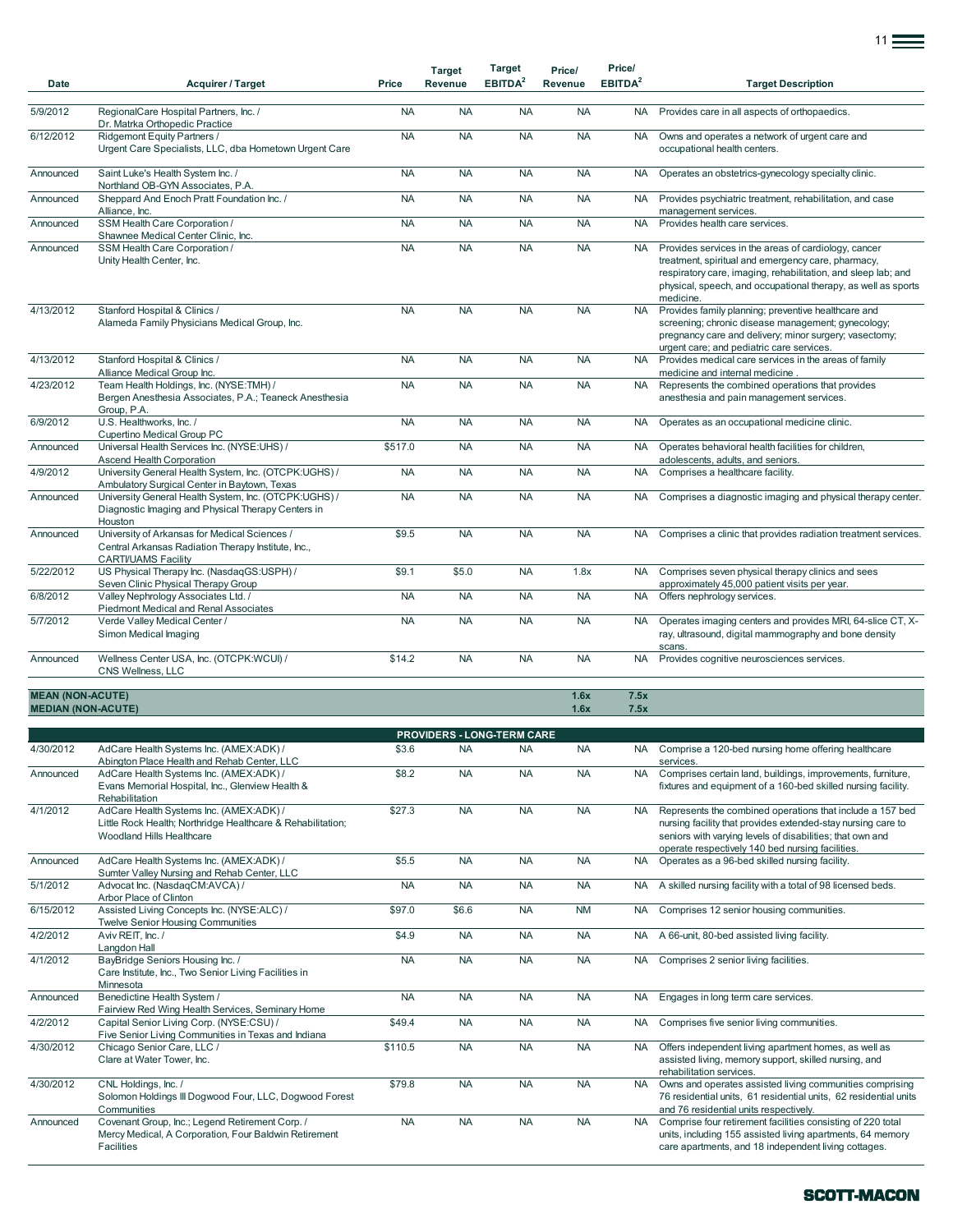$\equiv$ <sup>12</sup>

| Date      | <b>Acquirer / Target</b>                                                                                                                                | Price     | <b>Target</b><br>Revenue | <b>Target</b><br>EBITDA <sup>2</sup> | Price/<br>Revenue | Price/<br>EBITDA <sup>2</sup> | <b>Target Description</b>                                                                                                                                                                                                                                                                                                                          |
|-----------|---------------------------------------------------------------------------------------------------------------------------------------------------------|-----------|--------------------------|--------------------------------------|-------------------|-------------------------------|----------------------------------------------------------------------------------------------------------------------------------------------------------------------------------------------------------------------------------------------------------------------------------------------------------------------------------------------------|
| Announced | Covington Investments LLC /<br>Advocat Inc. (NasdaqCM:AVCA)                                                                                             | \$81.8    | \$314.7                  | \$10.6                               | 0.3x              |                               | 7.7x Provides long-term care services to nursing center patients.                                                                                                                                                                                                                                                                                  |
| Announced | Engel Burman Group, LLC; Harrison Street Real Estate<br>Capital, LLC /<br><b>Bristal Holdings, LLC</b>                                                  | \$290.0   | <b>NA</b>                | <b>NA</b>                            | <b>NA</b>         | <b>NA</b>                     | Owns and operates senior living communities.                                                                                                                                                                                                                                                                                                       |
| 6/5/2012  | Ensign Group, Inc. (NasdagGS:ENSG) /<br>Live Oak Management Group, Paris Nursing &<br>Rehabilitation Center                                             | <b>NA</b> | <b>NA</b>                | <b>NA</b>                            | <b>NA</b>         |                               | NA Comprises 150-bed skilled nursing facility.                                                                                                                                                                                                                                                                                                     |
| Announced | FC-GEN Acquisition, Inc. /<br>Sun Healthcare Group, Inc. (NasdaqGS:SUNH)                                                                                | \$277.1   | \$1,922.5                | \$80.2                               | 0.1x              |                               | 3.5x Operates skilled nursing centers, which offer daily nursing,<br>therapeutic rehabilitation, social, housekeeping, nutrition, and<br>administrative services for individuals requiring certain<br>assistance for activities in daily living.                                                                                                   |
| 4/3/2012  | First Business Financial Services, Inc. (NasdaqGM:FBIZ) /<br>Whispering Oaks Assisted Living Facility, 450 E. Franklin<br>Street                        | <b>NA</b> | <b>NA</b>                | <b>NA</b>                            | <b>NA</b>         | <b>NA</b>                     | Comprises an assisted living facility.                                                                                                                                                                                                                                                                                                             |
| Announced | Georgia Healthcare REIT, Inc. /<br>99-Bed Nursing Home In Scottsburg                                                                                    | \$3.5     | <b>NA</b>                | <b>NA</b>                            | <b>NA</b>         | NA.                           | Comprises a nursing home having a capacity of 99 beds.                                                                                                                                                                                                                                                                                             |
| 6/22/2012 | Georgia Healthcare REIT, Inc. /<br>Middle Georgia Nursing Home, Inc.                                                                                    | \$5.1     | <b>NA</b>                | <b>NA</b>                            | <b>NA</b>         | NA.                           | Owns and operates a nursing home.                                                                                                                                                                                                                                                                                                                  |
| 6/22/2012 | Greywolf Partners, Inc. /<br>Park Vista Retirement Living                                                                                               | <b>NA</b> | <b>NA</b>                | <b>NA</b>                            | <b>NA</b>         | NA.                           | A 94-unit independent and assisted living senior living facility.                                                                                                                                                                                                                                                                                  |
| Announced | Harvest Facility Holdings LP /<br>Six Properties Comprising 1,221 Independent Living Suites                                                             | \$165.5   | <b>NA</b>                | <b>NA</b>                            | <b>NA</b>         | <b>NA</b>                     | Comprises six properties aggregating 1,221 independent<br>living suites.                                                                                                                                                                                                                                                                           |
| 6/20/2012 | HealthLease Properties Real Estate Investment Trust<br>(TSX:HLP.UN) /<br><b>Western Seniors' Facilities</b>                                             | \$162.6   | <b>NA</b>                | <b>NA</b>                            | <b>NA</b>         | <b>NA</b>                     | Comprises six master leased seniors' buildings.                                                                                                                                                                                                                                                                                                    |
| Announced | HEALTHSOUTH Corp. (NYSE:HLS) /<br>CHRISTUS Santa Rosa Health Care Corporation, Inpatient<br>Adult Rehabilitation Unit                                   | <b>NA</b> | <b>NA</b>                | <b>NA</b>                            | <b>NA</b>         | <b>NA</b>                     | Comprises 36-bed inpatient adult rehabilitation unit.                                                                                                                                                                                                                                                                                              |
| 5/24/2012 | Leisureworld Senior Care Corp. (TSX:LW) /<br>Astoria Resort Retirement Living; Pacifica Resort<br>Retirement Living; Peninsula Resort Retirement Living | \$125.8   | \$13.0                   | <b>NA</b>                            | <b>NM</b>         | <b>NA</b>                     | Comprises three retirement residential facilities with two<br>connected four-storey buildings containing a total of 175<br>suites, a six-storey building containing 127 suites, and a four-<br>storey building containing 135 suites.                                                                                                              |
| 5/1/2012  | LTC Management, LLC /<br><b>Cumberland Manor Nursing Home</b>                                                                                           | \$14.0    | <b>NA</b>                | <b>NA</b>                            | <b>NA</b>         | <b>NA</b>                     | Provides 24-hour nursing and healthcare services.                                                                                                                                                                                                                                                                                                  |
| 6/26/2012 | MBK Senior Living /<br>Country Club of La Cholla                                                                                                        | <b>NA</b> | <b>NA</b>                | <b>NA</b>                            | <b>NA</b>         | NA.                           | A senior living community offering one and two bedroom<br>units.                                                                                                                                                                                                                                                                                   |
| 6/11/2012 | National Health Investors Inc. (NYSE:NHI) /<br>Stabilized Skilled Nursing Facility Located In Texas                                                     | \$13.4    | <b>NA</b>                | <b>NA</b>                            | <b>NA</b>         | <b>NA</b>                     | Comprises a 125 beds nursing facility.                                                                                                                                                                                                                                                                                                             |
| 4/2/2012  | Orlando Health, Inc. /<br>Health Central, Inc.                                                                                                          | \$181.3   | <b>NA</b>                | <b>NA</b>                            | <b>NA</b>         | <b>NA</b>                     | Operates a long term care and rehabilitation facility, an<br>urgent care walk-in clinic, and a wound healing center and<br>hyperbaric medicine center.                                                                                                                                                                                             |
| 4/21/2012 | Post Acute Partners, LLC /<br>Elderwood Senior Care Inc.                                                                                                | <b>NA</b> | <b>NA</b>                | <b>NA</b>                            | <b>NA</b>         | <b>NA</b>                     | Provides skilled nursing, sub acute care, rehabilitation,<br>memory care, assisted living, and independent living<br>services.                                                                                                                                                                                                                     |
| 5/1/2012  | Sabra Health Care REIT, Inc. (NasdaqGS:SBRA) /<br>120-Bed Skilled Nursing Facility in Virginia                                                          | \$5.7     | <b>NA</b>                | <b>NA</b>                            | <b>NA</b>         | <b>NA</b>                     | Comprises a nursing facility with 120 beds.                                                                                                                                                                                                                                                                                                        |
| 6/1/2012  | Sabra Health Care REIT, Inc. (NasdaqGS:SBRA) /<br>Aurora Health Management, LLC, Three Skilled Nursing<br><b>Facilities</b>                             | \$21.8    | <b>NA</b>                | <b>NA</b>                            | <b>NA</b>         | <b>NA</b>                     | Comprises 327 beds in three nursing facilities.                                                                                                                                                                                                                                                                                                    |
| 5/12/2012 | SV Land Three LLC; SV Operating Three LLC /<br>Sisters Of Charity Health Care System Nursing Home Inc.                                                  | \$34.0    | <b>NA</b>                | <b>NA</b>                            | <b>NA</b>         | <b>NA</b>                     | Operates a nursing and rehabilitation center that offers<br>geriatric care, chronic care, sub-acute care, and short-term<br>care services to resident population.                                                                                                                                                                                  |
| 4/27/2012 | Unknown Buyer /<br>131 Bed Licensed Skilled Nursing Facility in New Jersey                                                                              | <b>NA</b> | <b>NA</b>                | <b>NA</b>                            | <b>NA</b>         | NA                            | Comprises 131 bed licensed skilled nursing healthcare<br>facility.                                                                                                                                                                                                                                                                                 |
| 5/18/2012 | Unknown Buyer /<br>70 Bed Licensed Residential Care Facility; 71 Bed<br><b>Licensed Skilled Nursing Facility</b>                                        | <b>NA</b> | <b>NA</b>                | <b>NA</b>                            | <b>NA</b>         | <b>NA</b>                     | Comprises 71 bed nursing facility and 70 bed residential<br>care facility.                                                                                                                                                                                                                                                                         |
| 5/1/2012  | Ventas, Inc. (NYSE:VTR) /<br>16 Private Pay Seniors Living Communities                                                                                  | \$362.0   | <b>NA</b>                | <b>NA</b>                            | <b>NA</b>         | <b>NA</b>                     | Comprises living communities for the aged and includes<br>1.274 residential units.                                                                                                                                                                                                                                                                 |
|           | <b>MEAN (LONG-TERM CARE)</b><br><b>MEDIAN (LONG-TERM CARE)</b>                                                                                          |           |                          |                                      | 0.2x<br>0.2x      | 5.6x<br>5.6x                  |                                                                                                                                                                                                                                                                                                                                                    |
|           |                                                                                                                                                         |           | <b>PROVIDERS - ACUTE</b> |                                      |                   |                               |                                                                                                                                                                                                                                                                                                                                                    |
| Announced | Alegent Health /<br>Creighton University Medical Center, Inc.                                                                                           | <b>NA</b> | <b>NA</b>                | <b>NA</b>                            | <b>NA</b>         |                               | NA A 358-bed hospital that offers cardiac care, robotic and<br>minimally invasive surgery, trauma care, bariatric care,<br>neonatal services, occupational therapy, orthopedic services,                                                                                                                                                           |
| 4/2/2012  | Ascension Health; LHP Hospital Group, Inc. /<br><b>Bay Medical Center</b>                                                                               | <b>NA</b> | <b>NA</b>                | <b>NA</b>                            | <b>NA</b>         | <b>NA</b>                     | and physical therapy.<br>A 323-bed regional referral center.                                                                                                                                                                                                                                                                                       |
| Announced | Capella Healthcare, Inc. /<br>St. Joseph's Mercy Health Center, Inc.                                                                                    | <b>NA</b> | <b>NA</b>                | <b>NA</b>                            | <b>NA</b>         | <b>NA</b>                     | Operates hospitals, physician practices, outpatient clinics,<br>health plans, and related health and human services in<br>Arkansas.                                                                                                                                                                                                                |
| Announced | Emory University /<br>Southern Regional Health System                                                                                                   | <b>NA</b> | <b>NA</b>                | <b>NA</b>                            | <b>NA</b>         |                               | NA Operates the 331-bed medical center.                                                                                                                                                                                                                                                                                                            |
| 6/20/2012 | Geisinger Health System Foundation /<br><b>Bloomsburg Hospital</b>                                                                                      | <b>NA</b> | <b>NA</b>                | <b>NA</b>                            | <b>NA</b>         | NA.                           | Provides cardiac rehabilitation, cardiology, emergency,<br>family practice, general surgery and short procedure,<br>hospitalist, ICCU, internal medicine, laboratory, occupational<br>medicine, oncology, orthopedic, physical therapy, mental<br>health and psychiatry, respiratory and sleep study, social, and<br>X-ray and radiology services. |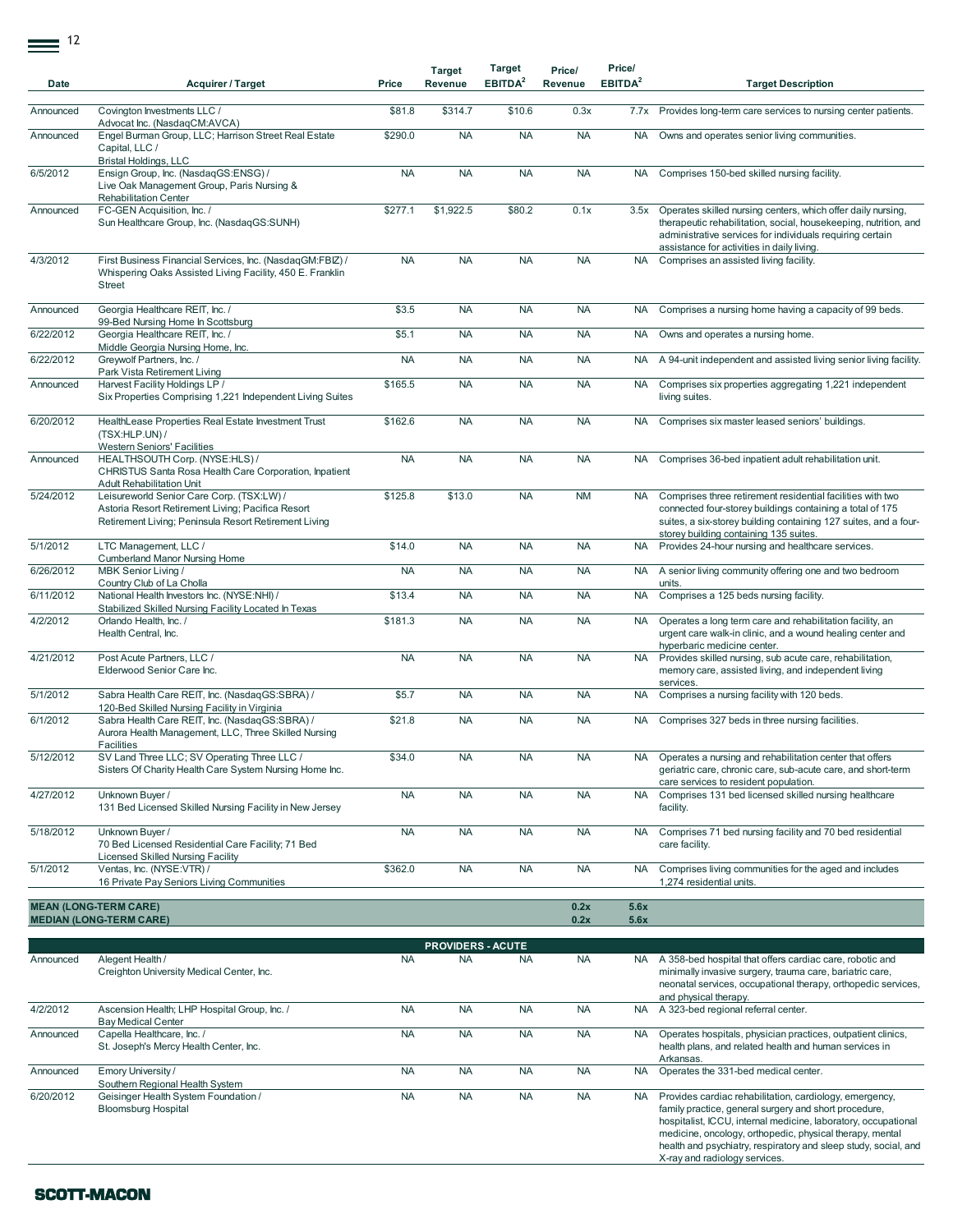| Date                                         | <b>Acquirer / Target</b>                                                                                                                                                                      | Price     | <b>Target</b><br>Revenue | Target<br>EBITDA <sup>2</sup>                   | Price/<br>Revenue | Price/<br>EBITDA <sup>2</sup> | <b>Target Description</b>                                                                                                                                                                                                                                                      |
|----------------------------------------------|-----------------------------------------------------------------------------------------------------------------------------------------------------------------------------------------------|-----------|--------------------------|-------------------------------------------------|-------------------|-------------------------------|--------------------------------------------------------------------------------------------------------------------------------------------------------------------------------------------------------------------------------------------------------------------------------|
| Announced                                    | Graymark Healthcare, Inc. (NasdaqCM:GRMH) /<br>Foundation Surgery Affiliates, LLC; Foundation Surgical<br>Hospital Affiliates, LLC                                                            | \$52.5    | \$44.0                   | <b>NA</b>                                       | 1.2x              | <b>NA</b>                     | Represents the combined operations that operate a chain of<br>ambulatory surgery center facilities and develops and<br>manages surgical hospitals.                                                                                                                             |
| Announced                                    | Hampton Health, Ltd. /<br>St. Francis Healthcare System of Hawaii, Properties in Ewa<br>and Liliha                                                                                            | <b>NA</b> | <b>NA</b>                | <b>NA</b>                                       | <b>NA</b>         | <b>NA</b>                     | Comprises medical center facilities.                                                                                                                                                                                                                                           |
| Announced                                    | Highmark Inc. /<br>Jefferson Regional Medical Center, Inc.                                                                                                                                    | <b>NA</b> | <b>NA</b>                | <b>NA</b>                                       | <b>NA</b>         | <b>NA</b>                     | Offers behavioral health, cancer care, heart and lung care,<br>physical rehabilitation, emergency care, family hospice and<br>palliative care, inpatient/outpatient testing, infusion,<br>occupational medicine, pharmacy, spiritual care, wound care,<br>and senior services. |
| 5/2/2012                                     | Lahey Clinic Foundation, Inc. /                                                                                                                                                               | <b>NA</b> | <b>NA</b>                | <b>NA</b>                                       | <b>NA</b>         | <b>NA</b>                     | Owns and operates hospitals.                                                                                                                                                                                                                                                   |
| 5/6/2012                                     | Northeast Health Systems, Inc.<br>Lake Region Healthcare Corporation /<br>Prairie Ridge Hospital and Health Services                                                                          | <b>NA</b> | <b>NA</b>                | <b>NA</b>                                       | <b>NA</b>         | <b>NA</b>                     | Operates as a hospital.                                                                                                                                                                                                                                                        |
| Announced                                    | Lawrence & Memorial Hospital, Inc. /<br><b>Westerly Hospital</b>                                                                                                                              | \$69.0    | <b>NA</b>                | <b>NA</b>                                       | <b>NA</b>         | <b>NA</b>                     | Operates a community hospital that provides various<br>medical, surgical, laboratory, and rehabilitative services to<br>residents.                                                                                                                                             |
| Announced                                    | Lifepoint Hospitals Inc. (NasdaqGS:LPNT) /<br>Doctors Hospital Of McMinn County, LLC                                                                                                          | <b>NA</b> | <b>NA</b>                | <b>NA</b>                                       | <b>NA</b>         | <b>NA</b>                     | Provides various healthcare services to patients.                                                                                                                                                                                                                              |
| Announced                                    | Lifepoint Hospitals Inc. (NasdaqGS:LPNT); Norton<br>Healthcare, Inc. /<br>Scott Memorial Hospital, Inc.                                                                                       | <b>NA</b> | <b>NA</b>                | <b>NA</b>                                       | <b>NA</b>         | <b>NA</b>                     | Operates as a hospital offering surgical, obstetrics, women's<br>health, diabetes, Frazier rehab, heart and lung, and out-<br>patient care services.                                                                                                                           |
| Announced                                    | Mayo Clinic /<br><b>Heartland Health</b>                                                                                                                                                      | <b>NA</b> | <b>NA</b>                | <b>NA</b>                                       | <b>NA</b>         | <b>NA</b>                     | An integrated health delivery system.                                                                                                                                                                                                                                          |
| Announced                                    | Mayo Foundation /<br>Fairview Red Wing Health Services                                                                                                                                        | <b>NA</b> | <b>NA</b>                | <b>NA</b>                                       | <b>NA</b>         | <b>NA</b>                     | Operates as a care system that provides clinic, hospital,<br>home health and hospice, long-term care, and senior housing<br>services.                                                                                                                                          |
| 5/3/2012                                     | McLaren Health Care Corporation /<br>Cheboygan Memorial Hospital                                                                                                                              | \$5.0     | \$44.1                   | <b>NA</b>                                       | 0.1x              | <b>NA</b>                     | Operates as a hospital.                                                                                                                                                                                                                                                        |
| Announced                                    | MultiCare Health System, Inc. /<br>Aubum Regional Medical Center, Inc.                                                                                                                        | \$98.0    | <b>NA</b>                | <b>NA</b>                                       | <b>NA</b>         | <b>NA</b>                     | An acute-care hospital that provides healthcare services.                                                                                                                                                                                                                      |
| Announced                                    | Nexus Healthcare Holdings /<br>Medical Park Hospital LLC                                                                                                                                      | <b>NA</b> | <b>NA</b>                | <b>NA</b>                                       | <b>NA</b>         | <b>NA</b>                     | Operates as an acute care hospital offering emergency,<br>diagnostic, and treatment services for medical and surgical<br>patients.                                                                                                                                             |
| Announced                                    | North Country Health Services /<br>Medcenter One, Inc.                                                                                                                                        | <b>NA</b> | <b>NA</b>                | <b>NA</b>                                       | <b>NA</b>         | <b>NA</b>                     | A healthcare system, consisting of a 232-bed hospital, a multi-<br>specialty clinic, a college of nursing, six primary care clinics,<br>three kidney dialysis centers, and four long-term care<br>facilities.                                                                  |
| Announced                                    | Partners HealthCare System, Inc. /<br>South Shore Hospital, Inc.                                                                                                                              | <b>NA</b> | <b>NA</b>                | <b>NA</b>                                       | <b>NA</b>         | <b>NA</b>                     | A not-for-profit community hospital that provides acute,<br>emergency, outpatient, home health, and hospice care.                                                                                                                                                              |
| 6/1/2012                                     | Prime Healthcare Services, Inc. /<br>Pampa Regional Medical Center LLC                                                                                                                        | <b>NA</b> | <b>NA</b>                | <b>NA</b>                                       | <b>NA</b>         | <b>NA</b>                     | A 115-bed acute-care community hospital serving a<br>population of approximately 65,000 residents in the Texas<br>Panhandle.                                                                                                                                                   |
| Announced                                    | Queen's Health Systems /<br>Hawaii Medical Center West Campus                                                                                                                                 | <b>NA</b> | <b>NA</b>                | <b>NA</b>                                       | <b>NA</b>         | <b>NA</b>                     | Operates as a hospital that provides acute and tertiary<br>healthcare and has 102 beds.                                                                                                                                                                                        |
| Announced                                    | Reading Hospital Medical Group /<br>Surgical Institute Of Reading, L.P.                                                                                                                       | <b>NA</b> | <b>NA</b>                | <b>NA</b>                                       | <b>NA</b>         | <b>NA</b>                     | Provides healthcare services including otolaryngological<br>surgery, endoscopy procedures, general surgery,<br>gynecological surgery, neurological surgery, orthopedic<br>surgery, plastic surgery, spine surgery, and pain<br>management procedures.                          |
| 4/23/2012                                    | Sanford Health Foundation /<br>Hillsboro (N.D.) Medical Center                                                                                                                                | <b>NA</b> | <b>NA</b>                | <b>NA</b>                                       | <b>NA</b>         |                               | NA A hospital offering a variety of services.                                                                                                                                                                                                                                  |
| Announced                                    | Sinai Health System, Inc. /<br><b>Holy Cross Hospital</b>                                                                                                                                     | <b>NA</b> | <b>NA</b>                | <b>NA</b>                                       | <b>NA</b>         |                               | NA A private, non-profit organization, serving residents with 274<br>licensed beds.                                                                                                                                                                                            |
| Announced                                    | Steward Health Care System, LLC /<br>New England Sinai Hospital Inc.                                                                                                                          | <b>NA</b> | <b>NA</b>                | <b>NA</b>                                       | <b>NA</b>         | <b>NA</b>                     | Operates as a not-for-profit long-term acute medical and<br>rehabilitation hospital for pulmonary, post-surgical, medically<br>complex, cardiac, and rehabilitation patients.                                                                                                  |
| 6/8/2012                                     | Terms Not Disclosed /<br>Southern Maryland Hospital, Inc.                                                                                                                                     | <b>NA</b> | <b>NA</b>                | <b>NA</b>                                       | <b>NA</b>         | <b>NA</b>                     | Owns and operates a healthcare facility that provides a range<br>of inpatient, outpatient, and community healthcare services.                                                                                                                                                  |
| 4/4/2012                                     | Trinity Health Corporation /<br>Mercy Hospital and Medical Center                                                                                                                             | <b>NA</b> | <b>NA</b>                | <b>NA</b>                                       | <b>NA</b>         | <b>NA</b>                     | Operates as a specialty care hospital.                                                                                                                                                                                                                                         |
| Announced                                    | Westerly Hospital Holdco, LLC /<br><b>Westerly Hospital</b>                                                                                                                                   | <b>NA</b> | <b>NA</b>                | <b>NA</b>                                       | <b>NA</b>         | <b>NA</b>                     | A community hospital that provides various medical, surgical,<br>laboratory, and rehabilitative services.                                                                                                                                                                      |
| Announced                                    | Western Connecticut Health Network /<br>Norwalk Hospital                                                                                                                                      | <b>NA</b> | <b>NA</b>                | <b>NA</b>                                       | <b>NA</b>         | <b>NA</b>                     | A 328-bed, not-for-profit, acute care community teaching<br>hospital that serves a population of 250,000.                                                                                                                                                                      |
| <b>MEAN (ACUTE)</b><br><b>MEDIAN (ACUTE)</b> |                                                                                                                                                                                               |           |                          |                                                 | 1.2x<br>1.2x      | <b>NA</b><br><b>NA</b>        |                                                                                                                                                                                                                                                                                |
| <b>MEAN (PROVIDERS)</b>                      |                                                                                                                                                                                               |           |                          |                                                 | 1.3x              | 8.5x                          |                                                                                                                                                                                                                                                                                |
| <b>MEDIAN (PROVIDERS)</b>                    |                                                                                                                                                                                               |           |                          |                                                 | 1.3x              | 7.7x                          |                                                                                                                                                                                                                                                                                |
| 6/11/2012                                    | Acacia Research Corp., prior to Split-off of CombiMatrix<br>Corp./<br>Medtech, Seven Patent Portfolios                                                                                        | <b>NA</b> | <b>NA</b>                | <b>PRODUCTS - CLINICAL DEVICES</b><br><b>NA</b> | <b>NA</b>         | <b>NA</b>                     | Comprises 150 patents and pending applications related to<br>medical devices, biologics and diagnostic techniques.                                                                                                                                                             |
| 5/4/2012                                     | Alta Capital AS; Ampersand Capital Partners; Essex<br>Woodlands Health Ventures; Pantheon Ventures Ltd.;<br>Spindletop Healthcare Capital; White Pine Medical, Inc. /<br><b>Bioventus LLC</b> | \$505.9   | \$237.0                  | <b>NA</b>                                       | 2.1x              | <b>NA</b>                     | Develops and markets orthopedic diagnostics and therapies<br>that help patients regain active lifestyles.                                                                                                                                                                      |
| 4/25/2012                                    | Asahi Kasei Corporation (TSE:3407) /<br><b>ZOLL Medical Corporation</b>                                                                                                                       | \$2,138.3 | \$544.3                  | <b>NM</b>                                       | 3.9x              | <b>NM</b>                     | Develops, manufactures, and markets resuscitation devices,<br>related data management and software solutions, and<br>temperature management technology worldwide.                                                                                                              |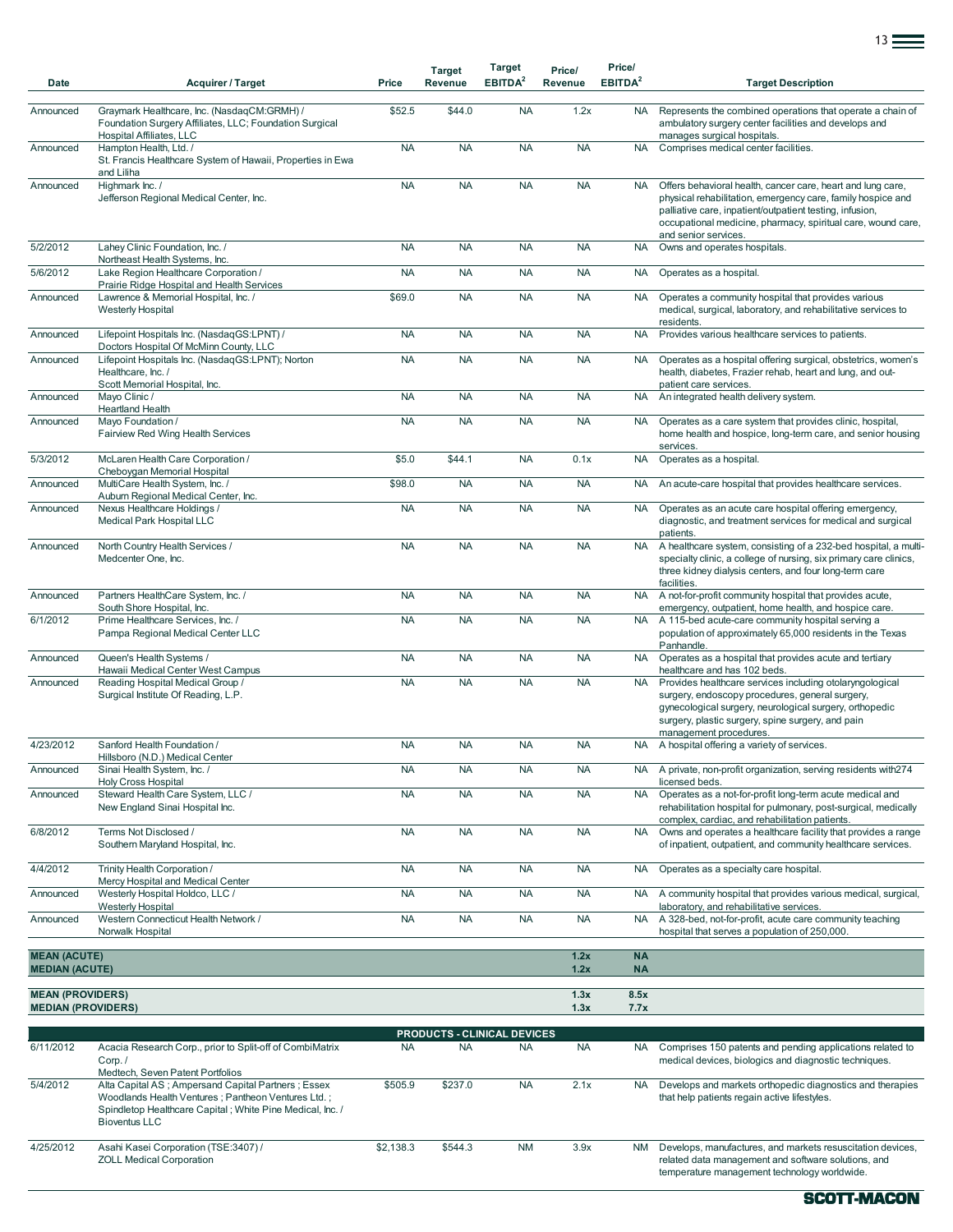| Date      | <b>Acquirer / Target</b>                                                                                                            | Price      | <b>Target</b><br>Revenue | <b>Target</b><br>EBITDA <sup>2</sup> | Price/<br>Revenue | Price/<br>EBITDA <sup>2</sup> | <b>Target Description</b>                                                                                                                                                                                                                                                                 |
|-----------|-------------------------------------------------------------------------------------------------------------------------------------|------------|--------------------------|--------------------------------------|-------------------|-------------------------------|-------------------------------------------------------------------------------------------------------------------------------------------------------------------------------------------------------------------------------------------------------------------------------------------|
| 4/25/2012 | Baxter International Inc. (NYSE:BAX) /<br>SIGMA, LLC                                                                                | \$150.0    | <b>NA</b>                | <b>NA</b>                            | <b>NA</b>         | <b>NA</b>                     | Develops and distributes adverse drug events prevention<br>intravenous infusion pumps.                                                                                                                                                                                                    |
| Announced | Biomet Inc. /<br>DePuy Orthopaedics Inc., Worldwide Trauma Business                                                                 | \$280.0    | <b>NA</b>                | <b>NA</b>                            | <b>NA</b>         | <b>NA</b>                     | Designs and manufactures orthopedic devices.                                                                                                                                                                                                                                              |
| 6/8/2012  | Boston Scientific Corporation (NYSE:BSX) /<br>Cameron Health, Inc.                                                                  | <b>NA</b>  | <b>NA</b>                | <b>NA</b>                            | <b>NA</b>         | <b>NA</b>                     | Develops, manufactures, and distributes implantable<br>defibrillators.                                                                                                                                                                                                                    |
| 5/1/2012  | ConvaTec Healthcare B S.a.r.l. /<br>AbViser Medical, LLC                                                                            | <b>NA</b>  | <b>NA</b>                | <b>NA</b>                            | <b>NA</b>         | <b>NA</b>                     | Provides healthcare products for critical care and surgical<br>marketplaces.                                                                                                                                                                                                              |
| 5/1/2012  | Covidien plc (NYSE:COV) /<br>Newport Medical Instruments, Inc.                                                                      | \$108.0    | \$40.0                   | <b>NA</b>                            | 2.7x              | <b>NA</b>                     | Designs, manufactures, and distributes dependable and life<br>improving ventilators to caregivers.                                                                                                                                                                                        |
| 5/16/2012 | CryoLife Inc. (NYSE:CRY) /<br>Hemosphere, Inc.                                                                                      | \$21.5     | \$5.3                    | <b>NA</b>                            | 4.1x              | <b>NA</b>                     | A medical device company that engages in the development<br>and commercialization of a vascular access device for<br>treating hemodialysis patients with compromised<br>vasculature.                                                                                                      |
| Announced | EasyMed Services SA (BAYB:EY6) /<br>Biosign Technologies Inc. (OTCPK:BITK.F)                                                        | <b>NA</b>  | \$0.4                    | <b>NM</b>                            | <b>NA</b>         | <b>NM</b>                     | Engages in the development, manufacture, and sale of<br>medical devices and information systems.                                                                                                                                                                                          |
| 4/4/2012  | Elliott Management Corporation; Medtronic, Inc.<br>(NYSE:MDT)/<br>REVA Medical, Inc. (ASX:RVA)                                      | <b>NA</b>  | <b>NA</b>                | <b>NM</b>                            | <b>NA</b>         | <b>NM</b>                     | A development stage medical device company that focuses<br>on the development and commercialization of its proprietary<br>bioresorbable stent products.                                                                                                                                   |
| 03/30/202 | Forest Laboratories Inc. (NYSE:FRX) /<br><b>Rights to Bystolic</b>                                                                  | <b>NA</b>  | <b>NA</b>                | <b>NA</b>                            | <b>NA</b>         | <b>NA</b>                     | Comprises US patents and other US and Canadian<br>intellectual property for hypertension treatment, Bystolic.                                                                                                                                                                             |
| 6/5/2012  | General Electric Company (NYSE:GE) /<br>XPRO Sistemas Ltda                                                                          | <b>NA</b>  | <b>NA</b>                | <b>NA</b>                            | <b>NA</b>         | <b>NA</b>                     | Manufactures medical devices.                                                                                                                                                                                                                                                             |
| Announced | Getinge AB (OM:GETIB) /<br>Avalon Laboratories, LLC, Avalon Elite Bi-Caval Dual<br>Lumen Catheter and Vascular Access Kits          | <b>NA</b>  | <b>NA</b>                | <b>NA</b>                            | <b>NA</b>         | <b>NA</b>                     | Comprises medical equipments which includes a single<br>catheter for venous drainage and reinfusion of blood via the<br>internal jugular vein during extracorporeal life support<br>procedures and a kit designed for health care providers to<br>insert catheters and cannulae wherever. |
| Announced | Haemonetics Corp. (NYSE:HAE) /<br>Hemerus Medical, LLC                                                                              | \$27.0     | <b>NA</b>                | <b>NA</b>                            | <b>NA</b>         | <b>NA</b>                     | Designs, develops, and manufactures technologies for the<br>collection, processing, preservation, and storage of blood<br>and blood products.                                                                                                                                             |
| Announced | Haemonetics Corp. (NYSE:HAE) /<br>Pall Corporation (NYSE:PLL), Blood Collection, Filtration<br>and Processing Product Lines         | \$550.6    | \$727.8                  | \$137.1                              | 2.6x              | 8.0x                          | Comprises blood processing systems, collection, and<br>filtration products for use in transfusion medicine and<br>includes manufacturing facilities.                                                                                                                                      |
| 4/2/2012  | Halma plc (LSE:HLMA) /<br>Accutome, Inc.                                                                                            | \$25.0     | \$20.2                   | <b>NA</b>                            | 1.2x              | <b>NA</b>                     | Designs and manufactures diagnostic equipment, surgical<br>instruments, and office medications and supplies.                                                                                                                                                                              |
| 5/23/2012 | Halo Healthcare, Inc. /<br>NeoMatrix, LLC                                                                                           | <b>NA</b>  | <b>NA</b>                | <b>NA</b>                            | <b>NA</b>         | <b>NA</b>                     | A medical device company that develops devices that allow<br>women and their doctors to promote breast health.                                                                                                                                                                            |
| 5/16/2012 | HealthEdge Investment Partners /<br>LifeSync Corporation                                                                            | <b>NA</b>  | <b>NA</b>                | <b>NA</b>                            | <b>NA</b>         | <b>NA</b>                     | Develops, markets, and sells products that improve safety<br>and clinical outcomes for patients.                                                                                                                                                                                          |
| 6/14/2012 | Johnson & Johnson (NYSE: JNJ) /<br>Synthes Inc.                                                                                     | \$19,559.2 | \$3,758.2                | \$1,618.2                            | 5.2x              | 12.1x                         | Develops, manufactures, and distributes instruments,<br>implants, and biomaterials for the surgical fixation, correction,<br>and regeneration of the human and animal skeleton and its<br>soft tissues.                                                                                   |
| 6/21/2012 | Keystone Dental, Inc. /<br>Southern Implants, Inc.                                                                                  | <b>NA</b>  | <b>NA</b>                | <b>NA</b>                            | <b>NA</b>         | <b>NA</b>                     | Engages in the research, development, manufacture, and<br>marketing of dental implants and related restorative<br>components for implant surgeons and restorative dentists.                                                                                                               |
| Announced | Natus Medical Inc. (NasdaqGS:BABY) /<br>ALARIS Medical Systems, Inc.; CareFusion 2200, Inc.                                         | \$58.0     | \$95.0                   | <b>NA</b>                            | 0.6x              | <b>NA</b>                     | Develops clinically differentiated neurodiagnostic and<br>monitoring products.                                                                                                                                                                                                            |
| 5/9/2012  | Nitto Denko Corp. (TSE:6988) /<br>Altea Therapeutics Corporation                                                                    | <b>NA</b>  | <b>NA</b>                | <b>NA</b>                            | <b>NA</b>         | <b>NA</b>                     | Develops and commercializes transdermal drug delivery<br>systems.                                                                                                                                                                                                                         |
| 5/21/2012 | PneumRx, Inc. /<br>Broncus Technologies, Intellectual Property Portfolio                                                            | <b>NA</b>  | <b>NA</b>                | <b>NA</b>                            | <b>NA</b>         | <b>NA</b>                     | Comprises key patents and domain names.                                                                                                                                                                                                                                                   |
| 6/19/2012 | Precision Spine, Inc. /<br>Precision Medical of Mississippi, LLC; Spinal USA, LLC                                                   | \$72.0     | <b>NA</b>                | <b>NA</b>                            | <b>NA</b>         | <b>NA</b>                     | Represents combined operations that manufactures and<br>distributes spinal therapy products and also develops and<br>provides medical devices.                                                                                                                                            |
| 4/5/2012  | Roscoe Medical, Inc. /<br>Current Solutions, LLC                                                                                    | <b>NA</b>  | <b>NA</b>                | <b>NA</b>                            | <b>NA</b>         | <b>NA</b>                     | Supplies electrotherapy and pain management devices and<br>accessories for electrotherapy providers and patients.                                                                                                                                                                         |
| 6/18/2012 | Royal DSM N.V. (ENXTAM:DSM) /<br>Kensey Nash Corporation (NasdaqGS:KNSY)                                                            | \$353.9    | \$83.9                   | \$28.6                               | 4.2x              |                               | 12.4x A medical device company, engages in the field of<br>regenerative medicine products and technologies to help<br>repair damaged or diseased tissues.                                                                                                                                 |
| 5/7/2012  | Smith & Nephew plc (LSE:SN.) /<br>Kalypto Medical, Inc.                                                                             | <b>NA</b>  | <b>NA</b>                | <b>NA</b>                            | <b>NA</b>         | <b>NA</b>                     | Develops negative pressure wound therapy products for<br>chronic wound patients.                                                                                                                                                                                                          |
| 6/12/2012 | Systagenix Wound Management Ltd. /<br>O2 Insights Inc.                                                                              | <b>NA</b>  | <b>NA</b>                | <b>NA</b>                            | <b>NA</b>         | <b>NA</b>                     | Manufactures point-of-care diagnostics equipment for the<br>measurement of transcutaneous tissue oxygenation.                                                                                                                                                                             |
| Announced | Teleflex Incorporated (NYSE:TFX) /<br>Axiom Technology Partners, LLC                                                                | <b>NA</b>  | <b>NA</b>                | <b>NA</b>                            | <b>NA</b>         | <b>NA</b>                     | Manufactures and distributes laparoscopic fascial closure<br>system products.                                                                                                                                                                                                             |
| 6/25/2012 | Teleflex Incorporated (NYSE:TFX) /<br>Semprus BioSciences Corp.                                                                     | \$30.0     | <b>NA</b>                | <b>NA</b>                            | <b>NA</b>         | <b>NA</b>                     | A biomedical company that focuses on providing<br>complication-free medical devices.                                                                                                                                                                                                      |
| Announced | Thermo Fisher Scientific, Inc. (NYSE:TMO) /<br>Nephromics, LLC, Rights to Pre-Eclampsia Biomarker                                   | <b>NA</b>  | <b>NA</b>                | <b>NA</b>                            | <b>NA</b>         | <b>NA</b>                     | Comprises a patent license for exclusive rights to use PIGF<br>(Placental Growth Factor) for the diagnosis of pre-eclampsia<br>or eclampsia.                                                                                                                                              |
| 6/13/2012 | Vascular Solutions Inc. (NasdaqGS:VASC) /<br>Accumed Systems, Inc., Radial Artery Access Wrist<br><b>Positioning Splint Product</b> | \$1.5      | \$0.5                    | <b>NA</b>                            | <b>NA</b>         | <b>NA</b>                     | Comprises radial artery access wrist positioning splint<br>product range.                                                                                                                                                                                                                 |
| 5/24/2012 | Water Street Healthcare Partners /<br>BREG, Inc.                                                                                    | \$157.5    | <b>NA</b>                | <b>NA</b>                            | <b>NA</b>         | <b>NA</b>                     | Engages in the manufacture and sale of orthopedic,<br>reconstructive, and postoperative products.                                                                                                                                                                                         |
| Announced | Wellness Center USA, Inc. (OTCPK:WCUI) /<br>Psoria-Shield Inc.                                                                      | <b>NA</b>  | <b>NA</b>                | <b>NA</b>                            | <b>NA</b>         | <b>NA</b>                     | Designs and manufactures devices for the treatment of ultra-<br>violet treatable skin disorders.                                                                                                                                                                                          |
| Announced | Westhouse Medical Services Plc (DB:5WM) /<br>Sunridge International, Inc., Substantially All Assets                                 | \$2.0      | <b>NA</b>                | <b>NA</b>                            | <b>NA</b>         | <b>NA</b>                     | Manufactures and markets patented vacuum fixation devices<br>and suction rings for the treatment of open angle and<br>pigmentary glaucoma worldwide.                                                                                                                                      |
|           | <b>MEAN (CLINICAL DEVICES)</b><br><b>MEDIAN (CLINICAL DEVICES)</b>                                                                  |            |                          |                                      | 3.0x<br>2.7x      | 10.8x<br>12.1x                |                                                                                                                                                                                                                                                                                           |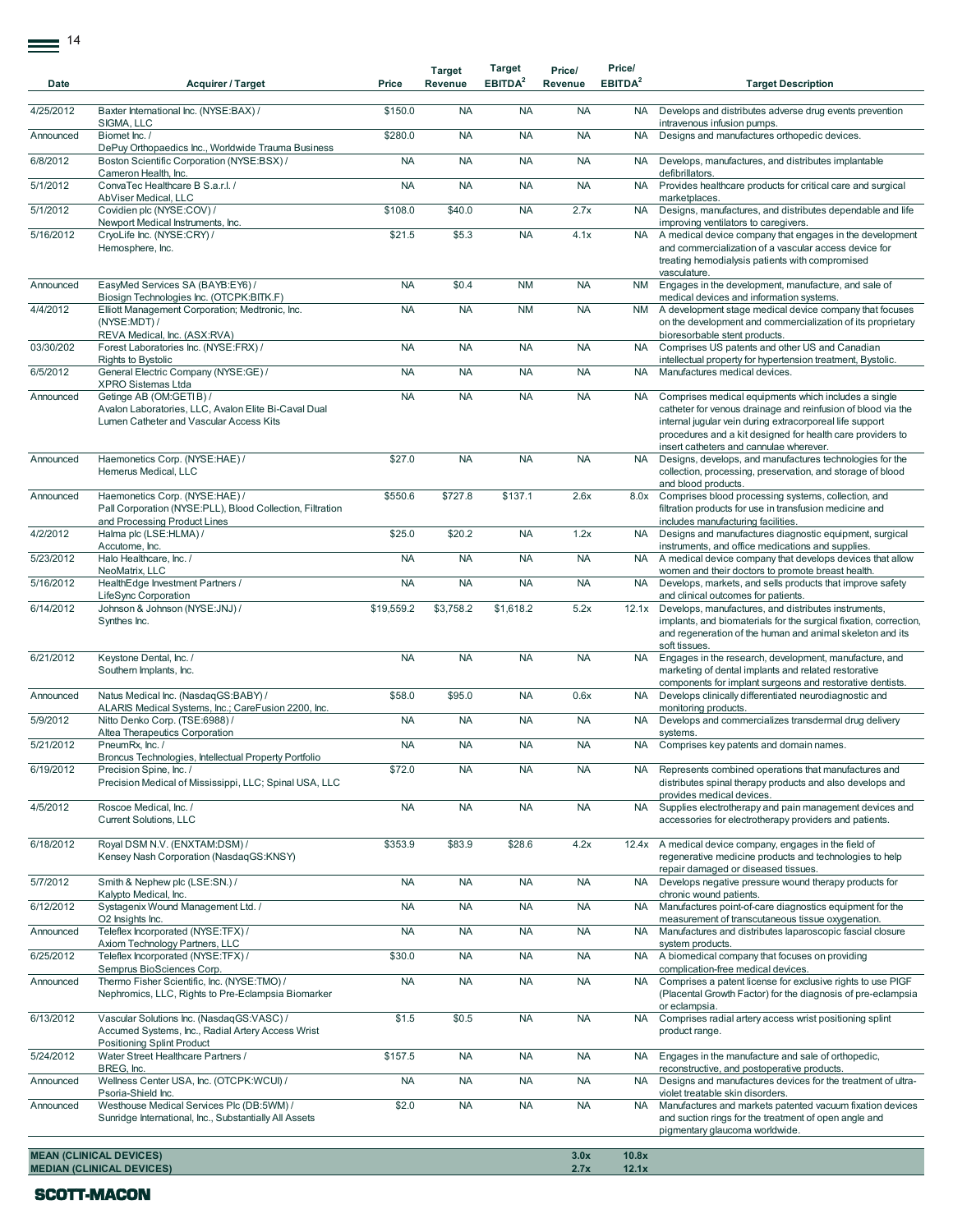|                           |                                                                                                                 |           | <b>Target</b>                 | <b>Target</b>       | Price/       | Price/                 |                                                                                                                                                                                        |  |  |  |  |  |  |
|---------------------------|-----------------------------------------------------------------------------------------------------------------|-----------|-------------------------------|---------------------|--------------|------------------------|----------------------------------------------------------------------------------------------------------------------------------------------------------------------------------------|--|--|--|--|--|--|
| <b>Date</b>               | <b>Acquirer / Target</b>                                                                                        | Price     | Revenue                       | EBITDA <sup>2</sup> | Revenue      | EBITDA <sup>2</sup>    | <b>Target Description</b>                                                                                                                                                              |  |  |  |  |  |  |
|                           | <b>PRODUCTS - NON-CLINICAL DEVICES</b>                                                                          |           |                               |                     |              |                        |                                                                                                                                                                                        |  |  |  |  |  |  |
| 4/2/2012                  | Bruker Corporation (NasdaqGS:BRKR) /<br>Skyscan N.V.                                                            | <b>NA</b> | <b>NA</b>                     | <b>NA</b>           | <b>NA</b>    | NA.                    | Designs, manufactures, markets, and services instruments<br>for 3-dimensional X-ray micro-CT imaging for customers in<br>materials and life science.                                   |  |  |  |  |  |  |
| 6/26/2012                 | Covidien plc (NYSE:COV) /<br>Oridion Systems Ltd. (SWX:ORIDN)                                                   | \$304.9   | \$68.2                        | <b>NM</b>           | 4.5x         | <b>NM</b>              | Engages in the development, manufacturing, and marketing<br>of patient safety monitoring solutions for the hospital and pre-<br>hospital markets.                                      |  |  |  |  |  |  |
| Announced                 | Danaher Corp. (NYSE:DHR) /<br>NPE Systems Inc.                                                                  | <b>NA</b> | <b>NA</b>                     | <b>NA</b>           | <b>NA</b>    | <b>NA</b>              | Designs and develops biomedical instrument systems.                                                                                                                                    |  |  |  |  |  |  |
| Announced                 | Novo Nordisk A/S (CPSE:NOVO B) /<br>Caisson Biotech, LLC, Rights to Heparosan-Based Drug<br>Delivery Technology | <b>NA</b> | <b>NA</b>                     | <b>NA</b>           | <b>NA</b>    | <b>NA</b>              | Comprises exclusive rights to use Caisson's proprietary<br>heparosan-based drug delivery technology to engineer and<br>develop compounds within undisclosed therapeutic areas.         |  |  |  |  |  |  |
| 5/3/2012                  | Qiagen NV (NasdaqGS:QGEN) /<br>AmniSure International LLC                                                       | <b>NA</b> | <b>NA</b>                     | <b>NA</b>           | <b>NA</b>    | <b>NA</b>              | Manufactures and distributes AmniSure ROM Test, a non-<br>invasive test for diagnosing ruptured fetal membranes.                                                                       |  |  |  |  |  |  |
| 6/6/2012                  | SiliCycle Inc./<br>Chromatography Sciences Company, Inc.                                                        | <b>NA</b> | <b>NA</b>                     | <b>NA</b>           | <b>NA</b>    | <b>NA</b>              | Engages in the manufacture, sale, and distribution of HPLC<br>columns and chromatography products.                                                                                     |  |  |  |  |  |  |
|                           |                                                                                                                 |           |                               |                     |              |                        |                                                                                                                                                                                        |  |  |  |  |  |  |
|                           | <b>MEAN (NON-CLINICAL DEVICES)</b><br><b>MEDIAN (NON-CLINICAL DEVICES)</b>                                      |           |                               |                     | 4.5x<br>4.5x | <b>NA</b><br><b>NA</b> |                                                                                                                                                                                        |  |  |  |  |  |  |
|                           |                                                                                                                 |           |                               |                     |              |                        |                                                                                                                                                                                        |  |  |  |  |  |  |
|                           |                                                                                                                 |           | <b>PRODUCTS - DISPOSABLES</b> |                     |              |                        |                                                                                                                                                                                        |  |  |  |  |  |  |
| 5/22/2012                 | AngioDynamics Inc. (NasdaqGS:ANGO) /<br>Navilyst Medical Inc.                                                   | \$584.6   | \$148.6                       | <b>NM</b>           | 3.9x         | <b>NM</b>              | Engages in the development, manufacturing, and marketing<br>of single- use medical devices for use in oncology treatment,<br>and in the diagnosis and treatment of vascular disease.   |  |  |  |  |  |  |
| 4/1/2012                  | Teleflex Incorporated (NYSE:TFX) /<br>EZ-Blocker                                                                | <b>NA</b> | <b>NA</b>                     | <b>NA</b>           | <b>NA</b>    | NA.                    | Comprises 7 Fr., 4 lumen, 75 cm disposable catheter<br>product line with bifurcated distal end, a novel and patented<br>bronchial blocker for lung isolation and one-lung ventilation. |  |  |  |  |  |  |
|                           |                                                                                                                 |           |                               |                     |              |                        |                                                                                                                                                                                        |  |  |  |  |  |  |
| <b>MEAN (DISPOSABLES)</b> | <b>MEDIAN (DISPOSABLES)</b>                                                                                     |           |                               |                     | 3.9x<br>3.9x | <b>NA</b><br><b>NA</b> |                                                                                                                                                                                        |  |  |  |  |  |  |
|                           |                                                                                                                 |           |                               |                     |              |                        |                                                                                                                                                                                        |  |  |  |  |  |  |

|                           |                                                                                                                 |           |                              |           |              |                        | and in the diagnosis and treatment of vascular disease.                                                                                                                                                                                                                  |
|---------------------------|-----------------------------------------------------------------------------------------------------------------|-----------|------------------------------|-----------|--------------|------------------------|--------------------------------------------------------------------------------------------------------------------------------------------------------------------------------------------------------------------------------------------------------------------------|
| 4/1/2012                  | Teleflex Incorporated (NYSE:TFX) /<br>EZ-Blocker                                                                | <b>NA</b> | <b>NA</b>                    | <b>NA</b> | <b>NA</b>    | <b>NA</b>              | Comprises 7 Fr., 4 lumen, 75 cm disposable catheter<br>product line with bifurcated distal end, a novel and patented<br>bronchial blocker for lung isolation and one-lung ventilation.                                                                                   |
|                           |                                                                                                                 |           |                              |           |              |                        |                                                                                                                                                                                                                                                                          |
| <b>MEAN (DISPOSABLES)</b> | <b>MEDIAN (DISPOSABLES)</b>                                                                                     |           |                              |           | 3.9x<br>3.9x | <b>NA</b><br><b>NA</b> |                                                                                                                                                                                                                                                                          |
|                           |                                                                                                                 |           |                              |           |              |                        |                                                                                                                                                                                                                                                                          |
|                           |                                                                                                                 |           | <b>PRODUCTS - COMMERCIAL</b> |           |              |                        |                                                                                                                                                                                                                                                                          |
| 6/21/2012                 | Agilent Technologies Inc. (NYSE:A) /<br>Dako A/S                                                                | \$2,995.6 | \$335.2                      | <b>NM</b> | <b>NM</b>    | <b>NM</b>              | Engages in the development, manufacture, and marketing of<br>reagents, antibodies, instruments, and software for use in<br>anatomic pathology laboratories.                                                                                                              |
| Announced                 | Corning Inc. (NYSE:GLW) /<br>Discovery Labware Inc.                                                             | \$730.0   | \$316.7                      | <b>NA</b> | 2.3x         | <b>NA</b>              | Manufactures and distributes diagnostic and research tools<br>to life scientists, clinical researchers, laboratory<br>professionals, and clinicians.                                                                                                                     |
| 6/20/2012                 | Frazier Healthcare Ventures /<br>Catalent Pharma Solutions, Inc, U.S. Commercial<br><b>Packaging Operations</b> | <b>NA</b> | <b>NA</b>                    | <b>NA</b> | <b>NA</b>    | <b>NA</b>              | Provides packaging solutions to pharmaceutical and<br>biotechnology markets.                                                                                                                                                                                             |
| 6/1/2012                  | GVS S.p.A./<br>NP Medical Inc., Filter Product Business                                                         | <b>NA</b> | <b>NA</b>                    | <b>NA</b> | <b>NA</b>    | <b>NA</b>              | Comprises activities that manufacture filter products.                                                                                                                                                                                                                   |
| Announced                 | iTech Medical, Inc. (OTCPK:IMSU) /<br><b>BIOflex Medical Magnetics, Inc.</b>                                    | <b>NA</b> | <b>NA</b>                    | <b>NA</b> | <b>NA</b>    | <b>NA</b>              | Manufactures and markets concentric circle magnets for<br>human medical use.                                                                                                                                                                                             |
| 4/4/2012                  | MedPlast, Inc. /<br>United Plastics Group, Inc.                                                                 | <b>NA</b> | <b>NA</b>                    | <b>NA</b> | <b>NA</b>    | <b>NA</b>              | Operates as a manufacturer of precision plastic products for<br>electronics, automotive, industrial, medical, datacenter, and<br>consumer markets.                                                                                                                       |
| 5/21/2012                 | Omnicell Inc. (NasdaqGS:OMCL) /<br>MTS Medication Technologies, Inc.                                            | \$156.0   | \$75.0                       | \$12.0    | 2.1x         | 13.0x                  | Designs and manufactures automated medication packaging<br>machines, related consumables, software, and systems<br>interfaces for prescription medications and nutritional<br>supplements.                                                                               |
| 4/12/2012                 | Primcogent Solutions /<br>Santa Barbara Medical Innovations, LLC                                                | <b>NA</b> | <b>NA</b>                    | <b>NA</b> | <b>NA</b>    | <b>NA</b>              | Manufactures and distributes health and wellness products.                                                                                                                                                                                                               |
| Announced                 | PSS World Medical Inc. (NasdaqGS:PSSI) /<br>Infolab, Inc.; ProLabs                                              | <b>NA</b> | <b>NA</b>                    | <b>NA</b> | <b>NA</b>    | <b>NA</b>              | Represents the combined operations that provides<br>equipment and supplies for the clinical laboratory and<br>provides drug repackaging and office dispensing services,<br>and also manufactures and markets clinical laboratory<br>products for in-office laboratories. |
| 6/20/2012                 | Valeant Pharmaceuticals International, Inc. (TSX:VRX) /<br>OraPharma, Inc.                                      | \$426.0   | \$95.0                       | <b>NA</b> | 4.5x         | <b>NA</b>              | Engages in the discovery, development, and<br>commercialization of oral healthcare products for dental<br>professionals and patients.                                                                                                                                    |

**MEAN (COMMERCIAL) 3.0x 13.0x MEDIAN (COMMERCIAL) 2.3x 13.0x**

| <b>PRODUCTS - CONSUMER</b> |                                                                          |            |           |           |           |           |                                                                                                                                                     |  |  |  |  |  |
|----------------------------|--------------------------------------------------------------------------|------------|-----------|-----------|-----------|-----------|-----------------------------------------------------------------------------------------------------------------------------------------------------|--|--|--|--|--|
| 5/24/2012                  | 3D Systems Corp. (NYSE:DDD) /<br>Bespoke Innovations, Inc.               | <b>NA</b>  | <b>NA</b> | <b>NA</b> | <b>NA</b> | <b>NA</b> | Designs, produces, and sells prosthetic leg covers.                                                                                                 |  |  |  |  |  |
| 4/2/2012                   | ATG Rehab Inc. /<br>Custom Holdings, LLC                                 | <b>NA</b>  | <b>NA</b> | <b>NA</b> | <b>NA</b> | <b>NA</b> | Offers customized power and manual mobility solutions,<br>seating and positioning systems and repair services for<br>individuals with disabilities. |  |  |  |  |  |
| 6/5/2012                   | Carex Health Brands, Inc. /<br>Uplift Technologies Inc.                  | <b>NA</b>  | <b>NA</b> | <b>NA</b> | <b>NA</b> | <b>NA</b> | Manufactures lifting seat products for the healthcare industry.                                                                                     |  |  |  |  |  |
| 5/31/2012                  | Management Participated /<br>Guru Health Inc.                            | \$0.1      | <b>NA</b> | <b>NA</b> | <b>NA</b> | <b>NA</b> | A development-stage company that markets, sells, and<br>distributes health and nutrition supplements online.                                        |  |  |  |  |  |
| Announced                  | Medipattern Corporation (TSXV:MKI) /<br><b>MYTRAK Health System Inc.</b> | \$4.3      | <b>NA</b> | <b>NA</b> | <b>NA</b> | <b>NA</b> | Develops electronic medical devices for physical activity and<br>preventative health interventions.                                                 |  |  |  |  |  |
| Announced                  | Nestlé S.A. (SWX:NESN) /<br>Pfizer Nutrition Inc.                        | \$11,850.0 | \$2,100.0 | <b>NM</b> | <b>NM</b> | <b>NM</b> | Produces nutritional products and infant milk.                                                                                                      |  |  |  |  |  |
| 6/7/2012                   | Pharmachem Laboratories, Inc. /<br>Improve USA, Inc.                     | <b>NA</b>  | <b>NA</b> | <b>NA</b> | <b>NA</b> | <b>NA</b> | Engages in the processing and marketing of Aloe Vera<br>products.                                                                                   |  |  |  |  |  |

na matangan sa kabupatèn Ing Kabupatèn Ing Kabupatèn Ing Kabupatèn Ing Kabupatèn Ing Kabupatèn Ing Kabupatèn I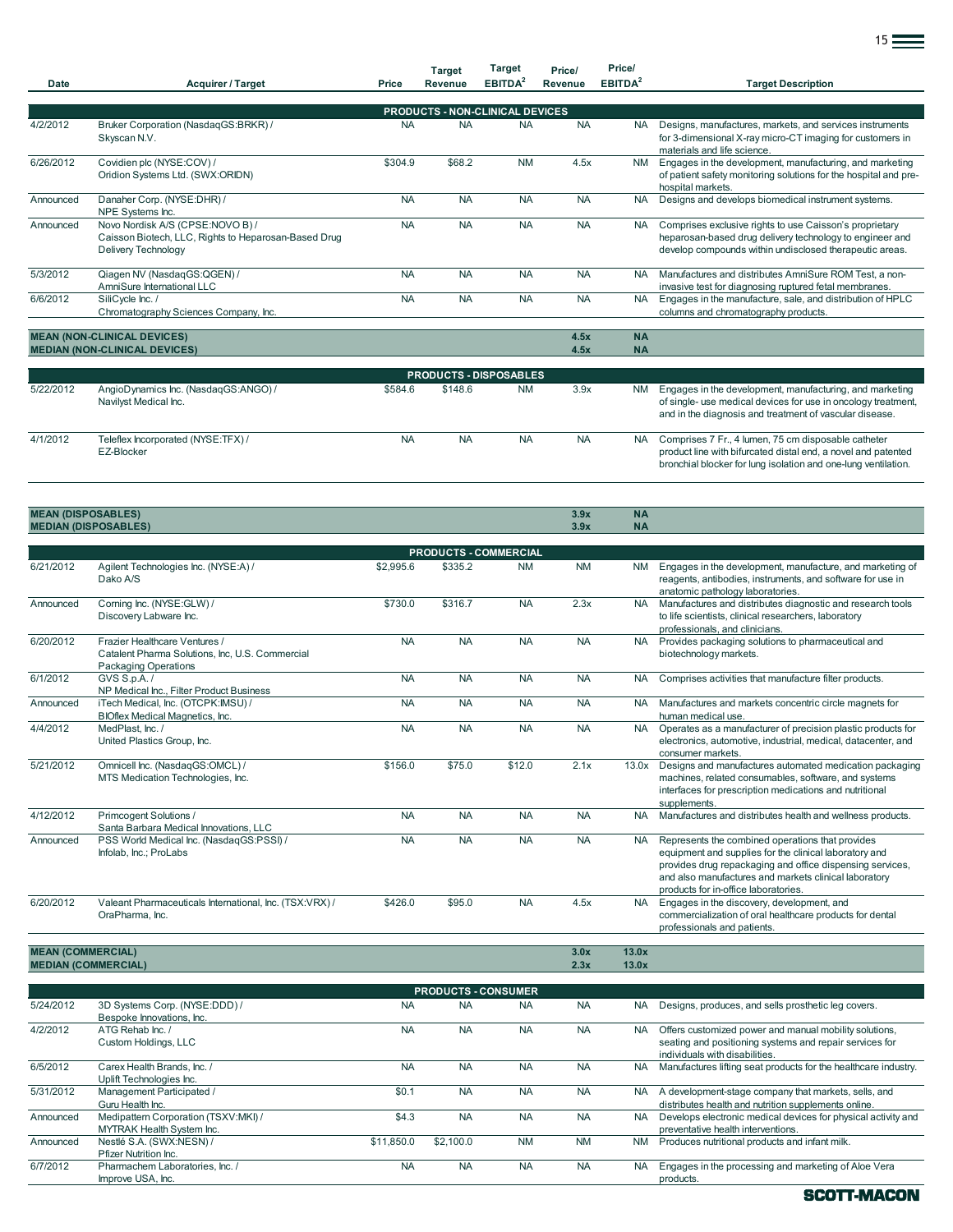$\equiv$  16

| Date       | <b>Acquirer / Target</b>                                                                                                                                                                               | Price     | <b>Target</b><br>Revenue | <b>Target</b><br>EBITDA <sup>2</sup> | Price/<br>Revenue      | Price/<br>EBITDA <sup>2</sup> | <b>Target Description</b>                                                                                                                                                                                                                                                    |
|------------|--------------------------------------------------------------------------------------------------------------------------------------------------------------------------------------------------------|-----------|--------------------------|--------------------------------------|------------------------|-------------------------------|------------------------------------------------------------------------------------------------------------------------------------------------------------------------------------------------------------------------------------------------------------------------------|
| 6/8/2012   | Procter & Gamble Co. (NYSE:PG) /<br>New Chapter, Inc.                                                                                                                                                  | <b>NA</b> | <b>NA</b>                | <b>NA</b>                            | <b>NA</b>              | <b>NA</b>                     | Produces organic whole-food vitamin, mineral, and herbal<br>supplements for health, inflammation, immune support,<br>prenatal, stress and energy, heart health, and bone and joint                                                                                           |
| 5/22/2012  | Stauber Performance Ingredients, Inc. /<br>Pharmline, Inc.                                                                                                                                             | <b>NA</b> | <b>NA</b>                | <b>NA</b>                            | <b>NA</b>              | <b>NA</b>                     | health of men and women.<br>Manufactures and supplies nutritional ingredients,<br>phytonutrients, and chemicals to the dietary supplements, and<br>the food and beverages industries.                                                                                        |
| 4/9/2012   | Sun Capital Partners, Inc. /                                                                                                                                                                           | <b>NA</b> | <b>NA</b>                | <b>NA</b>                            | <b>NA</b>              | <b>NA</b>                     | Develops nutritional and herbal formulations in capsules and                                                                                                                                                                                                                 |
| 5/9/2012   | CornerStone Research & Development, Inc.<br>Two Kings LLC /                                                                                                                                            | <b>NA</b> | \$1.9                    | <b>NM</b>                            | <b>NA</b>              | <b>NM</b>                     | tablets.<br>Produces and markets nutritional products.                                                                                                                                                                                                                       |
| Announced  | Asantae Holdings International Inc. (TSXV:JVA)<br>Valeant Pharmaceuticals International, Inc. (TSX:VRX) /<br>Swiss Herbal Remedies Limited, Certain Assets                                             | <b>NA</b> | <b>NA</b>                | <b>NA</b>                            | <b>NA</b>              | NA.                           | Manufactures, packages, and markets herbs, vitamins,<br>minerals, and supplements.                                                                                                                                                                                           |
|            | <b>MEAN (CONSUMER PRODUCTS)</b><br><b>MEDIAN (CONSUMER PRODUCTS)</b>                                                                                                                                   |           |                          |                                      | <b>NA</b><br><b>NA</b> | <b>NA</b><br><b>NA</b>        |                                                                                                                                                                                                                                                                              |
|            |                                                                                                                                                                                                        |           |                          | PRODUCTS - PHARMACEUTICALS           |                        |                               |                                                                                                                                                                                                                                                                              |
| Announced  | Abbott Laboratories (NYSE:ABT) /<br>Action Pharma A/S, AP214 Kidney Compound                                                                                                                           | \$110.0   | <b>NA</b>                | <b>NA</b>                            | <b>NA</b>              | <b>NA</b>                     | Comprises rights to develop and market AP214, a hormone<br>analogue that may prevent kidney injury during cardiac<br>surgery.                                                                                                                                                |
| Announced  | ALDA Pharmaceuticals Corp. (TSXV:APH) /<br>Canagen Pharmaceuticals Inc., Pedia-Safe Polyvitamin<br><b>Drops</b>                                                                                        | \$0.2     | <b>NA</b>                | <b>NA</b>                            | <b>NA</b>              | <b>NA</b>                     | Comprises manufacturing, distribution, and marketing rights<br>of Pedia-Safe Polyvitamin Drops, a liquid multivitamin<br>formulation developed for expectant and breast-feeding<br>mothers, infants and children up to nine years of age.                                    |
| Announced  | Amgen Inc. (NasdagGS:AMGN) /<br>KAI Pharmaceuticals, Inc.                                                                                                                                              | \$315.0   | <b>NA</b>                | <b>NA</b>                            | <b>NA</b>              | <b>NA</b>                     | A biopharmaceutical drug discovery and development<br>company.                                                                                                                                                                                                               |
| 6/12/2012  | Amgen Inc. (NasdaqGS:AMGN) /<br>Mustafa Nevzat Ilac Sanayii A.S.                                                                                                                                       | <b>NA</b> | <b>NA</b>                | <b>NA</b>                            | <b>NA</b>              | <b>NA</b>                     | Manufactures and sells active pharmaceutical ingredients                                                                                                                                                                                                                     |
| Announced  | Avista Capital Holdings, L.P.; Clessidra SGR S.p.A. /<br>Rottapharm S.p.A.                                                                                                                             | <b>NA</b> | <b>NA</b>                | <b>NA</b>                            | <b>NA</b>              | <b>NA</b>                     | and finished dosage forms.<br>Engages in the research, innovation, development, and<br>global distribution of natural-pharmaceutical products and                                                                                                                            |
| 6/6/2012   | Bausch & Lomb Incorporated /<br>ISTA Pharmaceuticals Inc.                                                                                                                                              | \$420.4   | \$160.3                  | <b>NM</b>                            | 2.6x                   | <b>NM</b>                     | para-pharmaceutical products.<br>A commercial-stage, multi-specialty pharmaceutical<br>company that discovers, develops, and markets remedies for<br>diseases and conditions of the eye.                                                                                     |
| 4/20/2012  | Covidien plc (NYSE:COV) /                                                                                                                                                                              | <b>NA</b> | <b>NA</b>                | <b>NA</b>                            | <b>NA</b>              | <b>NA</b>                     | A developer of a treatment for hypertension.                                                                                                                                                                                                                                 |
| 04/01/2012 | Maya Medical<br>CVS Caremark Corporation (NYSE:CVS) /<br>Health Net Life Insurance Company, Medicare Part D Stand-                                                                                     | \$169.9   | \$490.0                  | <b>NA</b>                            | 0.3x                   | <b>NA</b>                     | Comprises the development of prescription drugs.                                                                                                                                                                                                                             |
| 6/21/2012  | Alone Prescription Drug Plan Business<br>DepoMed Inc. (NasdaqGS:DEPO) /<br>Xanodyne Pharmaceuticals, Inc., Zipsor Liquid Filled<br>Capsules                                                            | \$30.9    | \$19.0                   | <b>NA</b>                            | 1.6x                   | <b>NA</b>                     | A benzeneacetic acid derivative non-steriodal anti-<br>inflammatory drug indicated for the relief of mild to moderate<br>acute pain in adults.                                                                                                                               |
| 5/23/2012  | Fresenius SE & Co KGaA (DB:FRE) /<br>Nexus Pharmaceuticals, Inc., Three injectable drugs                                                                                                               | <b>NA</b> | <b>NA</b>                | <b>NA</b>                            | <b>NA</b>              | <b>NA</b>                     | Includes pharmaceutical products which comprises an<br>anticholinergic suppressant injection used for the cure of<br>parkinsonism; a Keppra injection used for the cure of juvenile<br>myoclonic epilepsy; and an antifibrinolytic agent used for the<br>cure of hemophilia. |
| Announced  | Furiex Pharmaceuticals, Inc. (NasdaqGS:FURX) /<br>Priligy® Worldwide Rights                                                                                                                            | <b>NA</b> | <b>NA</b>                | <b>NA</b>                            | <b>NA</b>              | <b>NA</b>                     | Comprises worldwide product rights for Priligy which is a<br>selective serotonin reuptake inhibitor.                                                                                                                                                                         |
| Announced  | GlaxoSmithKline plc (LSE:GSK) /                                                                                                                                                                        | \$303.9   | <b>NA</b>                | <b>NA</b>                            | 8.9x                   | <b>NA</b>                     | Comprises the patent rights, trademarks and product                                                                                                                                                                                                                          |
| Announced  | Basilea Pharmaceutica Ltd., Toctino Eczema Treatment<br>GlaxoSmithKline plc (LSE:GSK) /<br>Welichem Biotech, Inc., Exclusive Development and<br>Commercialization Rights to WBI-1001 Outside of China, | <b>NA</b> | <b>NA</b>                | <b>NA</b>                            | <b>NA</b>              | <b>NA</b>                     | registrations for Toctino drug.<br>Comprises exclusive development and commercialization<br>rights to the novel anti-inflammatory agent, WBI-1001, in all<br>territories in the world outside of China, Taiwan, Macao and                                                    |
| Announced  | Taiwan, Macao and Hong Kong<br>Hi Tech Pharmacal Co. Inc. (NasdagGS:HITK) /<br>Watson Pharmaceuticals, Inc., Exclusive Rights to the<br>Cormax® Brand                                                  | <b>NA</b> | <b>NA</b>                | <b>NA</b>                            | <b>NA</b>              | <b>NA</b>                     | Hong Kong.<br>Comprises manufacturing and distribution rights to Cormax®<br>Brand, which is a pharmaceutical product indicated for the<br>treatment dermatoses of the scalp.                                                                                                 |
| 6/12/2012  | Jazz Pharmaceuticals plc (NasdaqGS:JAZZ) /<br>EUSA Pharma, Inc.                                                                                                                                        | \$700.0   | \$95.0                   | <b>NA</b>                            | 7.4x                   | <b>NA</b>                     | Operates as a specialty pharmaceutical company engaged<br>in the in-licensing, developing, and marketing of late-stage<br>oncology, pain control, and critical care products.                                                                                                |
| Announced  | Johnson & Johnson (NYSE:JNJ) /<br>Angiotech Pharmaceuticals Inc. (OTCPK:ANPM.F), Quill<br>Intellectual Property                                                                                        | <b>NA</b> | <b>NA</b>                | <b>NA</b>                            | <b>NA</b>              | <b>NA</b>                     | Comprises certain Quill intellectual property.                                                                                                                                                                                                                               |
| 6/5/2012   | Medical Marijuana, Inc. (OTCPK:MJNA) /<br>Canchew Biotechnologies LLC                                                                                                                                  | <b>NA</b> | <b>NA</b>                | <b>NA</b>                            | <b>NA</b>              | <b>NA</b>                     | Engages in the formulation, development, and manufacture of<br>chewing gum based cannabis/cannabinoids medical<br>products.                                                                                                                                                  |
| 4/17/2012  | Medical Marijuana, Inc. (OTCPK:MJNA) /<br>Dixie Elixirs, LLC                                                                                                                                           | <b>NA</b> | <b>NA</b>                | <b>NA</b>                            | <b>NA</b>              | <b>NA</b>                     | Manufactures and distributes medical marijuana products.                                                                                                                                                                                                                     |
| Announced  | Novartis AG (SWX:NOVN) /<br>Fougera Pharmaceuticals Inc.                                                                                                                                               | \$1,525.0 | \$429.0                  | \$173.0                              | 3.6x                   | 8.8x                          | A dermatology-focused pharmaceutical company, develops<br>that manufactures, and sells dermatology products.                                                                                                                                                                 |
| Announced  | Par Pharmaceutical Companies Inc. (NYSE:PRX) /<br>Handa Pharmaceuticals LLC, Rights to Generic Dexilant                                                                                                | <b>NA</b> | <b>NA</b>                | <b>NA</b>                            | <b>NA</b>              | <b>NA</b>                     | Comprises exclusive rights to market, sell and distribute<br>dexlansoprazole capsules in the U.S. under the ANDA,<br>subject to final FDA approval.                                                                                                                          |
| 4/30/2012  | Precision Dermatology, Inc. /                                                                                                                                                                          | <b>NA</b> | <b>NA</b>                | <b>NA</b>                            | <b>NA</b>              | <b>NA</b>                     | Engages in the development, sale, and marketing of                                                                                                                                                                                                                           |
| Announced  | Triax Pharmaceuticals, LLC<br>Redpoint Bio Corporation (OTCPK:RPBC) /                                                                                                                                  | <b>NA</b> | <b>NA</b>                | <b>NA</b>                            | <b>NA</b>              | <b>NA</b>                     | dermatological products.<br>A pharmaceutical company that develops therapies to treat                                                                                                                                                                                        |
| 5/21/2012  | Celator Pharmaceuticals, Inc.<br>Suneva Medical, Inc. /<br>Spear Pharmaceuticals (Pty) Ltd., Esthetic Product<br>Portfolio                                                                             | <b>NA</b> | <b>NA</b>                | <b>NA</b>                            | <b>NA</b>              | <b>NA</b>                     | cancer based on its CombiPlex technology platform.<br>Comprises the Refissa tretinoin formulation and its marketed<br>generic equivalent.                                                                                                                                    |

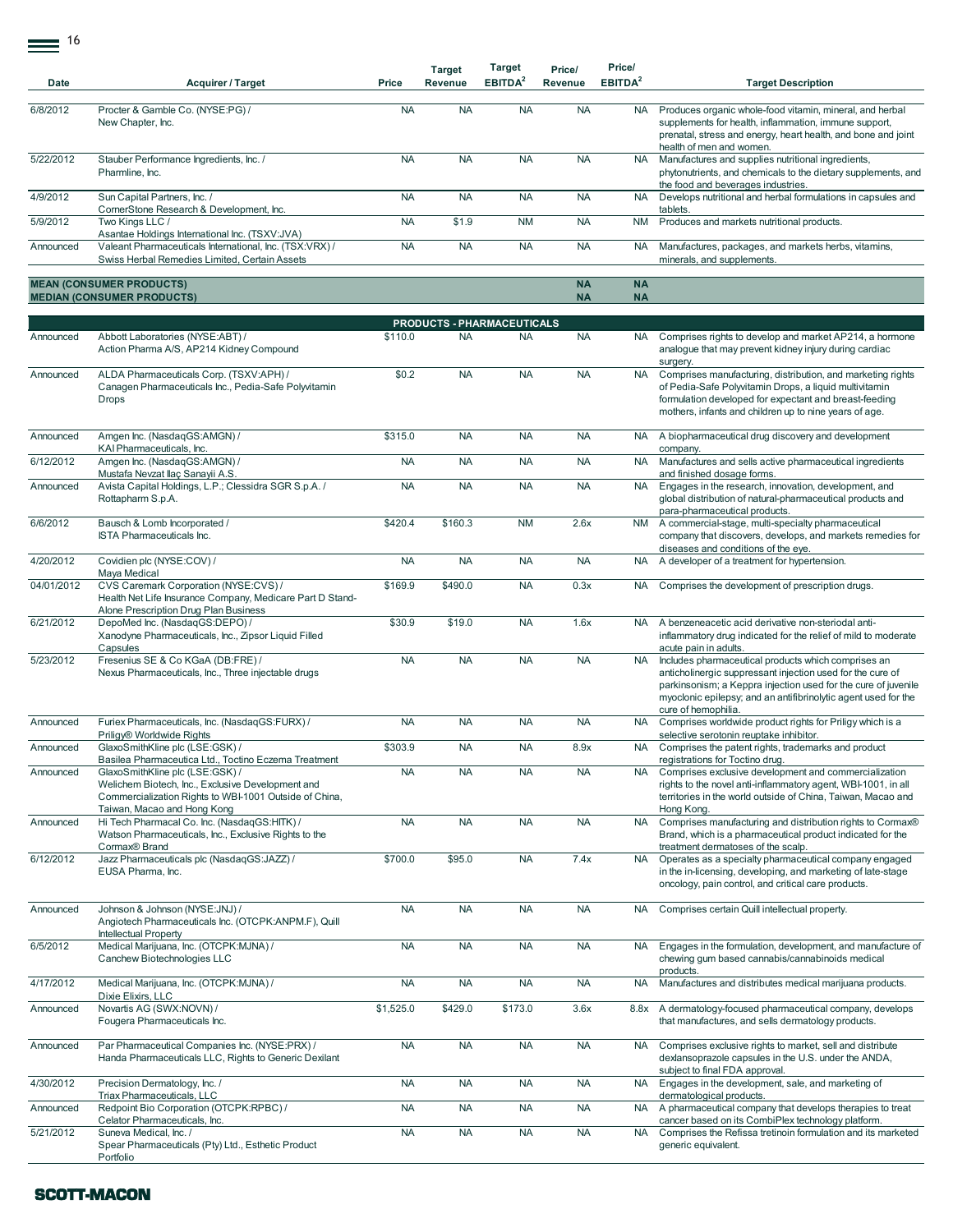| Date       | Acquirer / Target                                                                                                                                                                                                   | Price     | <b>Target</b><br>Revenue  | Target<br>EBITDA <sup>2</sup> | Price/<br>Revenue | Price/<br>EBITDA <sup>2</sup> | <b>Target Description</b>                                                                                                                                                                                       |
|------------|---------------------------------------------------------------------------------------------------------------------------------------------------------------------------------------------------------------------|-----------|---------------------------|-------------------------------|-------------------|-------------------------------|-----------------------------------------------------------------------------------------------------------------------------------------------------------------------------------------------------------------|
| 6/4/2012   | Takeda Pharmaceutical Company Limited (TSE:4502) /<br>URL Pharma, Inc.                                                                                                                                              | \$800.0   | \$600.0                   | <b>NA</b>                     | 1.3x              | NA.                           | A generic pharmaceutical company, engages in the<br>development, manufacture, and commercialization of<br>medications and technologies.                                                                         |
| 6/6/2012   | Tesaro, Inc. (NasdaqGS:TSRO) /<br>Merck & Co., Niraparib Anti-Cancer Drug                                                                                                                                           | <b>NA</b> | <b>NA</b>                 | <b>NA</b>                     | <b>NA</b>         | <b>NA</b>                     | Comprises a medicine that targets a mutation that can cause<br>certain hard-to-treat breast and ovarian cancers.                                                                                                |
| Announced  | Valeant Pharmaceuticals International, Inc. (TSX:VRX) /<br>Atlantis, S.A. De C.V., Certain Assets                                                                                                                   | \$71.7    | <b>NA</b>                 | <b>NA</b>                     | <b>NA</b>         | <b>NA</b>                     | Mexican drug portfolio.                                                                                                                                                                                         |
| 4/11/2012  | Valeant Pharmaceuticals International, Inc. (TSX:VRX) /<br>Pedinol Pharmacal, Inc.                                                                                                                                  | \$21.5    | \$18.0                    | <b>NA</b>                     | 1.2x              | NA                            | Provides foot care products for podiatrists.                                                                                                                                                                    |
| Announced  | Valeant Pharmaceuticals International, Inc. (TSX:VRX) /<br>University Medical Pharmaceuticals Corp., Certain Assets                                                                                                 | \$64.0    | \$32.0                    | <b>NA</b>                     | 2.0x              | <b>NA</b>                     | Comprises AcneFree, an over-the-counter skin treatment<br>product.                                                                                                                                              |
| 4/12/2012  | Vanda Pharmaceuticals, Inc. (NasdaqGM:VNDA) /<br>Eli Lilly & Co., Worldwide License to Develop and<br>Commercialize VLY-686                                                                                         | \$100.0   | <b>NA</b>                 | <b>NA</b>                     | <b>NA</b>         | NA                            | Comprises license to develop and commercialize a drug VLY-<br>686 which helps to reduce alcohol cravings and voluntary<br>alcohol consumption.                                                                  |
| 6/19/2012  | Vidara Therapeutics Holdings LLC ; Vidara Therapeutics<br>International Limited; Vidara Therapeutics Research<br>Limited /<br>InterMune, Inc., Worldwide Development and<br>Commercialization Rights for Actimmune® | \$55.0    | <b>NA</b>                 | <b>NA</b>                     | <b>NA</b>         | <b>NA</b>                     | Comprises inventory, assumed contracts, regulatory<br>approvals, promotional materials, records and intellectual<br>property, and worldwide development and commercialization<br>rights for the drug Actimmune. |
| Announced  | Watson Pharmaceuticals (NYSE:WPI) /<br>Actavis Group Hf.                                                                                                                                                            | \$5,988.2 | <b>NA</b>                 | <b>NA</b>                     | 2.4x              | 14.5x                         | Engages in the development, manufacture, and sale of<br>generic pharmaceuticals.                                                                                                                                |
| Announced  | XTL Biopharmaceuticals Ltd. (TASE:XTLB) /<br>Kitov Pharmaceuticals Ltd.                                                                                                                                             | \$63.2    | <b>NM</b>                 | <b>NM</b>                     | <b>NM</b>         | <b>NM</b>                     | Develops drug products for the treatment of hypertension and<br>pain induced by osteoarthritis.                                                                                                                 |
|            | <b>MEAN (PHARMACEUTICALS)</b><br><b>MEDIAN (PHARMACEUTICALS)</b>                                                                                                                                                    |           |                           |                               | 3.1x<br>2.2x      | 11.7x<br>11.7x                |                                                                                                                                                                                                                 |
|            |                                                                                                                                                                                                                     |           | <b>PRODUCTS - BIOTECH</b> |                               |                   |                               |                                                                                                                                                                                                                 |
| 4/18/2012  | Abcam Plc (AIM:ABC) /<br>Epitomics, Inc.                                                                                                                                                                            | \$153.9   | \$24.7                    | <b>NM</b>                     | 6.2x              | <b>NM</b>                     | Develops monoclonal antibody technologies for biomedical<br>research, diagnostics, and therapeutics applications.                                                                                               |
| 12/28/2012 | Alexion Pharmaceuticals, Inc. (NasdaqGS:ALXN) /<br>Enobia Pharma, Inc.                                                                                                                                              | \$1,131.2 | <b>NM</b>                 | <b>NM</b>                     | <b>NM</b>         | <b>NM</b>                     | Develops therapies to treat genetic bone disorders for which<br>there are no approved treatments.                                                                                                               |
| 4/5/2012   | Arrowhead Research Corp. (NasdaqCM:ARWR) /<br>Alvos Therapeutics, Inc.                                                                                                                                              | \$25.5    | \$0.1                     | <b>NM</b>                     | <b>NA</b>         | <b>NM</b>                     | Uses in vivo phage display technology systematically to<br>develop novel cancer drugs.                                                                                                                          |
| 6/19/2012  | AstraZeneca PLC (LSE:AZN) /<br>Ardea Biosciences, Inc.                                                                                                                                                              | \$964.0   | \$7.0                     | <b>NM</b>                     | <b>NM</b>         | <b>NM</b>                     | Focuses on the discovery and development of small-<br>molecule therapeutics for the treatment of gout and cancer.                                                                                               |
| Announced  | Biota Holdings Ltd. (ASX:BTA) /<br>Nabi Biopharmaceuticals (NasdaqGS:NABI)                                                                                                                                          | <b>NA</b> | \$6.3                     | <b>NM</b>                     | <b>NA</b>         | <b>NM</b>                     | A biopharmaceutical company that develops vaccines for<br>nicotine addiction.                                                                                                                                   |
| 5/18/2012  | BioTime, Inc. (AMEX:BTX) /<br>XenneX, Inc.                                                                                                                                                                          | <b>NA</b> | <b>NA</b>                 | <b>NA</b>                     | <b>NA</b>         | <b>NA</b>                     | Provides services and tools for bio-medical research.                                                                                                                                                           |
| 6/4/2012   | Cell Therapeutics, Inc. (NasdaqCM:CTIC) /<br>S*BIO Pte Ltd., World-Wide Rights to Pacritinib                                                                                                                        | \$162.5   | <b>NA</b>                 | <b>NM</b>                     | <b>NA</b>         | <b>NM</b>                     | Comprises Pacritinib, a novel highly selective Janus<br>Associated Kinase 2 (JAK2) inhibitor phase 3 orphan drug<br>for treatment of myelofibrosis.                                                             |
| 4/9/2012   | Cook Group Incorporated /<br>Cook General BioTechnology LLC                                                                                                                                                         | <b>NA</b> | <b>NA</b>                 | <b>NA</b>                     | <b>NA</b>         | <b>NA</b>                     | Engages in the development and supply of cryopreservation<br>and banking procedures for fragile unique cell and tissue<br>types.                                                                                |
| 4/24/2012  | Dainippon Sumitomo Pharma Co., Ltd. (TSE:4506) /<br>Boston Biomedical, Inc.                                                                                                                                         | \$2,630.0 | <b>NA</b>                 | <b>NA</b>                     | <b>NA</b>         | <b>NA</b>                     | Engages in the research and development of therapeutics to<br>treat cancer.                                                                                                                                     |
| 6/3/2012   | Flagship Biosciences, LLC /<br><b>IHCtech, LLC</b>                                                                                                                                                                  | <b>NA</b> | <b>NA</b>                 | <b>NA</b>                     | <b>NA</b>         | <b>NA</b>                     | Provides antibodies and biosensors testing services in<br>tissue and cells.                                                                                                                                     |
| 5/10/2012  | General Electric Company (NYSE:GE) /<br>Xcellerex, Inc.                                                                                                                                                             | <b>NA</b> | \$50.0                    | <b>NA</b>                     | <b>NA</b>         | NA                            | Develops biomolecule manufacturing technologies and<br>platforms.                                                                                                                                               |
| Announced  | GlaxoSmithKline plc (LSE:GSK) /<br>Human Genome Sciences Inc. (NasdaqGS:HGSI)                                                                                                                                       | \$2,880.5 | \$131.0                   | <b>NM</b>                     | <b>NM</b>         | <b>NM</b>                     | Operates as a biopharmaceutical company.                                                                                                                                                                        |
| Announced  | Hologic Inc. (NasdagGS:HOLX) /<br>Gen-Probe Inc. (NasdaqGS:GPRO)                                                                                                                                                    | \$3,890.9 | \$586.6                   | <b>NM</b>                     | 6.6x              | <b>NM</b>                     | Engages in the development, manufacture, and marketing of<br>molecular diagnostic products and services that are used<br>primarily to diagnose human diseases and screen donated<br>human blood.                |
| 4/23/2012  | IntegenX, Inc. /<br>GE Healthcare (SV) Corp., DNA Consumable Portfolio                                                                                                                                              | <b>NA</b> | <b>NA</b>                 | <b>NA</b>                     | <b>NA</b>         | <b>NA</b>                     | Develops RapidHIT™ 200 Human DNA Identification<br>System.                                                                                                                                                      |
| Announced  | Intuitive Biosciences, Inc. /<br>GenTel BioSciences, Inc.                                                                                                                                                           | <b>NA</b> | <b>NA</b>                 | <b>NA</b>                     | <b>NA</b>         | <b>NA</b>                     | A protein chip-based life sciences company that engages in<br>the development and manufacture of biochip products.                                                                                              |
| 4/20/2012  | Linden LLC /<br>SeraCare Life Sciences, Inc.                                                                                                                                                                        | \$62.6    | \$44.4                    | \$4.7                         | 1.4x              | 13.4x                         | Provides products and services to facilitate the discovery,<br>development, and production of human and animal<br>diagnostics, and therapeutics.                                                                |
| 4/12/2012  | Medical Marijuana, Inc. (OTCPK:MJNA) /<br>PhytoSPHERE Systems, LLC                                                                                                                                                  | <b>NA</b> | <b>NA</b>                 | <b>NA</b>                     | <b>NA</b>         | <b>NA</b>                     | Produces organic pharmaceutical grade cannabis<br>compounds and extracts.                                                                                                                                       |
| Announced  | PACEpartners Inc. (TSXV:PIA.P) /<br>Vivione BioSciences, LLC                                                                                                                                                        | <b>NA</b> | <b>NA</b>                 | <b>NA</b>                     | <b>NA</b>         |                               | NA A biotechnology company that provides technology for<br>detecting pathogenic E. coli and other bacteria.                                                                                                     |
| 6/25/2012  | Qiagen NV (NasdaqGS:QGEN) /<br>Intelligent Bio-Systems, Inc.                                                                                                                                                        | <b>NA</b> | <b>NA</b>                 | <b>NA</b>                     | <b>NA</b>         | NA.                           | Offers DNA sequencing systems that are used in instruments,<br>research and clinical applications, DNA resequencing and<br>clinical requirements, and cancer and HIV/AIDS applications.                         |
| 5/17/2012  | Ruga Corporation /<br>Selexagen Therapeutics, Inc., B-RAF Kinase Program                                                                                                                                            | <b>NA</b> | <b>NA</b>                 | <b>NA</b>                     | <b>NA</b>         | <b>NA</b>                     | A novel RAF Kinase program to overcome the paradoxical<br>activation of the MAPK pathway in tumors.                                                                                                             |
| 4/2/2012   | Shire plc (LSE:SHP) /<br>Ferrokin Biosciences Inc.                                                                                                                                                                  | \$319.5   | <b>NA</b>                 | <b>NA</b>                     | <b>NA</b>         | <b>NA</b>                     | Offers iron chelator for the treatment of iron-overload in<br>patients with transfusion-dependent hereditary and acquired<br>refractory anemias.                                                                |
| 4/19/2012  | Shire plc (LSE:SHP) /<br>Pervasis Therapeutics, Inc.                                                                                                                                                                | \$172.0   | <b>NA</b>                 | <b>NA</b>                     | <b>NA</b>         | <b>NA</b>                     | Engages in the development and commercialization of<br>endothelial cell-based therapies to regulate the body's natural<br>healing and repair processes in various critical therapeutic<br>areas.                |

17 and 20 and 20 and 20 and 20 and 20 and 20 and 20 and 20 and 20 and 20 and 20 and 20 and 20 and 20 and 20 an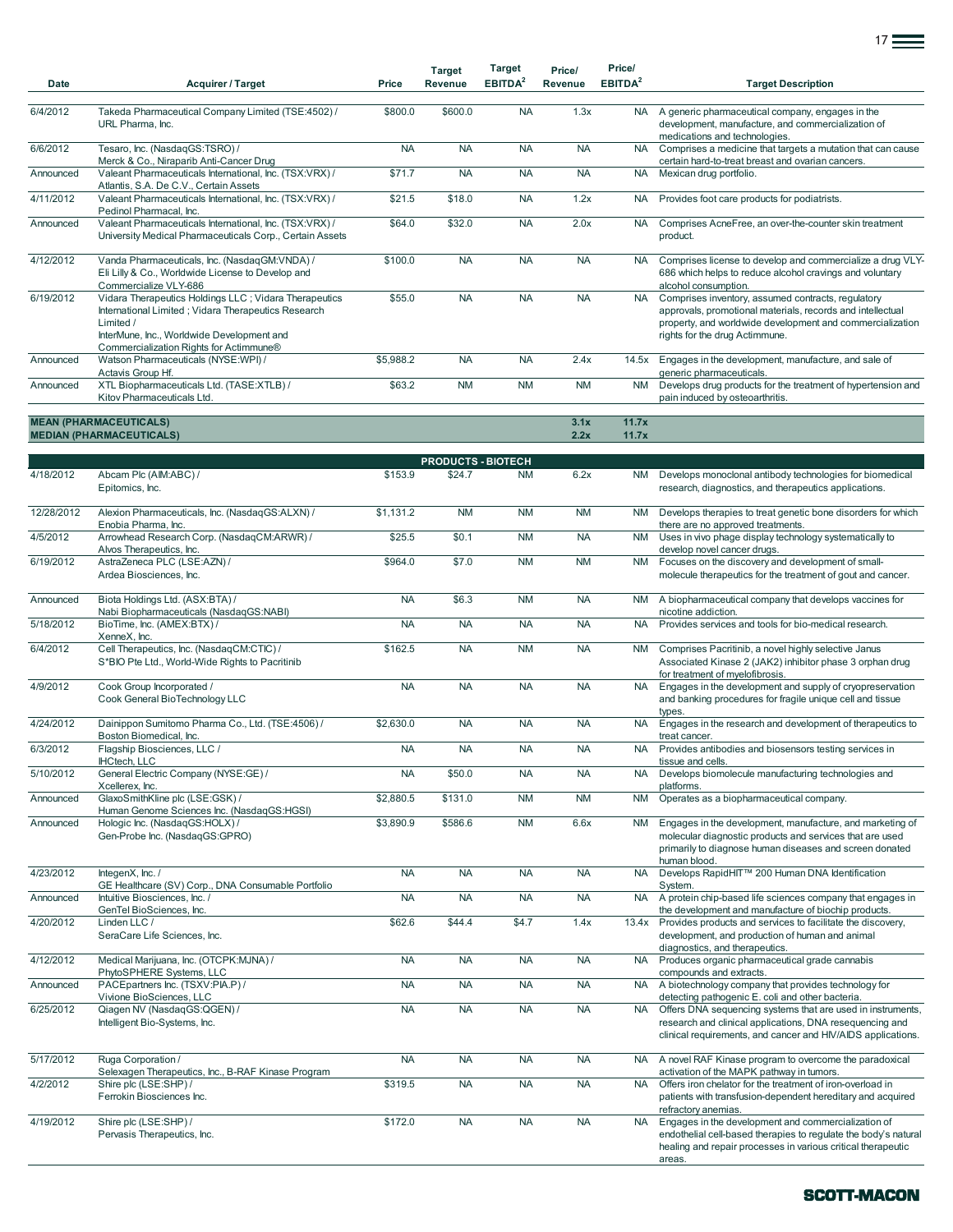$\equiv$ <sup>18</sup>

| Date      | <b>Acquirer / Target</b>                         | Price     | <b>Target</b><br>Revenue | <b>Target</b><br>EBITDA <sup>2</sup> | Price/<br>Revenue | Price/<br>EBITDA <sup>2</sup> | <b>Target Description</b>                                      |
|-----------|--------------------------------------------------|-----------|--------------------------|--------------------------------------|-------------------|-------------------------------|----------------------------------------------------------------|
|           |                                                  |           |                          |                                      |                   |                               |                                                                |
| Announced | Spectrum Pharmaceuticals, Inc. (NasdaqGS:SPPI) / | \$113.0   | \$76.5                   | <b>NM</b>                            | 1.5x              | <b>NM</b>                     | Engages in the development and commercialization of anti-      |
|           | Allos Therapeutics, Inc. (NasdagGS:ALTH)         |           |                          |                                      |                   |                               | cancer therapeutics.                                           |
| 4/20/2012 | Synthon Holding B.V. /                           | <b>NA</b> | <b>NA</b>                | <b>NA</b>                            | <b>NA</b>         | <b>NA</b>                     | Comprises LEX SystemSM, a proprietary biologics                |
|           | Biolex Therapeutics, Inc., LEX SystemSM and Two  |           |                          |                                      |                   |                               | manufacturing platform and two promising biological drug       |
|           | <b>Biological Drug Candidates</b>                |           |                          |                                      |                   |                               | candidates that produce proteins and antibodies.               |
| Announced | Transgenomic Inc. (OTCBB:TBIO) /                 | \$0.3     | <b>NA</b>                | <b>NA</b>                            | <b>NA</b>         | <b>NA</b>                     | Comprises thousands of human biological samples that can       |
|           | Ocimum Biosolutions, Inc., Biorepository Assets  |           |                          |                                      |                   |                               | be used to validate diagnostic assays.                         |
| Announced | UMeLook Holdings Limited /                       | <b>NA</b> | <b>NA</b>                | <b>NA</b>                            | <b>NA</b>         | <b>NA</b>                     | Engages in the development of therapeutic products.            |
|           | Alpharx Inc. (OTCBB:ALRX.D)                      |           |                          |                                      |                   |                               |                                                                |
| 4/9/2012  | Unknown Buyer /                                  | <b>NA</b> | \$81.5                   | <b>NM</b>                            | <b>NA</b>         | <b>NM</b>                     | Engages in the discovery, design, and development of           |
|           | Targacept, Inc. (NasdagGS:TRGT)                  |           |                          |                                      |                   |                               | neuronal nicotinic receptors therapeutics for the treatment of |
|           |                                                  |           |                          |                                      |                   |                               | diseases and disorders of the nervous system.                  |
| Announced | Upsher-Smith Laboratories, Inc. /                | \$423.5   | <b>NM</b>                | <b>NM</b>                            | <b>NM</b>         | <b>NM</b>                     | Focuses on the development and commercialization of novel      |
|           | Proximagen Group plc (AIM:PRX)                   |           |                          |                                      |                   |                               | therapeutics for central nervous system and inflammation       |
|           |                                                  |           |                          |                                      |                   |                               | diseases.                                                      |

**MEAN (BIOTECH) 3.9x 13.4x MEDIAN (BIOTECH) 3.9x 13.4x**

|                                                    | <b>PRODUCTS - DISTRIBUTION</b>                                                                                                                                              |           |           |           |              |                        |                                                                                                                                                                                                                                                                                               |  |  |  |  |  |  |
|----------------------------------------------------|-----------------------------------------------------------------------------------------------------------------------------------------------------------------------------|-----------|-----------|-----------|--------------|------------------------|-----------------------------------------------------------------------------------------------------------------------------------------------------------------------------------------------------------------------------------------------------------------------------------------------|--|--|--|--|--|--|
| Announced                                          | Cardinal Health, Inc. (NYSE:CAH) /<br>Dik Drug Co.                                                                                                                          | <b>NA</b> | <b>NA</b> | <b>NA</b> | <b>NA</b>    |                        | NA A wholesale distributor of pharmaceuticals and homecare<br>products.                                                                                                                                                                                                                       |  |  |  |  |  |  |
| 6/12/2012                                          | CarePoint Partners, LLC /<br>Pinnacle Infusion, Inc.                                                                                                                        | <b>NA</b> | <b>NA</b> | <b>NA</b> | <b>NA</b>    | <b>NA</b>              | Provides infusion therapy and specialty pharmacy services.                                                                                                                                                                                                                                    |  |  |  |  |  |  |
| Announced                                          | Cornerstone Therapeutics Inc. (NasdaqCM:CRTX) /<br>EKR Therapeutics, Inc.                                                                                                   | \$150.0   | \$58.0    | <b>NA</b> | 2.6x         | <b>NA</b>              | A specialty pharmaceutical company that identifies,<br>commercializes, and markets products to acute-care<br>hospitals.                                                                                                                                                                       |  |  |  |  |  |  |
| 4/10/2012                                          | Family Succession, Leveraged Buy Out (LBO), Cash<br>Merger, Individual Investors Participated, Terms Not<br>Disclosed /<br>Collier's Sterilizer Sales and Service Co., Inc. | <b>NA</b> | <b>NA</b> | <b>NA</b> | <b>NA</b>    | <b>NA</b>              | Provides surgical tables, surgical lights, and other medical<br>items to healthcare providers including hospitals and clinics.                                                                                                                                                                |  |  |  |  |  |  |
| 03/27/202                                          | Griffin Home Health Care. Inc. /<br>Carolina Medical Supply, LLC                                                                                                            | <b>NA</b> | <b>NA</b> | <b>NA</b> | <b>NA</b>    | <b>NA</b>              | A supplier of medical equipment.                                                                                                                                                                                                                                                              |  |  |  |  |  |  |
| 5/4/2012                                           | Groupe Unipex /<br>Debro Pharma Inc.                                                                                                                                        | <b>NA</b> | <b>NA</b> | <b>NA</b> | <b>NA</b>    | <b>NA</b>              | Distributes active pharmaceutical ingredients.                                                                                                                                                                                                                                                |  |  |  |  |  |  |
| 5/21/2012                                          | Home Health International Inc. (OTCPK:HHII) /<br>Faya's Medical Equipment Inc.                                                                                              | <b>NA</b> | <b>NA</b> | <b>NA</b> | <b>NA</b>    | NA.                    | Distributes medical equipment and supplies such as<br>ambulation aids, disposable supplies, mobility aids,<br>respiratory equipment, and sickroom setup.                                                                                                                                      |  |  |  |  |  |  |
| 6/1/2012                                           | Medig NV (ENXTAM:MEDIQ) /<br><b>Diabetes Specialty Centre</b>                                                                                                               | \$16.0    | \$26.0    | <b>NA</b> | 0.6x         | <b>NA</b>              | Supplies medical equipment such as insulin pumps,<br>continuous glucose monitors and the related supplies to<br>insulin-dependent, Type-1 diabetes patients.                                                                                                                                  |  |  |  |  |  |  |
| 6/12/2012                                          | Norwest Equity Partners /<br>Pentec Health, Inc.                                                                                                                            | <b>NA</b> | <b>NA</b> | <b>NA</b> | <b>NA</b>    | <b>NA</b>              | Operates as a specialty infusion services and healthcare<br>technology company.                                                                                                                                                                                                               |  |  |  |  |  |  |
| 5/14/2012                                          | SurgLine International, Inc. (OTCPK:SGLN) /<br>Eden Surgical Technologies, LLC                                                                                              | \$0.0     | <b>NA</b> | <b>NA</b> | <b>NA</b>    | <b>NA</b>              | Distributes trauma products.                                                                                                                                                                                                                                                                  |  |  |  |  |  |  |
| 5/11/2012                                          | Thompson Street Capital Partners /<br>Allied 100, LLC                                                                                                                       | <b>NA</b> | <b>NA</b> | <b>NA</b> | <b>NA</b>    | <b>NA</b>              | Engages in the supply of automated external defibrillators.                                                                                                                                                                                                                                   |  |  |  |  |  |  |
| 6/1/2012                                           | United Seating & Mobility, LLC /<br>Medical Mobility, Inc.                                                                                                                  | <b>NA</b> | <b>NA</b> | <b>NA</b> | <b>NA</b>    | <b>NA</b>              | Operates as a medical equipment company that provides<br>home medical equipment, such as lift chairs, rollators,<br>scooters, power wheelchairs, specialty manual wheelchairs,<br>adult and pediatric seating and mobility products, and vehicle<br>lifts for power wheelchairs and scooters. |  |  |  |  |  |  |
| 5/9/2012                                           | Upstate HomeCare Inc. /<br>American HomePatient, Infusion Pharmacy Business in<br>Rochester                                                                                 | <b>NA</b> | <b>NA</b> | <b>NA</b> | <b>NA</b>    | <b>NA</b>              | Provides infusion therapies such as Antibiotic/Anti-infective<br>Therapy, Parenteral Nutrition, Intravenous Immune Globulin,<br>Inotropic Therapy, Pain Management, and Chemotherapy.                                                                                                         |  |  |  |  |  |  |
| 6/20/2012                                          | WellPoint Inc. (NYSE:WLP) /<br>1-800 Contacts, Inc.                                                                                                                         | <b>NA</b> | <b>NA</b> | <b>NA</b> | <b>NA</b>    | <b>NA</b>              | Operates a contact lens store.                                                                                                                                                                                                                                                                |  |  |  |  |  |  |
|                                                    |                                                                                                                                                                             |           |           |           |              |                        |                                                                                                                                                                                                                                                                                               |  |  |  |  |  |  |
| <b>MEAN (DISTRIBUTION)</b>                         | <b>MEDIAN (DISTRIBUTION)</b>                                                                                                                                                |           |           |           | 1.6x<br>1.6x | <b>NA</b><br><b>NA</b> |                                                                                                                                                                                                                                                                                               |  |  |  |  |  |  |
| <b>MEAN (PRODUCTS)</b><br><b>MEDIAN (PRODUCTS)</b> |                                                                                                                                                                             |           |           |           | 3.1x<br>2.6x | 11.7x<br>12.4x         |                                                                                                                                                                                                                                                                                               |  |  |  |  |  |  |

1) Source: Financial Information from SEC filings and other publicly-available sources

2) EBITDA: Earnings Before Interest, Taxes, Depreciation and Amortization 3) NA: Not Available

4) NM: Not Meaningful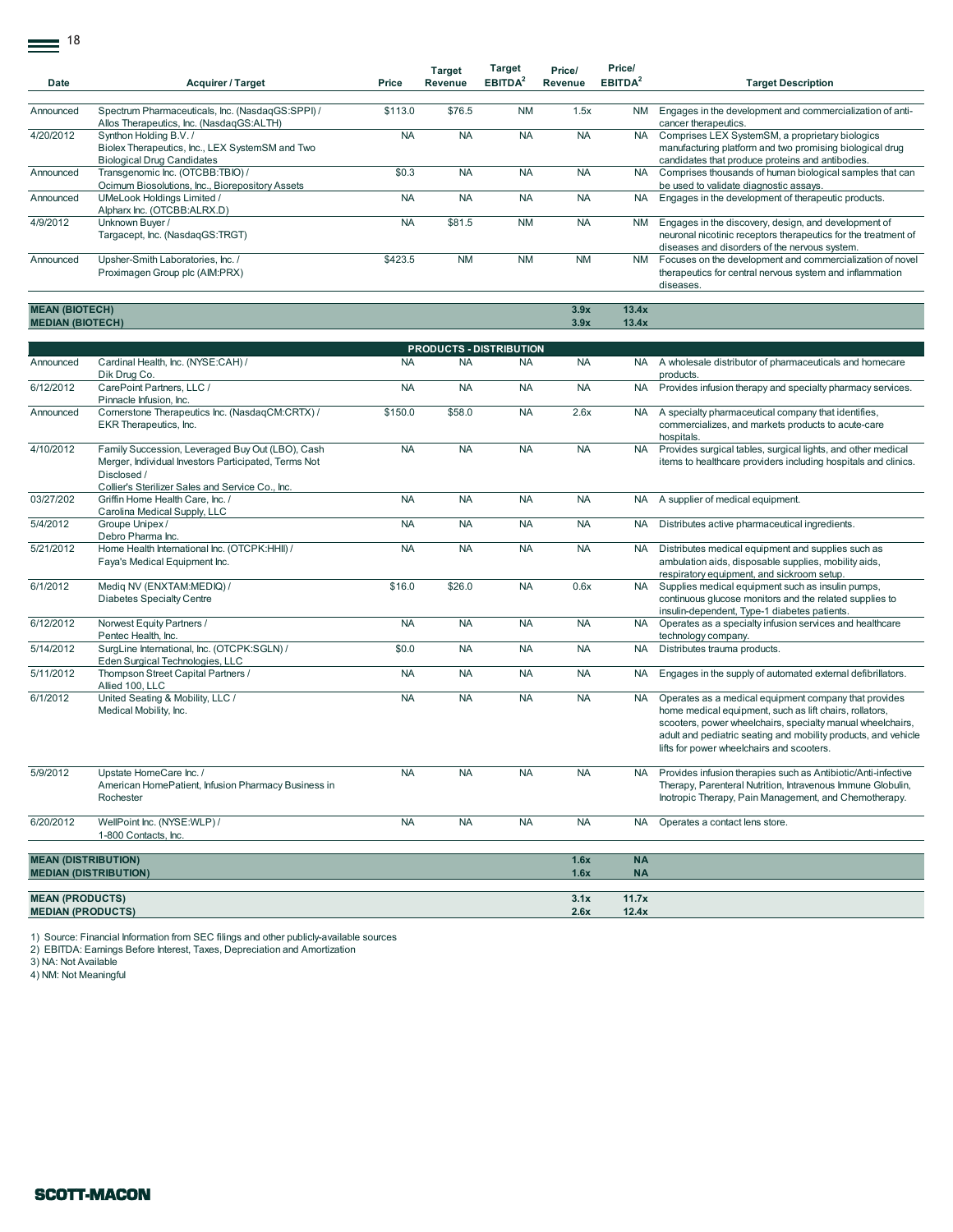# **ANALYSIS OF SELECTED**<sup>19</sup> **PUBLICLY-TRADED HEALTHCARE COMPANIES<sup>1</sup> SECOND QUARTER 2012 (APRIL 1— JUNE 30)**

| $\frac{1}{2}$<br>(\$ millions Except Per Share Data)                                                                                                                                                                                                                                                                                                                                                                                                                         |       |       |       |                             |           |            |          |        |      |           |           |  |
|------------------------------------------------------------------------------------------------------------------------------------------------------------------------------------------------------------------------------------------------------------------------------------------------------------------------------------------------------------------------------------------------------------------------------------------------------------------------------|-------|-------|-------|-----------------------------|-----------|------------|----------|--------|------|-----------|-----------|--|
| LTM <sup>4</sup><br><b>Stock</b><br><b>Stock</b><br><b>Diluted EPS</b><br>P/Diluted<br>Price<br>Price<br>LTM <sup>4</sup><br>TEV <sup>3</sup> /<br>LTM <sup>4</sup><br>TEV <sup>3</sup> /<br><b>EPS Before</b><br><b>Before</b><br><b>Stock</b><br>52 Wk<br>52 Wk<br>TEV <sup>3</sup><br>Market Cap <sup>2</sup><br>EBITDA <sup>5</sup><br>EBITDA <sup>5</sup><br><b>Company Name (Ticker Symbol)</b><br>Price<br>Revenue<br>Extra<br>Revenue<br><b>Extra</b><br>High<br>Low |       |       |       |                             |           |            |          |        |      |           |           |  |
|                                                                                                                                                                                                                                                                                                                                                                                                                                                                              |       |       |       | <b>SERVICES - INSURANCE</b> |           |            |          |        |      |           |           |  |
| Aetna Inc. (NYSE:AET)                                                                                                                                                                                                                                                                                                                                                                                                                                                        | 38.77 | 51.14 | 33.43 | 13,468.70                   | 16,787.90 | 34,307.80  | 3,796.40 | 5.13   | 0.5x | 4.4x      | 7.6x      |  |
| AMERIGROUP Corp. (NYSE:AGP)                                                                                                                                                                                                                                                                                                                                                                                                                                                  | 65.91 | 75.74 | 37.57 | 3,196.70                    | 3,292.90  | 6,546.68   | 293.92   | 3.08   | 0.5x | 11.2x     | 21.4x     |  |
| Amerisafe, Inc. (NasdaqGS:AMSF)                                                                                                                                                                                                                                                                                                                                                                                                                                              | 25.95 | 28.40 | 15.58 | 470.75                      | 432.76    | 292.36     | 33.44    | 1.46   | 1.5x | 12.9x     | 17.8x     |  |
| Centene Corp. (NYSE:CNC)                                                                                                                                                                                                                                                                                                                                                                                                                                                     | 30.16 | 50.98 | 24.26 | 1,552.15                    | 1,468.96  | 5,851.28   | 250.62   | 2.11   | 0.3x | 5.9x      | 14.3x     |  |
| CIGNA Corp. (NYSE:CI)                                                                                                                                                                                                                                                                                                                                                                                                                                                        | 44.00 | 52.95 | 38.79 | 12,686.12                   | 15,804.12 | 23,375.00  | 2,407.00 | 4.62   | 0.7x | 6.6x      | 9.5x      |  |
| CNO Financial Group, Inc. (NYSE:CNO)                                                                                                                                                                                                                                                                                                                                                                                                                                         | 7.80  | 8.21  | 4.73  | 1,866.06                    | 4,696.66  | 4,199.30   | 965.20   | 1.36   | 1.1x | 4.9x      | 5.7x      |  |
| Coventry Health Care Inc. (NYSE:CVH)                                                                                                                                                                                                                                                                                                                                                                                                                                         | 31.79 | 37.86 | 25.78 | 4,541.46                    | 4,381.30  | 12,849.41  | 949.29   | 4.16   | 0.3x | 4.6x      | 7.6x      |  |
| Health Net Inc. (NYSE:HNT)                                                                                                                                                                                                                                                                                                                                                                                                                                                   | 24.27 | 41.22 | 20.51 | 2,021.38                    | 2,141.78  | 11,368.22  | 305.95   | 1.84   | 0.2x | 7.0x      | 13.2x     |  |
| Humana Inc. (NYSE:HUM)                                                                                                                                                                                                                                                                                                                                                                                                                                                       | 77.44 | 96.46 | 65.20 | 12,636.58                   | 10,895.58 | 37,860.00  | 2,541.00 | 8.10   | 0.3x | 4.3x      | 9.6x      |  |
| Independence Holding Co. (NYSE:IHC)                                                                                                                                                                                                                                                                                                                                                                                                                                          | 9.85  | 10.79 | 6.19  | 177.22                      | 231.83    | 415.83     | 29.05    | 0.77   | 0.6x | 8.0x      | 12.8x     |  |
| Metropolitan Health Networks Inc. (AMEX:MDF)                                                                                                                                                                                                                                                                                                                                                                                                                                 | 9.57  | 9.69  | 4.10  | 422.55                      | 689.34    | 560.37     | 76.74    | 0.52   | 1.2x | 9.0x      | 18.4x     |  |
| Molina Healthcare Inc. (NYSE:MOH)                                                                                                                                                                                                                                                                                                                                                                                                                                            | 23.46 | 36.83 | 13.93 | 1,087.37                    | 798.92    | 5,023.81   | 192.00   | 0.46   | 0.2x | 4.2x      | <b>NM</b> |  |
| ProAssurance Corporation (NYSE:PRA)                                                                                                                                                                                                                                                                                                                                                                                                                                          | 89.09 | 92.10 | 66.00 | 2,730.61                    | 2,664.53  | 718.87     | 458.43   | 9.56   | 3.7x | 5.8x      | 9.3x      |  |
| SeaBright Holdings, Inc. (NYSE:SBX)                                                                                                                                                                                                                                                                                                                                                                                                                                          | 8.89  | 11.11 | 5.14  | 189.72                      | 145.42    | 286.68     | (3.40)   | (0.30) | 0.5x | <b>NM</b> | <b>NM</b> |  |
| Triple-S Management Corporation (NYSE:GTS)                                                                                                                                                                                                                                                                                                                                                                                                                                   | 18.28 | 29.90 | 14.45 | 517.54                      | 510.07    | 2,234.58   | 100.81   | 1.91   | 0.2x | 5.1x      | 9.6x      |  |
| Unitedhealth Group, Inc. (NYSE:UNH)                                                                                                                                                                                                                                                                                                                                                                                                                                          | 58.50 | 60.75 | 41.27 | 60,690.71                   | 61,883.71 | 103,712.00 | 9,333.00 | 4.82   | 0.6x | 6.6x      | 12.1x     |  |
| Universal American Corp (NYSE:UAM)                                                                                                                                                                                                                                                                                                                                                                                                                                           | 10.53 | 13.62 | 8.79  | 900.59                      | 844.83    | 2,219.79   | 105.68   | 0.22   | 0.4x | 8.0x      | <b>NM</b> |  |
| WellCare Health Plans, Inc. (NYSE:WCG)                                                                                                                                                                                                                                                                                                                                                                                                                                       | 53.00 | 74.41 | 33.29 | 2,283.65                    | 983.15    | 6,423.46   | 475.03   | 6.77   | 0.2x | 2.1x      | 7.8x      |  |
| WellPoint Inc. (NYSE:WLP)                                                                                                                                                                                                                                                                                                                                                                                                                                                    | 63.79 | 80.78 | 56.61 | 21,103.65                   | 29,013.75 | 61,231.60  | 4,991.00 | 7.26   | 0.5x | 5.8x      | 8.8x      |  |

**MEAN (INSURANCE) 0.7x 6.5x 11.6x MEDIAN (INSURANCE) 0.5x 5.8x 9.6x**

| <b>SERVICES - TECHNOLOGY</b>                                                                                                       |       |       |       |           |           |          |        |        |           |           |           |  |  |  |
|------------------------------------------------------------------------------------------------------------------------------------|-------|-------|-------|-----------|-----------|----------|--------|--------|-----------|-----------|-----------|--|--|--|
| 2.0x<br>Accelrys Inc. (NasdaqGS:ACCL)<br>8.09<br>5.68<br>303.72<br>15.67<br>0.09<br>19.4x<br><b>NM</b><br>8.45<br>449.12<br>149.18 |       |       |       |           |           |          |        |        |           |           |           |  |  |  |
| Accretive Health, Inc. (NYSE:AH)                                                                                                   | 10.96 | 32.82 | 7.75  | 1,088.40  | 873.92    | 916.30   | 58.77  | 0.30   | 1.0x      | 14.9x     | <b>NM</b> |  |  |  |
| Allscripts Healthcare Solutions, Inc. (NasdagNM:MDRX)                                                                              | 10.93 | 21.66 | 8.99  | 2,085.98  | 2,255.96  | 1,473.48 | 246.66 | 0.35   | 1.5x      | 9.1x      | <b>NM</b> |  |  |  |
| Cerner Corp. (NasdaqNM:CERN)                                                                                                       | 82.66 | 88.32 | 53.93 | 14,089.98 | 13,348.89 | 2,306.81 | 629.31 | 1.90   | <b>NM</b> | <b>NM</b> | <b>NM</b> |  |  |  |
| Computer Programs & Systems Inc. (NasdaqNM:CPSI)                                                                                   | 57.22 | 79.06 | 41.80 | 633.02    | 606.90    | 177.59   | 44.51  | 2.36   | 3.4x      | 13.6x     | 24.3x     |  |  |  |
| Craneware plc (AIM:CRW)                                                                                                            | 4.47  | 9.72  | 4.30  | 120.66    | 96.86     | 40.32    | 9.58   | 0.21   | 2.4x      | 10.1x     | 21.8x     |  |  |  |
| Dynavox Inc. (NasdaqGS:DVOX)                                                                                                       | 1.12  | 7.98  | 0.99  | 12.09     | 43.62     | 105.77   | 19.10  | (1.23) | 0.4x      | 2.3x      | <b>NM</b> |  |  |  |
| Greenway Medical Technologies, Inc. (NYSE:GWAY)                                                                                    | 16.31 | 17.50 | 12.20 | 474.26    | 437.88    | 117.05   | 9.07   | (0.77) | 3.7x      | <b>NM</b> | <b>NM</b> |  |  |  |
| MedAssets, Inc. (NasdaqNM:MDAS)                                                                                                    | 13.45 | 14.58 | 8.52  | 784.42    | 1,756.46  | 597.60   | 182.00 | 0.01   | 2.9x      | 9.7x      | <b>NM</b> |  |  |  |
| Medidata Solutions, Inc. (NasdaqGS:MDSO)                                                                                           | 32.67 | 32.75 | 14.07 | 824.17    | 713.16    | 194.06   | 40.29  | 1.62   | 3.7x      | 17.7x     | 20.2x     |  |  |  |
| Merge Healthcare Incorporated. (NasdaqGS:MRGE)                                                                                     | 2.86  | 7.23  | 2.20  | 263.76    | 474.98    | 240.73   | 53.90  | (0.08) | 2.0x      | 8.8x      | <b>NM</b> |  |  |  |
| Quality Systems Inc. (NasdaqGS:QSII)                                                                                               | 27.51 | 50.70 | 23.93 | 1,632.53  | 1,493.09  | 429.84   | 125.90 | 1.28   | 3.5x      | 11.9x     | 21.5x     |  |  |  |
| Raysearch Laboratories AB (OM:RAY B)                                                                                               | 3.04  | 3.89  | 1.58  | 103.22    | 97.50     | 21.34    | 5.15   | 0.09   | 4.6x      | 18.9x     | <b>NM</b> |  |  |  |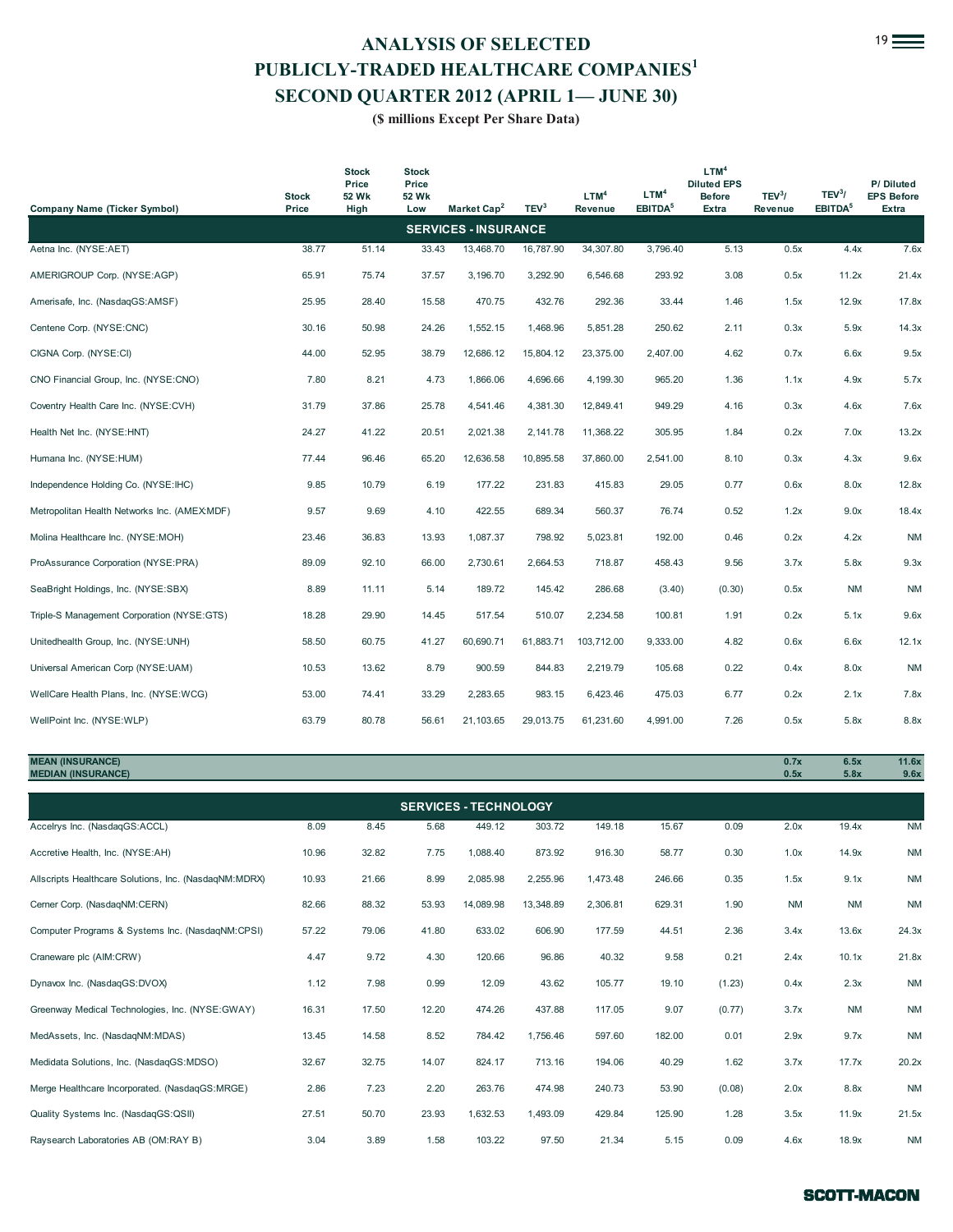| <b>Company Name (Ticker Symbol)</b>                      | <b>Stock</b><br>Price | <b>Stock</b><br>Price<br>52 Wk<br>High | <b>Stock</b><br>Price<br>52 Wk<br>Low | Market Cap <sup>2</sup>       | TEV <sup>3</sup> | LTM <sup>4</sup><br>Revenue | LTM <sup>4</sup><br>EBITDA <sup>5</sup> | LTM <sup>4</sup><br><b>Diluted EPS</b><br><b>Before</b><br>Extra | TEV <sup>3</sup> /<br>Revenue | TEV <sup>3</sup> /<br>EBITDA <sup>5</sup> | P/Diluted<br><b>EPS Before</b><br><b>Extra</b> |
|----------------------------------------------------------|-----------------------|----------------------------------------|---------------------------------------|-------------------------------|------------------|-----------------------------|-----------------------------------------|------------------------------------------------------------------|-------------------------------|-------------------------------------------|------------------------------------------------|
| Sage Group plc (LSE:SGE)                                 | 4.35                  | 4.92                                   | 3.53                                  | 5,484.57                      | 5,293.06         | 2,137.68                    | 620.13                                  | 0.31                                                             | 2.5x                          | 8.5x                                      | 13.9x                                          |
| <b>MEAN (TECHNOLOGY)</b><br><b>MEDIAN (TECHNOLOGY)</b>   |                       |                                        |                                       |                               |                  |                             |                                         |                                                                  | 2.6x<br>2.5x                  | 12.1x<br>11.0x                            | <b>NM</b><br><b>NM</b>                         |
|                                                          |                       |                                        |                                       | <b>SERVICES - OUTSOURCING</b> |                  |                             |                                         |                                                                  |                               |                                           |                                                |
| Advisory Board Co. (NasdaqGS:ABCO)                       | 49.59                 | 50.97                                  | 25.19                                 | 1,701.40                      | 1,635.94         | 370.35                      | 58.34                                   | 0.66                                                             | 4.4x                          | <b>NM</b>                                 | <b>NM</b>                                      |
| Air Methods Corp. (NasdaqNM:AIRM)                        | 98.25                 | 99.90                                  | 56.17                                 | 1,260.67                      | 1,817.44         | 719.46                      | 187.78                                  | 4.15                                                             | 2.5x                          | 9.7x                                      | 23.7x                                          |
| Albany Molecular Research Inc. (NasdaqGS:AMRI)           | 2.55                  | 5.16                                   | 2.08                                  | 78.46                         | 75.66            | 204.39                      | 7.44                                    | (1.16)                                                           | 0.4x                          | 10.2x                                     | <b>NM</b>                                      |
| AMN Healthcare Services Inc. (NYSE:AHS)                  | 5.93                  | 8.75                                   | 3.60                                  | 242.09                        | 455.49           | 898.07                      | 56.13                                   | 0.16                                                             | 0.5x                          | 8.1x                                      | <b>NM</b>                                      |
| Athenahealth, Inc. (NasdaqGM:ATHN)                       | 79.17                 | 87.16                                  | 40.79                                 | 2,837.85                      | 2,721.81         | 350.70                      | 52.85                                   | 0.51                                                             | <b>NM</b>                     | <b>NM</b>                                 | <b>NM</b>                                      |
| BioScrip Inc. (NasdaqNM:BIOS)                            | 7.43                  | 7.88                                   | 5.00                                  | 434.02                        | 725.39           | 1,842.82                    | 62.86                                   | 0.12                                                             | 0.4x                          | 11.5x                                     | <b>NM</b>                                      |
| Cegedim SA (ENXTPA:CGM)                                  | 29.92                 | 49.76                                  | 17.11                                 | 417.55                        | 1,004.46         | 1,184.10                    | 195.79                                  | 2.99                                                             | 0.8x                          | 5.1x                                      | 10.0x                                          |
| China Public Healthcare Holding Ltd (SEHK:8116)          | 0.01                  | 0.01                                   | 0.00                                  | 146.10                        | 163.80           | 24.86                       | (0.76)                                  | (0.00)                                                           | <b>NM</b>                     | ΝM                                        | <b>NM</b>                                      |
| CorVel Corp. (NasdaqNM:CRVL)                             | 49.00                 | 54.64                                  | 38.04                                 | 556.93                        | 550.34           | 412.67                      | 58.16                                   | 2.28                                                             | 1.3x                          | 9.5x                                      | 21.5x                                          |
| Covance Inc. (NYSE:CVD)                                  | 47.85                 | 62.64                                  | 42.02                                 | 2,653.52                      | 2,553.77         | 2,124.79                    | 307.72                                  | 2.22                                                             | 1.2x                          | 8.3x                                      | 21.6x                                          |
| Cross Country Healthcare Inc. (NasdaqNM:CCRN)            | 4.37                  | 8.00                                   | 3.76                                  | 134.34                        | 163.33           | 508.61                      | 19.33                                   | 0.10                                                             | 0.3x                          | 8.4x                                      | <b>NM</b>                                      |
| eHealth, Inc. (NasdaqGS:EHTH)                            | 16.11                 | 17.92                                  | 11.60                                 | 315.57                        | 199.33           | 151.17                      | 17.51                                   | 0.32                                                             | 1.3x                          | 11.4x                                     | <b>NM</b>                                      |
| EPS Corporation (TSE:4282)                               | 2,726.14              | 2,769.92                               | 1,703.99                              | 487.50                        | 413.21           | 413.68                      | 73.62                                   | 178.79                                                           | 1.0x                          | 5.6x                                      | 15.2x                                          |
| ExamWorks Group, Inc. (NYSE:EXAM)                        | 13.23                 | 26.48                                  | 6.39                                  | 450.87                        | 736.10           | 455.01                      | 59.97                                   | (0.35)                                                           | 1.6x                          | 12.3x                                     | <b>NM</b>                                      |
| Express Scripts Inc. (NasdaqNM:ESRX)                     | 55.83                 | 58.98                                  | 34.47                                 | 44,969.95                     | 46,929.35        | 47,166.40                   | 2,642.30                                | 2.47                                                             | 1.0x                          | 17.8x                                     | 22.6x                                          |
| Healthcare Locums Plc (AIM:HLO)                          | 0.05                  | 0.20                                   | 0.02                                  | 44.22                         | 87.66            | 353.49                      | 9.96                                    | (0.05)                                                           | 0.2x                          | 8.8x                                      | <b>NM</b>                                      |
| Healthcare Services Group Inc. (NasdaqNM:HCSG)           | 19.38                 | 22.08                                  | 12.16                                 | 1,301.37                      | 1,231.76         | 941.28                      | 61.94                                   | 0.57                                                             | 1.3x                          | 19.9x                                     | <b>NM</b>                                      |
| Healthways Inc. (NasdaqNM:HWAY)                          | 7.98                  | 17.62                                  | 5.59                                  | 266.57                        | 563.29           | 691.01                      | 101.22                                  | (4.91)                                                           | 0.8x                          | 5.6x                                      | NM                                             |
| HMS Holdings Corp. (NasdaqNM:HMSY)                       | 33.31                 | 34.98                                  | 19.78                                 | 2,863.43                      | 3,101.79         | 388.68                      | 117.09                                  | 0.52                                                             | <b>NM</b>                     | <b>NM</b>                                 | <b>NM</b>                                      |
| ICON plc (NasdaqGS:ICLR)                                 | 22.53                 | 25.50                                  | 15.03                                 | 1,344.82                      | 1,158.82         | 968.77                      | 75.53                                   | 0.38                                                             | 1.2x                          | 15.3x                                     | <b>NM</b>                                      |
| IPC The Hospitalist Company, Inc. (NasdaqGS:IPCM)        | 45.32                 | 52.23                                  | 29.70                                 | 751.09                        | 743.77           | 473.87                      | 50.33                                   | 1.78                                                             | 1.6x                          | 14.8x                                     | <b>NM</b>                                      |
| Magellan Health Services Inc. (NasdaqNM:MGLN)            | 45.33                 | 56.76                                  | 40.24                                 | 1,238.09                      | 1,035.42         | 2,879.86                    | 203.43                                  | 3.92                                                             | 0.4x                          | 5.1x                                      | 11.6x                                          |
| Nordion Inc. (TSX:NDN)                                   | 9.35                  | 10.67                                  | 8.04                                  | 579.69                        | 547.31           | 243.84                      | 68.90                                   | 0.22                                                             | 2.2x                          | 7.9x                                      | <b>NM</b>                                      |
| Omnicare Inc. (NYSE:OCR)                                 | 31.23                 | 36.48                                  | 20.36                                 | 3,528.23                      | 4,898.52         | 6,250.42                    | 661.78                                  | 1.46                                                             | 0.8x                          | 7.4x                                      | 21.4x                                          |
| On Assignment Inc. (NasdaqGS:ASGN)                       | 15.96                 | 19.37                                  | 6.27                                  | 600.45                        | 663.87           | 634.92                      | 59.40                                   | 0.70                                                             | 1.0x                          | 11.2x                                     | 22.8x                                          |
| Parexel International Corp. (NasdaqNM:PRXL)              | 28.23                 | 28.93                                  | 15.26                                 | 1,690.64                      | 1,741.94         | 1,314.42                    | 147.79                                  | 0.72                                                             | 1.3x                          | 11.8x                                     | <b>NM</b>                                      |
| Stericycle, Inc. (NasdaqGS:SRCL)                         | 91.67                 | 93.95                                  | 73.05                                 | 7,799.56                      | 9,139.10         | 1,738.00                    | 525.01                                  | 2.80                                                             | <b>NM</b>                     | 17.4x                                     | <b>NM</b>                                      |
| SXC Health Solutions, Corp. (NasdaqNM:SXCI)              | 99.13                 | 103.62                                 | 40.64                                 | 6,830.01                      | 6,661.61         | 5,594.94                    | 188.01                                  | 1.59                                                             | 1.2x                          | <b>NM</b>                                 | <b>NM</b>                                      |
| Synergy Health plc (LSE:SYR)                             | 14.14                 | 15.72                                  | 11.89                                 | 822.59                        | 1,095.96         | 498.85                      | 134.66                                  | 0.70                                                             | 2.2x                          | 8.1x                                      | 20.2x                                          |
| Team Health Holdings, Inc. (NYSE:TMH)                    | 24.09                 | 25.89                                  | 15.08                                 | 1,592.25                      | 1,990.55         | 3,262.97                    | 172.30                                  | 0.88                                                             | 0.6x                          | 11.6x                                     | <b>NM</b>                                      |
| <b>MEAN (OUTSOURCING)</b><br><b>MEDIAN (OUTSOURCING)</b> |                       |                                        |                                       |                               |                  |                             |                                         |                                                                  | 1.2x<br>1.1x                  | 10.5x<br>9.7x                             | 19.1x<br>21.4x                                 |

| <b>SERVICES - INDIA-BASED OUTSOURCING</b>  |      |      |      |          |          |          |        |        |      |      |           |
|--------------------------------------------|------|------|------|----------|----------|----------|--------|--------|------|------|-----------|
| 3i Infotech, Ltd. (BSE:532628)             | 0.18 | 0.87 | 0.15 | 35.45    | 374.35   | 330.26   | 43.56  | (0.35) | 1.1x | 8.6x | <b>NM</b> |
| Firstsource Solutions Limited (BSE:532809) | 0.16 | 0.35 | 0.10 | 67.22    | 312.62   | 443.02   | 36.48  | 0.03   | 0.7x | 8.6x | 5.5x      |
| HCL Technologies Ltd. (BSE:532281)         | 8.56 | 9.41 | 6.47 | 5.935.13 | 5.970.46 | 3.903.97 | 619.72 | 0.61   | 1.5x | 9.6x | 13.9x     |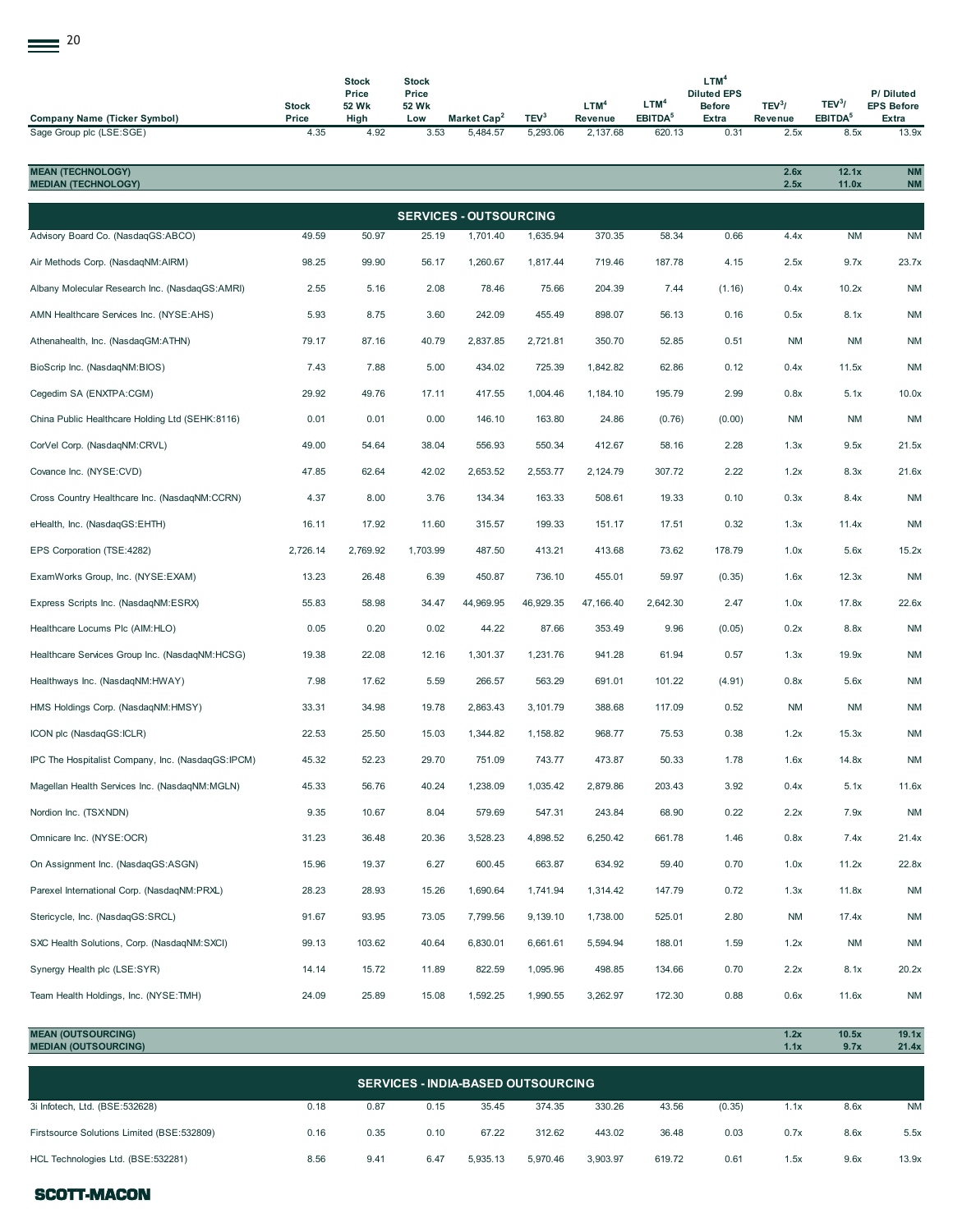|                                                |                       |                                        |                                       |                         |                  |                             |                                         |                                                                  |                                      |                                           | $21 \equiv$                             |
|------------------------------------------------|-----------------------|----------------------------------------|---------------------------------------|-------------------------|------------------|-----------------------------|-----------------------------------------|------------------------------------------------------------------|--------------------------------------|-------------------------------------------|-----------------------------------------|
| Company Name (Ticker Symbol)                   | <b>Stock</b><br>Price | <b>Stock</b><br>Price<br>52 Wk<br>High | <b>Stock</b><br>Price<br>52 Wk<br>Low | Market Cap <sup>2</sup> | TEV <sup>3</sup> | LTM <sup>4</sup><br>Revenue | LTM <sup>4</sup><br>EBITDA <sup>5</sup> | LTM <sup>4</sup><br><b>Diluted EPS</b><br><b>Before</b><br>Extra | TEV <sup>3</sup> /<br><b>Revenue</b> | TEV <sup>3</sup> /<br>EBITDA <sup>5</sup> | P/Diluted<br><b>EPS Before</b><br>Extra |
| Hexaware Technologies Ltd. (BSE:532129)        | 2.30                  | 2.41                                   | 1.22                                  | 678.13                  | 592.40           | 308.50                      | 62.33                                   | 0.20                                                             | 1.9x                                 | 9.5x                                      | 11.6x                                   |
| Infosys Technologies Ltd. (BSE:500209)         | 44.99                 | 54.29                                  | 38.99                                 | 25,706.95               | 21,936.01        | 6,994.00                    | 2,208.00                                | 3.00                                                             | 3.1x                                 | 9.9x                                      | 15.0x                                   |
| KPIT Cummins Infosystems Ltd. (BSE:532400)     | 2.08                  | 2.33                                   | 1.23                                  | 371.50                  | 384.27           | 294.70                      | 37.56                                   | 0.16                                                             | 1.3x                                 | 10.2x                                     | 13.1x                                   |
| Mphasis Limited (BSE:526299)                   | 6.68                  | 8.55                                   | 4.98                                  | 1,403.56                | 1,040.05         | 1,006.54                    | 184.67                                  | 0.68                                                             | 1.0x                                 | 5.6x                                      | 9.9x                                    |
| NIIT Technologies Ltd. (BSE:532541)            | 5.13                  | 5.70                                   | 2.98                                  | 306.60                  | 268.29           | 309.72                      | 54.08                                   | 0.64                                                             | 0.9x                                 | 5.0x                                      | 8.0x                                    |
| Satyam Computer Services Ltd. (BSE:500376)     | 1.41                  | 1.69                                   | 1.12                                  | 1,659.72                | 1,142.75         | 1,256.50                    | 210.11                                  | 0.22                                                             | 0.9x                                 | 5.4x                                      | 6.5x                                    |
| Tata Consultancy Services Limited (BSE:532540) | 22.97                 | 23.28                                  | 16.23                                 | 44,951.87               | 43,874.87        | 9,605.86                    | 2,838.09                                | 1.04                                                             | 4.6x                                 | 15.5x                                     | 22.0x                                   |
| Tech Mahindra Limited (BSE:532755)             | 12.73                 | 14.34                                  | 9.42                                  | 1,622.88                | 1,753.10         | 1,078.52                    | 177.13                                  | 1.63                                                             | 1.6x                                 | 9.9x                                      | 7.8x                                    |
| Wipro Ltd. (BSE:507685)                        | 7.18                  | 8.13                                   | 5.58                                  | 17,547.52               | 16,316.02        | 7,284.20                    | 1,392.22                                | 0.45                                                             | 2.2x                                 | 11.7x                                     | 16.1x                                   |

**MEAN (INDIA-BASED OUTSOURCING) 1.7x 9.1x 11.8x MEDIAN (INDIA-BASED OUTSOURCING) 1.4x 9.6x 11.6x**

| <b>SERVICES - INFORMATION</b>           |       |       |       |          |        |        |       |        |           |           |           |  |
|-----------------------------------------|-------|-------|-------|----------|--------|--------|-------|--------|-----------|-----------|-----------|--|
| Epocrates, Inc. (NasdagGS:EPOC)         | 8.02  | 19.82 | 6.90  | 197.57   | 115.93 | 111.70 | 2.63  | (0.10) | 1.0x      | <b>NM</b> | <b>NM</b> |  |
| SearchCore, Inc. (OTCPK:SRER)           | 0.51  | 3.40  | 0.39  | 45.05    | 50.17  | 13.51  | 2.77  | 0.06   | 3.7x      | 18.1x     | 9.1x      |  |
| Healthstream Inc. (NasdagNM:HSTM)       | 26.00 | 26.90 | 10.00 | 678.83   | 593.28 | 87.23  | 17.03 | 0.27   | <b>NM</b> | <b>NM</b> | <b>NM</b> |  |
| National Research Corp. (NasdaqGM:NRCI) | 52.35 | 53.00 | 28.00 | 355.04   | 361.19 | 78.38  | 24.18 | 1.74   | 4.6x      | 14.9x     | <b>NM</b> |  |
| WebMD Health Corp. (NasdaqNM:WBMD)      | 20.51 | 49.24 | 20.18 | 1.145.41 | 803.35 | 534.11 | 96.35 | 0.61   | 1.5x      | 8.3x      | <b>NM</b> |  |

| <b>MEAN (INFORMATION)</b>                           | $27 - 7$<br>2.1 <sub>A</sub> | 13.8x | $-9.1h$          |
|-----------------------------------------------------|------------------------------|-------|------------------|
| <b>FORMATION)</b><br><b>MEDIAN</b><br><b>I</b> (INI | 2.6x                         | 14.9x | 9.1 <sub>A</sub> |
|                                                     |                              |       |                  |

| <b>MEAN (SERVICES)</b>   | 1.5X           | 9.6x | 14.3x |
|--------------------------|----------------|------|-------|
| <b>MEDIAN (SERVICES)</b> | $\sim$<br>1.ZX | 8.9x | 13.2x |

| <b>PROVIDERS - LABS</b>                                     |       |       |       |          |           |          |          |      |      |       |           |  |  |
|-------------------------------------------------------------|-------|-------|-------|----------|-----------|----------|----------|------|------|-------|-----------|--|--|
| Bio-Reference Laboratories Inc. (NasdaqNM:BRLI)             | 26.28 | 26.50 | 11.41 | 727.51   | 739.80    | 612.63   | 83.59    | 1.33 | 1.2x | 8.9x  | 19.8x     |  |  |
| Charles River Laboratories International Inc.<br>(NYSE:CRL) | 32.76 | 42.20 | 25.52 | 1.605.11 | 2.244.16  | 1.142.79 | 272.13   | 2.12 | 2.0x | 8.2x  | 15.4x     |  |  |
| Laboratory Corp. of America Holdings (NYSE:LH)              | 92.61 | 99.76 | 74.57 | 8.964.65 | 10.976.75 | 5.597.20 | 1,277.00 | 5.51 | 2.0x | 8.6x  | 16.8x     |  |  |
| MEDTOX Scientific Inc. (NasdaqNM:MTOX)                      | 26.96 | 26.98 | 11.64 | 243.21   | 236.16    | 111.63   | 14.52    | 0.57 | 2.1x | 16.3x | <b>NM</b> |  |  |
| Quest Diagnostics Inc. (NYSE:DGX)                           | 59.90 | 62.32 | 45.13 | 9.503.14 | 13.304.07 | 7.625.37 | 1.634.88 | 4.26 | 1.7x | 8.1x  | 14.1x     |  |  |
| Sonic Healthcare Ltd. (ASX:SHL)                             | 13.00 | 13.16 | 10.91 | 5.082.47 | 6.793.84  | 3.307.94 | 622.46   | 0.79 | 2.1x | 10.9x | 16.4x     |  |  |

**MEAN (LABS) 1.8x 10.2x 16.5x MEDIAN (LABS) 2.0x 8.7x 16.4x**

| <b>PROVIDERS - HOME HEALTH &amp; HOSPICE</b> |       |       |       |          |          |          |        |         |      |      |           |  |  |
|----------------------------------------------|-------|-------|-------|----------|----------|----------|--------|---------|------|------|-----------|--|--|
| Addus HomeCare Corp. (NasdaqGM:ADUS)         | 4.91  | 6.38  | 3.00  | 52.91    | 83.49    | 274.18   | 13.54  | (0.21)  | 0.3x | 6.2x | <b>NM</b> |  |  |
| Almost Family Inc. (NasdagNM:AFAM)           | 22.34 | 27.97 | 12.50 | 208.21   | 173.24   | 347.21   | 35.65  | 2.14    | 0.5x | 4.9x | 10.4x     |  |  |
| Amedisys Inc. (NasdagNM:AMED)                | 12.45 | 27.76 | 9.12  | 375.08   | 472.00   | 1,481.88 | 133.39 | (13.34) | 0.3x | 3.5x | <b>NM</b> |  |  |
| Chemed Corp. (NYSE:CHE)                      | 60.44 | 67.43 | 47.66 | 1,162.20 | 1,296.75 | 1,378.00 | 182.15 | 4.33    | 0.9x | 7.1x | 14.0x     |  |  |
| Gentiva Health Services Inc. (NasdagNM:GTIV) | 6.93  | 21.83 | 2.81  | 210.90   | 1,078.97 | 1,783.32 | 182.10 | (15.32) | 0.6x | 5.9x | <b>NM</b> |  |  |
| LHC Group, Inc. (NasdagNM:LHCG)              | 16.96 | 24.53 | 12.34 | 321.46   | 349.43   | 630.85   | 68.60  | (0.73)  | 0.6x | 5.1x | <b>NM</b> |  |  |
| Lincare Holdings Inc. (NasdagNM:LNCR)        | 34.02 | 34.20 | 19.65 | 2,874.14 | 3,532.01 | 1,916.83 | 458.63 | 1.98    | 1.8x | 7.7x | 17.2x     |  |  |
| National Healthcare Corp. (AMEX:NHC)         | 45.23 | 53.08 | 29.97 | 631.36   | 659.08   | 751.65   | 96.00  | 3.53    | 0.9x | 6.9x | 12.8x     |  |  |
| Rotech Healthcare Inc. (OTCBB:ROHI)          | 0.80  | 4.65  | 0.39  | 20.73    | 517.15   | 479.74   | 93.19  | (1.12)  | 1.1x | 5.5x | <b>NM</b> |  |  |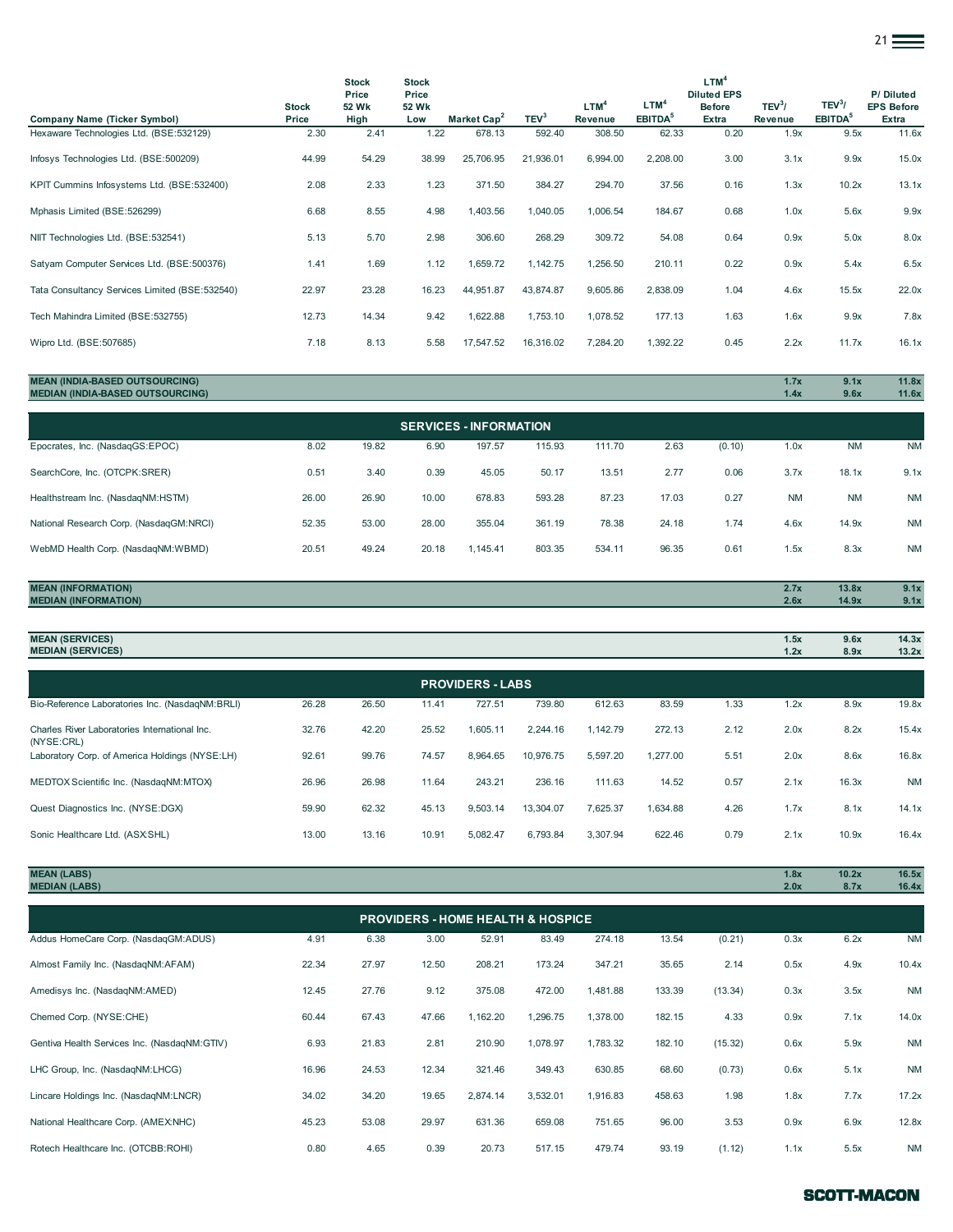| 22                                                                                   |                       |                                        |                                       |                              |                  |                             |                                         |                                                                  |                               |                                           |                                         |
|--------------------------------------------------------------------------------------|-----------------------|----------------------------------------|---------------------------------------|------------------------------|------------------|-----------------------------|-----------------------------------------|------------------------------------------------------------------|-------------------------------|-------------------------------------------|-----------------------------------------|
| <b>Company Name (Ticker Symbol)</b>                                                  | <b>Stock</b><br>Price | <b>Stock</b><br>Price<br>52 Wk<br>High | <b>Stock</b><br>Price<br>52 Wk<br>Low | Market Cap <sup>2</sup>      | TEV <sup>3</sup> | LTM <sup>4</sup><br>Revenue | LTM <sup>4</sup><br>EBITDA <sup>5</sup> | LTM <sup>4</sup><br><b>Diluted EPS</b><br><b>Before</b><br>Extra | TEV <sup>3</sup> /<br>Revenue | TEV <sup>3</sup> /<br>EBITDA <sup>5</sup> | P/Diluted<br><b>EPS Before</b><br>Extra |
| Sabra Health Care REIT, Inc. (NasdaqGS:SBRA)                                         | 17.11                 | 17.25                                  | 7.86                                  | 633.94                       | 1,013.87         | 90.35                       | 77.86                                   | 0.48                                                             | <b>NM</b>                     | 13.0x                                     | <b>NM</b>                               |
| Skilled Healthcare Group, Inc. (NYSE:SKH)                                            | 6.28                  | 11.00                                  | 3.30                                  | 241.83                       | 707.50           | 866.54                      | 118.27                                  | (5.61)                                                           | 0.8x                          | 6.0x                                      | <b>NM</b>                               |
| <b>MEAN (HOME HEALTH &amp; HOSPICE)</b><br><b>MEDIAN (HOME HEALTH &amp; HOSPICE)</b> |                       |                                        |                                       |                              |                  |                             |                                         |                                                                  | 0.8x<br>0.7x                  | 6.5x<br>6.0x                              | 13.6x<br>13.4x                          |
|                                                                                      |                       |                                        |                                       | <b>PROVIDERS - NON-ACUTE</b> |                  |                             |                                         |                                                                  |                               |                                           |                                         |
| Alliance Healthcare Services, Inc. (NYSE:AIQ)                                        | 1.00                  | 3.79                                   | 0.84                                  | 51.31                        | 683.75           | 495.98                      | 145.69                                  | (3.05)                                                           | 1.4x                          | 4.7x                                      | <b>NM</b>                               |
| AmSurg Corp. (NasdaqNM:AMSG)                                                         | 29.98                 | 30.00                                  | 19.08                                 | 948.44                       | 1,662.31         | 839.36                      | 287.72                                  | 1.77                                                             | 2.0x                          | 5.8x                                      | 16.9x                                   |
| CardioNet, Inc. (NasdagGM:BEAT)                                                      | 2.03                  | 5.30                                   | 1.99                                  | 50.63                        | 13.68            | 112.07                      | (1.96)                                  | (2.59)                                                           | 0.1x                          | <b>NM</b>                                 | <b>NM</b>                               |
| Corrections Corporation of America (NYSE:CXW)                                        | 29.45                 | 31.87                                  | 18.41                                 | 2,944.12                     | 4,093.15         | 1,745.74                    | 428.35                                  | 1.49                                                             | 2.3x                          | 9.6x                                      | 19.7x                                   |

| DaVita Inc. (NYSE:DVA)                         | 98.21 | 98.21 | 59.14 | 9,233.91 | 13,922.60 | 7,298.47 | 1,533.23 | 5.50 | 1.9x | 9.1x  | 17.9x     |
|------------------------------------------------|-------|-------|-------|----------|-----------|----------|----------|------|------|-------|-----------|
| GEO Group, Inc. (NYSE: GEO)                    | 22.72 | 24.28 | 16.40 | 1,382.02 | 2,925.85  | 1,633.48 | 287.89   | 1.22 | 1.8x | 10.2x | 18.6x     |
| Hanger, Inc. (NYSE:HGR)                        | 25.64 | 26.46 | 14.57 | 871.16   | 1,345.01  | 936.19   | 165.75   | 1.65 | 1.4x | 8.1x  | 15.6x     |
| HEALTHSOUTH Corp. (NYSE:HLS)                   | 23.26 | 27.16 | 13.65 | 2,223.66 | 3,875.26  | 2,059.50 | 469.90   | 1.17 | 1.9x | 8.2x  | 19.9x     |
| Integramed America Inc. (NasdagGM:INMD)        | 13.85 | 13.90 | 6.70  | 166.02   | 118.52    | 280.15   | 18.81    | 0.42 | 0.4x | 6.3x  | <b>NM</b> |
| MEDNAX, Inc. (NYSE:MD)                         | 68.54 | 75.86 | 58.48 | 3,286.81 | 3,344.41  | 1,628.58 | 385.68   | 4.51 | 2.1x | 8.7x  | 15.2x     |
| Providence Service Corp. (NasdagGS:PRSC)       | 13.71 | 15.94 | 8.35  | 178.60   | 286.50    | 975.32   | 43.55    | 1.16 | 0.3x | 6.6x  | 11.8x     |
| RadNet, Inc. (NasdagNM:RDNT)                   | 2.66  | 4.58  | 1.87  | 101.68   | 661.82    | 644.22   | 110.38   | 0.21 | 1.0x | 6.0x  | 12.7x     |
| Select Medical Holdings Corporation (NYSE:SEM) | 10.11 | 10.25 | 5.48  | ,426.09  | 2,881.81  | 2,855.34 | 385.19   | 0.77 | 1.0x | 7.5x  | 13.1x     |
| US Physical Therapy Inc. (NasdagNM:USPH)       | 25.43 | 26.23 | 16.58 | 299.21   | 328.72    | 242.85   | 42.66    | 1.82 | 1.4x | 7.7x  | 14.0x     |
| VCA Antech Inc. (NasdagGS:WOOF)                | 21.98 | 26.00 | 14.73 | 1,923.26 | 2,524.53  | 1,539.70 | 281.63   | 1.16 | 1.6x | 9.0x  | 18.9x     |
|                                                |       |       |       |          |           |          |          |      |      |       |           |

# **MEAN (NON-ACUTE) 1.4x 7.7x 16.2x MEDIAN (NON-ACUTE) 1.4x 7.9x 16.3x**

| 3.67  | 6.37  | 3.15  | 48.88    | 165.35   | 170.49   | 11.35                             | (0.33)  | 1.0x | 14.6x | <b>NM</b> |
|-------|-------|-------|----------|----------|----------|-----------------------------------|---------|------|-------|-----------|
| 14.22 | 20.33 | 11.16 | 329.73   | 408.55   | 235.02   | 67.40                             | 1.08    | 1.7x | 6.1x  | 13.2x     |
| 17.74 | 25.51 | 10.98 | 2,150.05 | 4,700.97 | 2,340.72 | 382.40                            | (0.55)  | 2.0x | 12.3x | <b>NM</b> |
| 10.60 | 10.84 | 5.44  | 289.70   | 551.52   | 271.29   | 39.22                             | 0.07    | 2.0x | 14.1x | <b>NM</b> |
| 16.83 | 22.88 | 13.36 | 758.14   | 2,938.52 | 1,277.57 | 209.18                            | (1.06)  | 2.3x | 14.0x | <b>NM</b> |
| 28.27 | 32.65 | 19.61 | 603.34   | 787.25   | 777.49   | 115.52                            | 2.21    | 1.0x | 6.8x  | 12.8x     |
| 3.07  | 6.15  | 2.15  | 147.05   | 231.83   | 1,276.31 | 40.54                             | 1.35    | 0.2x | 5.7x  | 2.3x      |
| 8.37  | 8.77  | 2.06  | 213.73   | 260.62   | 1,922.53 | 80.24                             | (11.35) | 0.1x | 3.2x  | <b>NM</b> |
| 7.29  | 10.17 | 3.68  | 415.21   | 1,131.94 | 624.09   | 58.19                             | (0.03)  | 1.8x | 19.5x | <b>NM</b> |
|       |       |       |          |          |          | <b>PROVIDERS - LONG-TERM CARE</b> |         |      |       |           |

| <b>PROVIDERS - ACUTE</b>                         |       |       |       |           |           |           |          |      |      |       |           |  |
|--------------------------------------------------|-------|-------|-------|-----------|-----------|-----------|----------|------|------|-------|-----------|--|
| Chindex International Inc. (NasdaqGS:CHDX)       | 9.80  | 13.93 | 7.39  | 159.73    | 140.11    | 122.72    | 12.25    | 0.24 | 1.1x | 11.4x | <b>NM</b> |  |
| Community Health Systems, Inc. (NYSE:CYH)        | 28.03 | 28.79 | 14.61 | 2.497.44  | 12.350.18 | 14.055.61 | 1.866.74 | 2.91 | 0.9x | 6.6x  | 9.6x      |  |
| HCA Holdings, Inc. (NYSE:HCA)                    | 30.43 | 34.92 | 17.03 | 13.334.55 | 42.374.55 | 33.650.00 | 6.146.00 | 5.59 | 1.3x | 6.9x  | 5.4x      |  |
| Health Management Associates Inc. (NYSE:HMA)     | 7.85  | 11.26 | 4.81  | 2.012.22  | 5.687.24  | 6.064.14  | 865.64   | 0.64 | 0.9x | 6.6x  | 12.3x     |  |
| Integrated Healthcare Holdings Inc. (OTCBB:IHCH) | 0.05  | 0.10  | 0.02  | 12.77     | 62.89     | 405.65    | 16.90    | 0.03 | 0.2x | 3.7x  | 1.7x      |  |

**MEAN (LONG-TERM CARE) 1.4x 10.7x 9.4x MEDIAN (LONG-TERM CARE) 1.7x 12.3x 12.8x**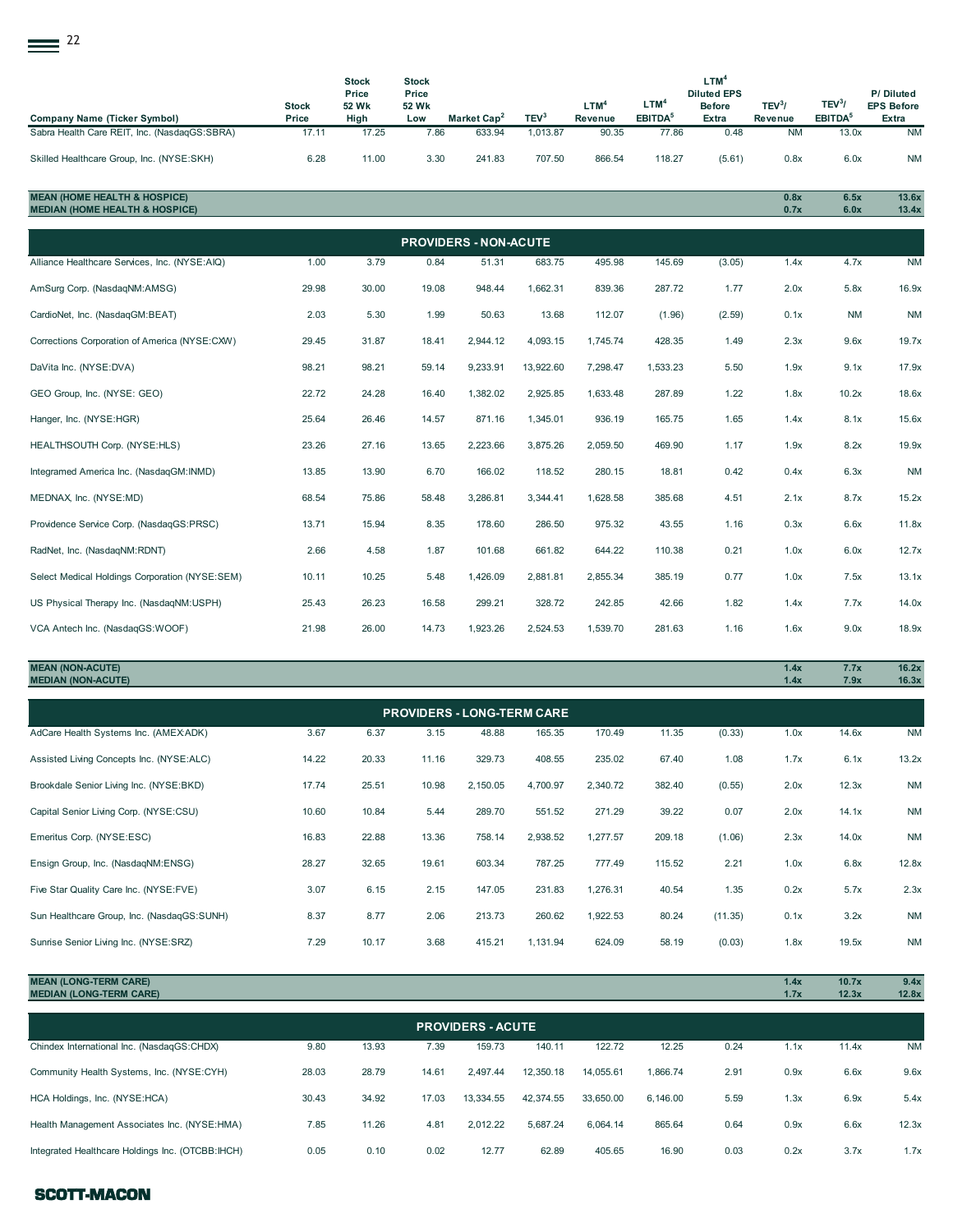|                                                     |                       |                                        |                                       |                         |                  |                             |                                         |                                                                  |                    |                                           | $23 \equiv$                             |
|-----------------------------------------------------|-----------------------|----------------------------------------|---------------------------------------|-------------------------|------------------|-----------------------------|-----------------------------------------|------------------------------------------------------------------|--------------------|-------------------------------------------|-----------------------------------------|
| Company Name (Ticker Symbol)                        | <b>Stock</b><br>Price | <b>Stock</b><br>Price<br>52 Wk<br>High | <b>Stock</b><br>Price<br>52 Wk<br>Low | Market Cap <sup>2</sup> | TEV <sup>3</sup> | LTM <sup>4</sup><br>Revenue | LTM <sup>4</sup><br>EBITDA <sup>5</sup> | LTM <sup>4</sup><br><b>Diluted EPS</b><br><b>Before</b><br>Extra | $TEV^3$<br>Revenue | TEV <sup>3</sup> /<br>EBITDA <sup>5</sup> | P/Diluted<br><b>EPS Before</b><br>Extra |
| Kindred Healthcare Inc. (NYSE:KND)                  | 9.83                  | 23.69                                  | 7.60                                  | 519.98                  | 2,105.16         | 5,909.31                    | 386.38                                  | (1.22)                                                           | 0.4x               | 5.4x                                      | <b>NM</b>                               |
| Lifepoint Hospitals Inc. (NasdaqNM:LPNT)            | 40.98                 | 42.19                                  | 28.95                                 | 1,998.47                | 3,526.37         | 3,654.10                    | 549.40                                  | 3.48                                                             | 1.0x               | 6.4x                                      | 11.8x                                   |
| MedCath Corp. (NasdagNM:MDTH)                       | 7.47                  | 14.40                                  | 6.70                                  | 152.02                  | 62.67            | 167.30                      | (28.68)                                 | (4.37)                                                           | 0.4x               | <b>NM</b>                                 | <b>NM</b>                               |
| Tenet Healthcare Corp. (NYSE:THC)                   | 5.24                  | 6.54                                   | 3.46                                  | 2,168.38                | 7,068.38         | 9,646.00                    | 1,083.00                                | 0.08                                                             | 0.7x               | 6.5x                                      | <b>NM</b>                               |
| Universal Health Services Inc. (NYSE:UHS)           | 43.16                 | 55.42                                  | 31.35                                 | 4,177.43                | 8,044.21         | 7,566.67                    | 1,203.90                                | 4.20                                                             | 1.1x               | 6.7x                                      | 10.3x                                   |
| University General Health System, Inc. (OTCPK:UGHS) | 0.23                  | 0.96                                   | 0.18                                  | 71.86                   | 162.20           | 77.25                       | 7.75                                    | (0.01)                                                           | 2.1x               | <b>NM</b>                                 | <b>NM</b>                               |
| Vanquard Health Systems Inc. (NYSE:VHS)             | 8.89                  | 18.00                                  | 6.92                                  | 684.25                  | 3,017.75         | 6,397.50                    | 547.60                                  | 0.41                                                             | 0.5x               | 5.5x                                      | 21.4x                                   |
|                                                     |                       |                                        |                                       |                         |                  |                             |                                         |                                                                  |                    |                                           |                                         |
| <b>MEAN (ACUTE)</b><br><b>MEDIAN (ACUTE)</b>        |                       |                                        |                                       |                         |                  |                             |                                         |                                                                  | 0.9x<br>0.9x       | 6.6x<br>6.5x                              | 10.4x<br>10.3x                          |

| <b>MEAN (PROVIDERS)</b><br><b>MEDIAN (PROVIDERS)</b> |        |        |       |                                    |           |           |          |        | 1.2x<br>1.1x | 8.0x<br>6.9x | 13.9x<br>14.0x |
|------------------------------------------------------|--------|--------|-------|------------------------------------|-----------|-----------|----------|--------|--------------|--------------|----------------|
|                                                      |        |        |       | <b>PRODUCTS - CLINICAL DEVICES</b> |           |           |          |        |              |              |                |
| Abiomed Inc. (NasdaqNM:ABMD)                         | 22.82  | 26.17  | 9.98  | 876.33                             | 799.11    | 126.38    | 5.36     | 0.04   | <b>NM</b>    | <b>NM</b>    | <b>NM</b>      |
| Accuray Incorporated (NasdaqNM:ARAY)                 | 6.82   | 8.73   | 3.50  | 485.90                             | 418.56    | 383.91    | (26.08)  | (1.12) | 1.1x         | <b>NM</b>    | <b>NM</b>      |
| Affymetrix Inc. (NasdaqNM:AFFX)                      | 4.69   | 8.16   | 3.68  | 331.24                             | 215.97    | 259.00    | 13.45    | (0.46) | 0.8x         | 16.1x        | <b>NM</b>      |
| Align Technology Inc. (NasdaqNM:ALGN)                | 33.46  | 35.15  | 14.25 | 2,688.88                           | 2,448.50  | 509.96    | 114.54   | 0.89   | 4.8x         | <b>NM</b>    | <b>NM</b>      |
| Alphatec Holdings, Inc. (NasdaqNM:ATEC)              | 1.84   | 3.87   | 1.38  | 163.76                             | 200.81    | 196.45    | 8.22     | (0.24) | 1.0x         | <b>NM</b>    | <b>NM</b>      |
| Analogic Corporation (NasdaqGS:ALOG)                 | 62.00  | 69.72  | 42.90 | 758.94                             | 569.40    | 500.91    | 49.74    | 2.90   | 1.1x         | 11.4x        | 21.3x          |
| AngioDynamics Inc. (NasdaqNM:ANGO)                   | 12.01  | 16.39  | 11.35 | 420.35                             | 284.86    | 220.32    | 27.95    | 0.04   | 1.3x         | 10.2x        | <b>NM</b>      |
| ArthroCare Corporation (NasdaqGS:ARTC)               | 29.28  | 35.00  | 23.54 | 809.83                             | 725.91    | 359.83    | 22.00    | (0.21) | 2.0x         | <b>NM</b>    | <b>NM</b>      |
| AtriCure, Inc. (NasdaqNM:ATRC)                       | 9.61   | 14.51  | 7.87  | 158.43                             | 153.06    | 66.24     | (3.20)   | (0.37) | 2.3x         | <b>NM</b>    | <b>NM</b>      |
| Baxter International Inc. (NYSE:BAX)                 | 53.15  | 62.50  | 47.55 | 29,568.83                          | 32,750.83 | 13,997.00 | 3,852.00 | 3.94   | 2.3x         | 8.5x         | 13.5x          |
| Boston Scientific Corp. (NYSE:BSX)                   | 5.67   | 7.55   | 5.01  | 8,104.10                           | 12,079.10 | 7,563.00  | 1,615.00 | 0.34   | 1.6x         | 7.5x         | 16.6x          |
| Bruker BioSciences Corp. (NasdaqNM:BRKR)             | 13.31  | 21.30  | 11.48 | 2,210.70                           | 2,305.20  | 1,700.30  | 227.00   | 0.57   | 1.4x         | 10.2x        | 23.4x          |
| Cardiovascular Systems Inc. (NasdaqGM:CSII)          | 9.79   | 16.25  | 7.25  | 193.47                             | 188.56    | 81.29     | (10.01)  | (0.85) | 2.3x         | <b>NM</b>    | <b>NM</b>      |
| CareFusion Corporation (NYSE:CFN)                    | 25.68  | 28.25  | 22.01 | 5,698.80                           | 5,660.80  | 3,669.00  | 850.00   | 1.58   | 1.5x         | 6.7x         | 16.3x          |
| Cepheid (NasdaqNM:CPHD)                              | 44.65  | 45.19  | 29.71 | 2,929.49                           | 2,825.50  | 294.65    | 22.27    | (0.05) | <b>NM</b>    | <b>NM</b>    | <b>NM</b>      |
| Conceptus, Inc. (NasdaqNM:CPTS)                      | 19.82  | 20.20  | 9.68  | 621.89                             | 608.37    | 129.44    | 6.03     | (0.25) | 4.7x         | <b>NM</b>    | <b>NM</b>      |
| CONMED Corp. (NasdaqNM:CNMD)                         | 27.67  | 31.94  | 20.51 | 782.78                             | 956.50    | 735.94    | 116.26   | 0.06   | 1.3x         | 8.2x         | <b>NM</b>      |
| CR Bard Inc. (NYSE:BCR)                              | 107.44 | 113.84 | 80.80 | 9,095.33                           | 9,659.93  | 2,926.10  | 946.90   | 3.79   | 3.3x         | 10.2x        | <b>NM</b>      |
| CryoLife Inc. (NYSE:CRY)                             | 5.23   | 6.02   | 4.00  | 144.11                             | 122.97    | 121.73    | 21.45    | 0.24   | 1.0x         | 5.7x         | 21.9x          |
| Cyberonics Inc. (NasdaqNM:CYBX)                      | 44.94  | 45.89  | 23.58 | 1,231.09                           | 1,134.44  | 218.50    | 65.72    | 1.28   | <b>NM</b>    | 17.3x        | <b>NM</b>      |
| DexCom, Inc. (NasdaqNM:DXCM)                         | 12.96  | 15.77  | 6.75  | 888.41                             | 818.22    | 82.19     | (44.24)  | (0.70) | <b>NM</b>    | <b>NM</b>    | <b>NM</b>      |
| Edwards Lifesciences Corp. (NYSE:EW)                 | 103.30 | 104.25 | 61.59 | 11,838.08                          | 11,607.98 | 1,733.30  | 365.10   | 2.00   | <b>NM</b>    | <b>NM</b>    | <b>NM</b>      |
| Endologix Inc. (NasdaqNM:ELGX)                       | 15.44  | 15.65  | 7.64  | 940.73                             | 926.09    | 89.39     | (13.20)  | (0.72) | <b>NM</b>    | <b>NM</b>    | <b>NM</b>      |
| Exactech Inc. (NasdaqNM:EXAC)                        | 16.77  | 19.00  | 12.90 | 220.93                             | 266.96    | 210.66    | 31.51    | 0.70   | 1.3x         | 8.5x         | 24.1x          |
| Fresenius SE & Co KGaA (DB:FRE)                      | 102.54 | 105.34 | 75.55 | 18,166.67                          | 38,178.08 | 22,686.13 | 4,449.78 | 6.38   | 1.7x         | 8.6x         | 16.1x          |
| Gen-Probe Inc. (NasdaqNM:GPRO)                       | 82.20  | 82.36  | 53.92 | 3,764.68                           | 3,699.49  | 586.58    | 183.50   | 1.03   | <b>NM</b>    | <b>NM</b>    | <b>NM</b>      |
| Genomic Health Inc. (NasdaqGS:GHDX)                  | 33.40  | 35.46  | 19.00 | 1,003.74                           | 901.89    | 214.77    | 15.51    | 0.28   | 4.2x         | <b>NM</b>    | <b>NM</b>      |
| GI Dynamics, Inc. (ASX:GID)                          | 0.92   | 1.19   | 0.77  | 263.74                             | 197.74    | 0.23      | (23.89)  | (0.26) | <b>NM</b>    | <b>NM</b>    | <b>NM</b>      |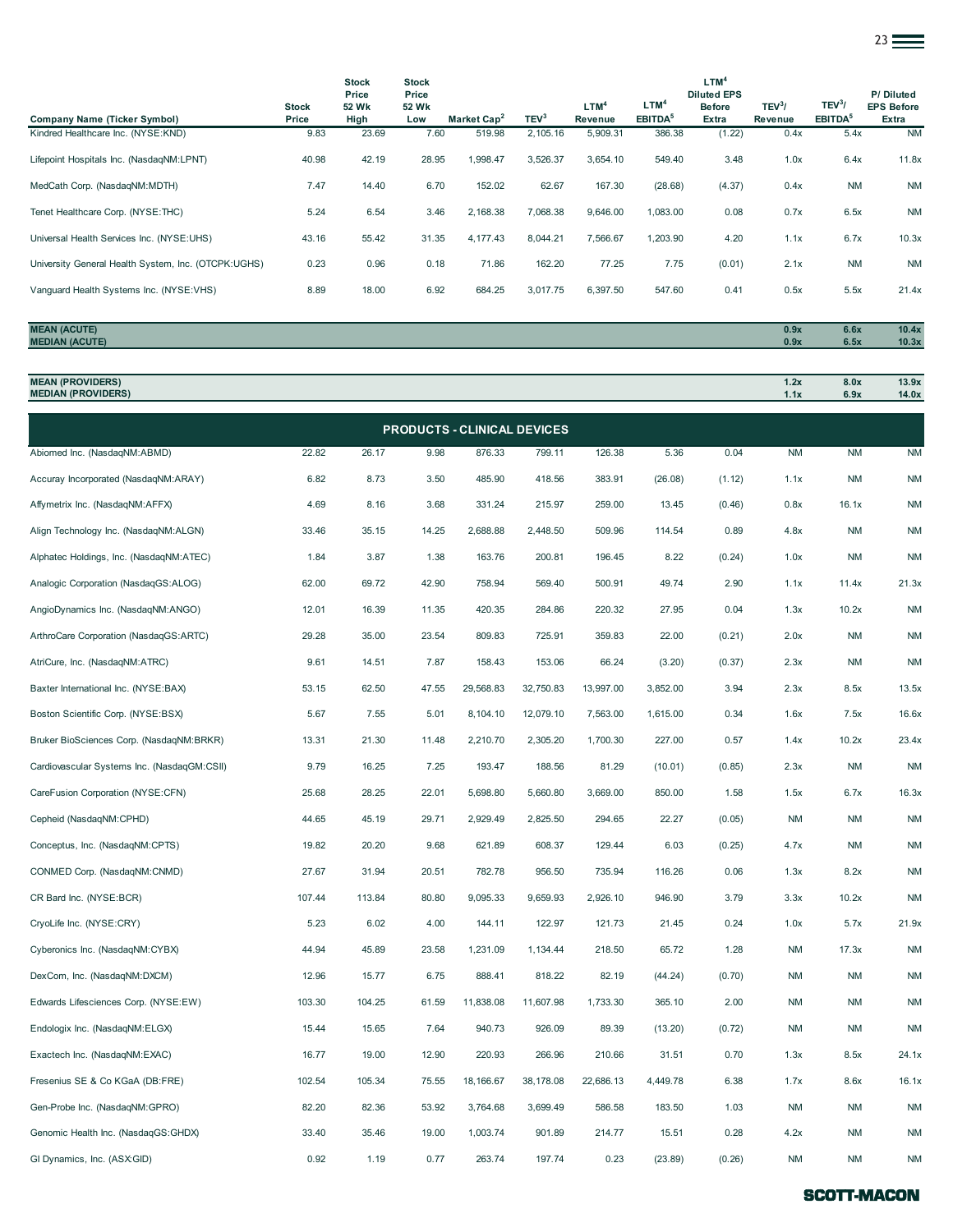| <b>Company Name (Ticker Symbol)</b>                 | <b>Stock</b><br>Price | <b>Stock</b><br>Price<br>52 Wk<br>High | <b>Stock</b><br>Price<br>52 Wk<br>Low | Market Cap <sup>2</sup> | TEV <sup>3</sup> | LTM <sup>4</sup><br>Revenue | LTM <sup>4</sup><br>EBITDA <sup>5</sup> | LTM <sup>4</sup><br><b>Diluted EPS</b><br><b>Before</b><br>Extra | TEV <sup>3</sup> /<br>Revenue | TEV <sup>3</sup> /<br>EBITDA <sup>5</sup> | P/Diluted<br><b>EPS Before</b><br>Extra |
|-----------------------------------------------------|-----------------------|----------------------------------------|---------------------------------------|-------------------------|------------------|-----------------------------|-----------------------------------------|------------------------------------------------------------------|-------------------------------|-------------------------------------------|-----------------------------------------|
| Heartware International Inc. (ASX:HIN)              | 2.52                  | 2.55                                   | 1.54                                  | 1,250.04                | 1,201.93         | 91.14                       | (49.16)                                 | (0.13)                                                           | <b>NM</b>                     | <b>NM</b>                                 | <b>NM</b>                               |
| Hologic Inc. (NasdaqNM:HOLX)                        | 18.04                 | 22.16                                  | 13.90                                 | 4,772.97                | 5,445.44         | 1,862.00                    | 619.26                                  | 0.17                                                             | 2.9x                          | 8.8x                                      | <b>NM</b>                               |
| Illumina Inc. (NasdaqNM:ILMN)                       | 40.39                 | 79.40                                  | 25.57                                 | 4,986.06                | 4,535.67         | 1,045.79                    | 308.90                                  | 0.66                                                             | 4.3x                          | 14.7x                                     | <b>NM</b>                               |
| IMRIS, Inc. (TSXIM)                                 | 3.05                  | 6.77                                   | 2.25                                  | 139.62                  | 105.01           | 44.23                       | (20.46)                                 | (0.55)                                                           | 2.4x                          | <b>NM</b>                                 | <b>NM</b>                               |
| Integra LifeSciences Holdings Corp. (NasdaqNM:IART) | 37.18                 | 48.26                                  | 23.09                                 | 1,004.45                | 1,419.15         | 795.22                      | 160.56                                  | 0.79                                                             | 1.8x                          | 8.8x                                      | <b>NM</b>                               |
| Intuitive Surgical Inc. (NasdaqNM:ISRG)             | 553.79                | 594.89                                 | 320.00                                | 21,986.57               | 21,015.27        | 1,864.40                    | 788.30                                  | 13.23                                                            | <b>NM</b>                     | ΝM                                        | <b>NM</b>                               |
| Landauer Inc. (NYSE:LDR)                            | 57.33                 | 63.71                                  | 44.03                                 | 541.94                  | 653.35           | 135.46                      | 45.43                                   | 2.38                                                             | 4.8x                          | 14.4x                                     | 24.1x                                   |
| MAKO Surgical Corp. (NasdaqNM:MAKO)                 | 25.61                 | 45.15                                  | 20.90                                 | 1,091.86                | 1,046.82         | 91.12                       | (30.56)                                 | (0.90)                                                           | <b>NM</b>                     | <b>NM</b>                                 | <b>NM</b>                               |
| Masimo Corporation (NasdaqNM:MASI)                  | 22.38                 | 31.16                                  | 17.62                                 | 1,278.44                | 1,152.54         | 445.17                      | 105.01                                  | 1.02                                                             | 2.6x                          | 11.0x                                     | 22.0x                                   |
| Medtronic Inc. (NYSE:MDT)                           | 38.73                 | 40.78                                  | 30.18                                 | 39,699.80               | 47,785.80        | 16,184.00                   | 5,470.00                                | 3.22                                                             | 3.0x                          | 8.7x                                      | 12.0x                                   |
| MELA Sciences, Inc. (NasdaqCM:MELA)                 | 3.26                  | 6.96                                   | 1.75                                  | 98.88                   | 76.58            | 0.01                        | (20.70)                                 | (0.79)                                                           | <b>NM</b>                     | <b>NM</b>                                 | <b>NM</b>                               |
| Meridian Bioscience Inc. (NasdaqNM:VIVO)            | 20.46                 | 27.37                                  | 14.81                                 | 844.12                  | 819.78           | 169.11                      | 52.01                                   | 0.72                                                             | 4.8x                          | 15.8x                                     | <b>NM</b>                               |
| Natus Medical Inc. (NasdagNM:BABY)                  | 11.62                 | 15.80                                  | 7.43                                  | 342.16                  | 305.62           | 233.05                      | 19.91                                   | (0.51)                                                           | 1.3x                          | 15.3x                                     | <b>NM</b>                               |
| NuVasive, Inc. (NasdaqNM:NUVA)                      | 25.36                 | 34.64                                  | 11.02                                 | 1,094.97                | 1,143.98         | 567.73                      | 78.96                                   | (1.74)                                                           | 2.0x                          | 14.5x                                     | <b>NM</b>                               |
| Nxstage Medical, Inc. (NasdaqNM:NXTM)               | 16.76                 | 24.06                                  | 14.79                                 | 941.73                  | 883.41           | 223.64                      | (2.91)                                  | (0.37)                                                           | 4.0x                          | <b>NM</b>                                 | <b>NM</b>                               |
| Orthofix International NV (NasdaqNM:OFIX)           | 41.25                 | 44.57                                  | 30.82                                 | 772.61                  | 931.93           | 582.96                      | 120.99                                  | 2.53                                                             | 1.6x                          | 7.7x                                      | 16.3x                                   |
| Ossur Hf. (ICSE:OSSR)                               | 1.72                  | 1.73                                   | 1.45                                  | 772.97                  | 897.63           | 404.15                      | 74.90                                   | 0.08                                                             | 2.2x                          | 12.0x                                     | 20.8x                                   |
| Quidel Corp. (NasdaqNM:QDEL)                        | 15.68                 | 19.37                                  | 12.35                                 | 518.79                  | 522.43           | 136.97                      | 17.41                                   | (0.11)                                                           | 3.8x                          | <b>NM</b>                                 | <b>NM</b>                               |
| ResMed Inc. (NYSE:RMD)                              | 31.20                 | 35.32                                  | 23.37                                 | 4,453.99                | 3,913.90         | 1,338.48                    | 357.57                                  | 1.55                                                             | 2.9x                          | 10.9x                                     | 20.1x                                   |
| REVA Medical, Inc. (ASX:RVA)                        | 0.63                  | 1.02                                   | 0.51                                  | 209.99                  | 153.41           |                             | (21.17)                                 | (0.07)                                                           | <b>NM</b>                     | <b>NM</b>                                 | <b>NM</b>                               |
| Sirona Dental Systems Inc. (NasdaqNM:SIRO)          | 45.01                 | 56.47                                  | 38.69                                 | 2,502.83                | 2,506.64         | 953.46                      | 237.79                                  | 2.08                                                             | 2.6x                          | 10.5x                                     | 21.6x                                   |
| Smith & Nephew plc (LSE:SN.)                        | 10.00                 | 10.98                                  | 7.86                                  | 8,967.31                | 8,995.75         | 4,294.00                    | 1,203.00                                | 0.66                                                             | 2.1x                          | 7.5x                                      | 15.3x                                   |
| Sonova Holding AG (SWX:SOON)                        | 96.49                 | 110.37                                 | 60.46                                 | 6,420.23                | 6,467.90         | 1,793.85                    | 409.31                                  | 4.11                                                             | 3.6x                          | 15.8x                                     | 23.5x                                   |
| Spectranetics Corporation (NasdaqNM:SPNC)           | 11.42                 | 11.58                                  | 5.16                                  | 391.56                  | 364.56           | 130.13                      | 12.71                                   | 0.03                                                             | 2.8x                          | <b>NM</b>                                 | <b>NM</b>                               |
| St. Jude Medical Inc. (NYSE:STJ)                    | 39.91                 | 49.79                                  | 32.13                                 | 12,515.06               | 14,410.06        | 5,630.70                    | 1,666.14                                | 2.48                                                             | 2.6x                          | 8.6x                                      | 16.1x                                   |
| STAAR Surgical Co. (NasdaqNM:STAA)                  | 7.77                  | 11.79                                  | 4.48                                  | 282.14                  | 269.72           | 63.43                       | 5.11                                    | 0.04                                                             | 4.3x                          | <b>NM</b>                                 | $\mathsf{N}\mathsf{M}$                  |
| Stryker Corp. (NYSE:SYK)                            | 55.10                 | 60.64                                  | 43.73                                 | 20,989.41               | 19,466.41        | 8,453.00                    | 2,491.00                                | 3.58                                                             | 2.3x                          | 7.8x                                      | 15.4x                                   |
| Symmetry Medical, Inc. (NYSE:SMA)                   | 8.58                  | 10.09                                  | 6.41                                  | 314.53                  | 554.17           | 363.95                      | 41.99                                   | 0.06                                                             | 1.5x                          | 13.2x                                     | <b>NM</b>                               |
| Synergetics USA, Inc. (NasdaqCM:SURG)               | 4.46                  | 7.55                                   | 3.30                                  | 112.37                  | 99.53            | 58.98                       | 10.34                                   | 0.24                                                             | 1.7x                          | 9.6x                                      | 18.5x                                   |
| Thoratec Corp. (NasdaqNM:THOR)                      | 33.58                 | 38.07                                  | 27.84                                 | 1,970.14                | 1,738.59         | 449.95                      | 150.74                                  | 1.35                                                             | 3.9x                          | 11.5x                                     | 24.8x                                   |
| Unilife Corporation (ASX:UNS)                       | 0.67                  | 0.87                                   | 0.48                                  | 282.37                  | 287.57           | 4.99                        | (42.77)                                 | (0.12)                                                           | <b>NM</b>                     | <b>NM</b>                                 | <b>NM</b>                               |
| Utah Medical Products Inc. (NasdaqNM:UTMD)          | 33.53                 | 36.00                                  | 24.52                                 | 123.16                  | 134.44           | 42.27                       | 17.40                                   | 2.43                                                             | 3.2x                          | 7.7x                                      | 13.8x                                   |
| Varian Medical Systems Inc. (NYSE:VAR)              | 60.77                 | 71.95                                  | 48.72                                 | 6,776.10                | 6,289.52         | 2,713.97                    | 630.53                                  | 3.51                                                             | 2.3x                          | 10.0x                                     | 17.3x                                   |
| Vision-Sciences Inc. (NasdaqCM:VSCI)                | 1.50                  | 2.67                                   | 1.19                                  | 67.62                   | 75.14            | 16.69                       | (9.28)                                  | (0.25)                                                           | 4.5x                          | <b>NM</b>                                 | <b>NM</b>                               |
| Volcano Corporation (NasdaqNM:VOLC)                 | 28.65                 | 33.90                                  | 21.38                                 | 1,526.93                | 1,427.26         | 352.91                      | 47.06                                   | 0.68                                                             | 4.0x                          | <b>NM</b>                                 | <b>NM</b>                               |
| Wright Medical Group Inc. (NasdaqNM:WMGI)           | 21.35                 | 21.50                                  | 13.37                                 | 817.26                  | 804.57           | 504.22                      | 64.16                                   | (0.11)                                                           | 1.6x                          | 12.5x                                     | <b>NM</b>                               |
| Zimmer Holdings Inc. (NYSE:ZMH)                     | 64.36                 | 66.41                                  | 47.00                                 | 11,336.24               | 11,831.44        | 4,476.90                    | 1,484.30                                | 4.11                                                             | 2.6x                          | 8.0x                                      | 15.7x                                   |
| <b>MEAN (CLINICAL)</b><br><b>MEDIAN (CLINICAL)</b>  |                       |                                        |                                       |                         |                  |                             |                                         |                                                                  | 2.6x<br>2.3x                  | 10.7x<br>10.2x                            | 18.8x<br>17.9x                          |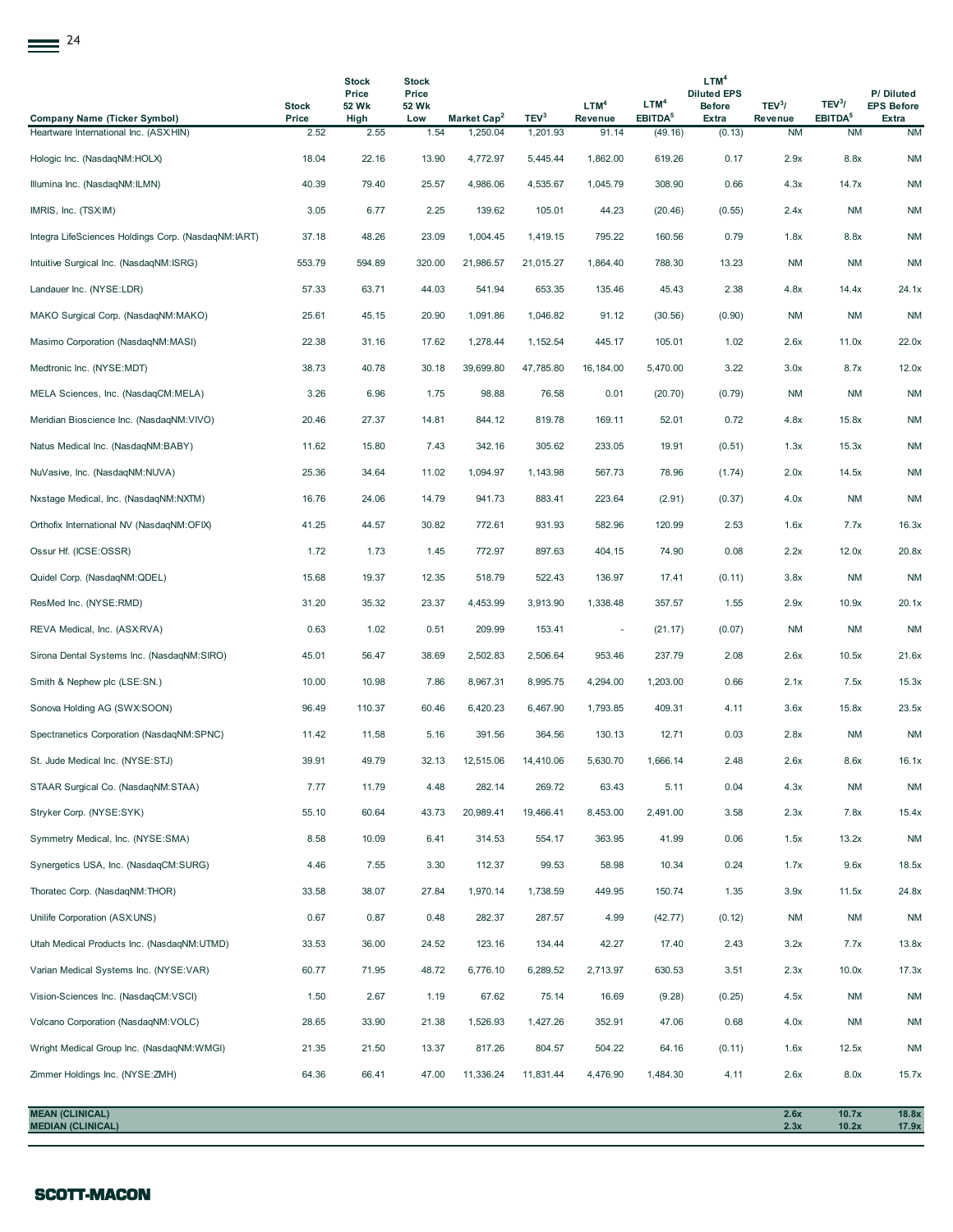|                                            |                       |                                               |                                       |                                        |                  |                             |                                         |                                                                  |                               |                                           | $25 \equiv$                             |
|--------------------------------------------|-----------------------|-----------------------------------------------|---------------------------------------|----------------------------------------|------------------|-----------------------------|-----------------------------------------|------------------------------------------------------------------|-------------------------------|-------------------------------------------|-----------------------------------------|
| Company Name (Ticker Symbol)               | <b>Stock</b><br>Price | <b>Stock</b><br>Price<br><b>52 Wk</b><br>High | <b>Stock</b><br>Price<br>52 Wk<br>Low | Market Cap <sup>2</sup>                | TEV <sup>3</sup> | LTM <sup>4</sup><br>Revenue | LTM <sup>4</sup><br>EBITDA <sup>5</sup> | LTM <sup>4</sup><br><b>Diluted EPS</b><br><b>Before</b><br>Extra | TEV <sup>3</sup> /<br>Revenue | TEV <sup>3</sup> /<br>EBITDA <sup>5</sup> | P/Diluted<br><b>EPS Before</b><br>Extra |
|                                            |                       |                                               |                                       | <b>PRODUCTS - NON-CLINICAL DEVICES</b> |                  |                             |                                         |                                                                  |                               |                                           |                                         |
| Abaxis Inc. (NasdaqNM:ABAX)                | 37.00                 | 37.10                                         | 19.68                                 | 809.89                                 | 743.24           | 156.60                      | 24.55                                   | 0.58                                                             | 4.7x                          | <b>NM</b>                                 | <b>NM</b>                               |
| Careview Communications, Inc. (OTCBB:CRVW) | 1.35                  | 1.80                                          | 1.20                                  | 178.32                                 | 176.69           | 0.91                        | (9.39)                                  | (0.15)                                                           | <b>NM</b>                     | <b>NM</b>                                 | <b>NM</b>                               |
| Cerus Corp. (NasdaqNM:CERS)                | 3.32                  | 4.53                                          | 1.92                                  | 180.64                                 | 165.83           | 35.21                       | (15.34)                                 | (0.42)                                                           | 4.7x                          | <b>NM</b>                                 | <b>NM</b>                               |
| Getinge AB (OM:GETI B)                     | 24.73                 | 28.42                                         | 19.16                                 | 5,894.56                               | 8,116.53         | 3,382.83                    | 809.92                                  | 1.60                                                             | 2.4x                          | 10.0x                                     | 15.4x                                   |
| Haemonetics Corp. (NYSE:HAE)               | 74.11                 | 74.11                                         | 54.99                                 | 1,894.25                               | 1,669.16         | 727.84                      | 137.14                                  | 2.59                                                             | 2.3x                          | 12.2x                                     | <b>NM</b>                               |
| Hansen Medical, Inc. (NasdaqGM:HNSN)       | 2.27                  | 5.28                                          | 1.99                                  | 138.80                                 | 129.48           | 21.50                       | (34.91)                                 | (0.71)                                                           | <b>NM</b>                     | <b>NM</b>                                 | <b>NM</b>                               |
| Harvard Bioscience Inc. (NasdaqGM:HBIO)    | 3.77                  | 6.04                                          | 3.45                                  | 108.46                                 | 108.02           | 110.87                      | 10.06                                   | 0.09                                                             | 1.0x                          | 10.7x                                     | <b>NM</b>                               |
| IDEXX Laboratories Inc. (NasdaqNM:IDXX)    | 96.13                 | 96.80                                         | 63.83                                 | 5,290.71                               | 5,362.41         | 1,248.69                    | 292.54                                  | 2.88                                                             | 4.3x                          | 18.3x                                     | <b>NM</b>                               |
| Invacare Corp. (NYSE:IVC)                  | 15.43                 | 34.52                                         | 14.09                                 | 490.98                                 | 726.44           | 1,806.20                    | 131.22                                  | (0.11)                                                           | 0.4x                          | 5.5x                                      | <b>NM</b>                               |
| Omnicell Inc. (NasdagGS:OMCL)              | 14.64                 | 18.15                                         | 12.74                                 | 491.66                                 | 282.12           | 252.52                      | 25.69                                   | 0.35                                                             | 1.1x                          | 11.0x                                     | <b>NM</b>                               |
| Steris Corp. (NYSE:STE)                    | 31.37                 | 36.76                                         | 27.08                                 | 1,813.69                               | 1,874.13         | 1,406.81                    | 285.88                                  | 2.31                                                             | 1.3x                          | 6.6x                                      | 13.6x                                   |
| SurModics Inc. (NasdagGS:SRDX)             | 17.30                 | 17.37                                         | 8.73                                  | 303.49                                 | 229.91           | 66.05                       | 13.26                                   | (1.15)                                                           | 3.5x                          | 17.3x                                     | <b>NM</b>                               |
| Thermo Fisher Scientific, Inc. (NYSE:TMO)  | 51.91                 | 65.68                                         | 43.06                                 | 19,066.70                              | 24,949.30        | 12, 104.80                  | 2,438.90                                | 2.77                                                             | 2.1x                          | 10.2x                                     | 18.7x                                   |
|                                            |                       |                                               |                                       |                                        |                  |                             |                                         |                                                                  |                               |                                           |                                         |

ATRION Corp. (NasdaqNM:ATRI) 204.98 261.98 186.22 412.01 372.90 116.35 42.71 12.09 3.2x 8.7x 17.0x Becton Dickinson & Co. (NYSE:BDX) 74.75 89.75 69.59 15,151.83 17,206.01 7,943.34 2,208.09 5.47 2.2x 7.8x 13.7x ICU Medical Inc. (NasdaqNM:ICUI) 53.38 54.11 35.58 754.90 571.31 306.24 68.72 3.11 1.9x 8.3x 17.2x Medical Action Industries Inc. (NasdaqNM:MDCI) 3.48 8.71 3.04 57.04 141.11 437.32 15.58 (0.02) 0.3x 9.1x NM Merit Medical Systems Inc. (NasdaqNM:MMSI) 13.81 19.23 11.51 580.72 623.59 368.44 56.98 0.54 1.7x 10.9x NM Nipro Corp. (TSE:8086) 6.27 9.63 5.14 1,068.98 3,887.72 2,572.66 486.08 0.38 1.5x 8.0x 16.7x Terumo Corp. (TSE:4543) 40.79 57.05 34.48 7,744.35 9,227.19 4,692.22 1,114.97 1.54 2.0x 8.3x NM Vascular Solutions Inc. (NasdaqNM:VASC) 12.56 13.75 9.90 205.07 194.85 92.47 18.49 0.59 2.1x 10.5x 21.2x **PRODUCTS - DISPOSABLES**

**MEAN (DISPOSABLES) 1.9x 9.0x 17.1x**

**MEAN (NON-CLINICAL) 2.5x 11.3x 15.9x**

**MEDIAN (NON-CLINICAL) 2.3x 10.7x 15.4x**

**MEDIAN (DISPOSABLES) 1.9x 8.5x 17.0x** Bio-Rad Laboratories Inc. (NYSE:BIO) 100.01 122.39 84.02 2,826.33 2,752.39 2,074.69 406.39 6.19 1.3x 6.8x 16.2x Cambrex Corporation. (NYSE:CBM) 9.41 9.54 4.15 278.74 342.35 265.31 51.52 0.60 1.3x 6.6x 15.7x Cantel Medical Corp. (NYSE:CMN) 27.25 27.86 12.68 722.98 798.61 373.82 62.24 0.98 2.1x 12.8x NM Dentsply International, Inc. (NasdaqNM:XRAY) 37.81 41.38 28.35 5,359.53 7,315.22 2,683.63 429.22 1.59 2.7x 17.0x 23.8x Exact Sciences Corporation (NasdaqCM:EXAS) 10.72 11.24 6.00 612.55 530.02 4.16 (34.59) (0.65) NM NM NM Fluidigm Corporation (NasdaqGS:FLDM) 15.04 20.20 11.64 308.53 276.00 45.11 (15.84) (1.08) NM NM NM Hill-Rom Holdings, Inc. **30.85 18.8x** 30.85 48.80 26.90 1,914.34 1,834.94 1,611.60 307.40 1.95 1.1x 6.0x 15.8x Hospira Inc. (NYSE:HSP) 34.98 55.45 26.92 5,776.53 6,899.83 4,020.70 621.00 (0.73) 1.7x 11.1x NM Ion Beam Applications SA (ENXTBR:IBAB) 5.30 8.86 4.86 141.77 195.44 308.79 64.16 (0.88) 0.6x 3.0x NM IRIS International Inc. (NasdaqNM:IRIS) 11.30 13.92 7.73 197.38 171.39 121.27 8.89 (0.05) 1.4x 19.3x NM Luminex Corp. (NasdaqNM:LMNX) 24.49 25.79 18.33 1,021.06 931.85 189.79 39.45 0.31 4.9x NM NM OraSure Technologies Inc. (NasdaqNM:OSUR) 11.24 12.28 6.29 541.59 525.94 85.41 (1.14) (0.20) NM NM NM **PRODUCTS - COMMERCIAL**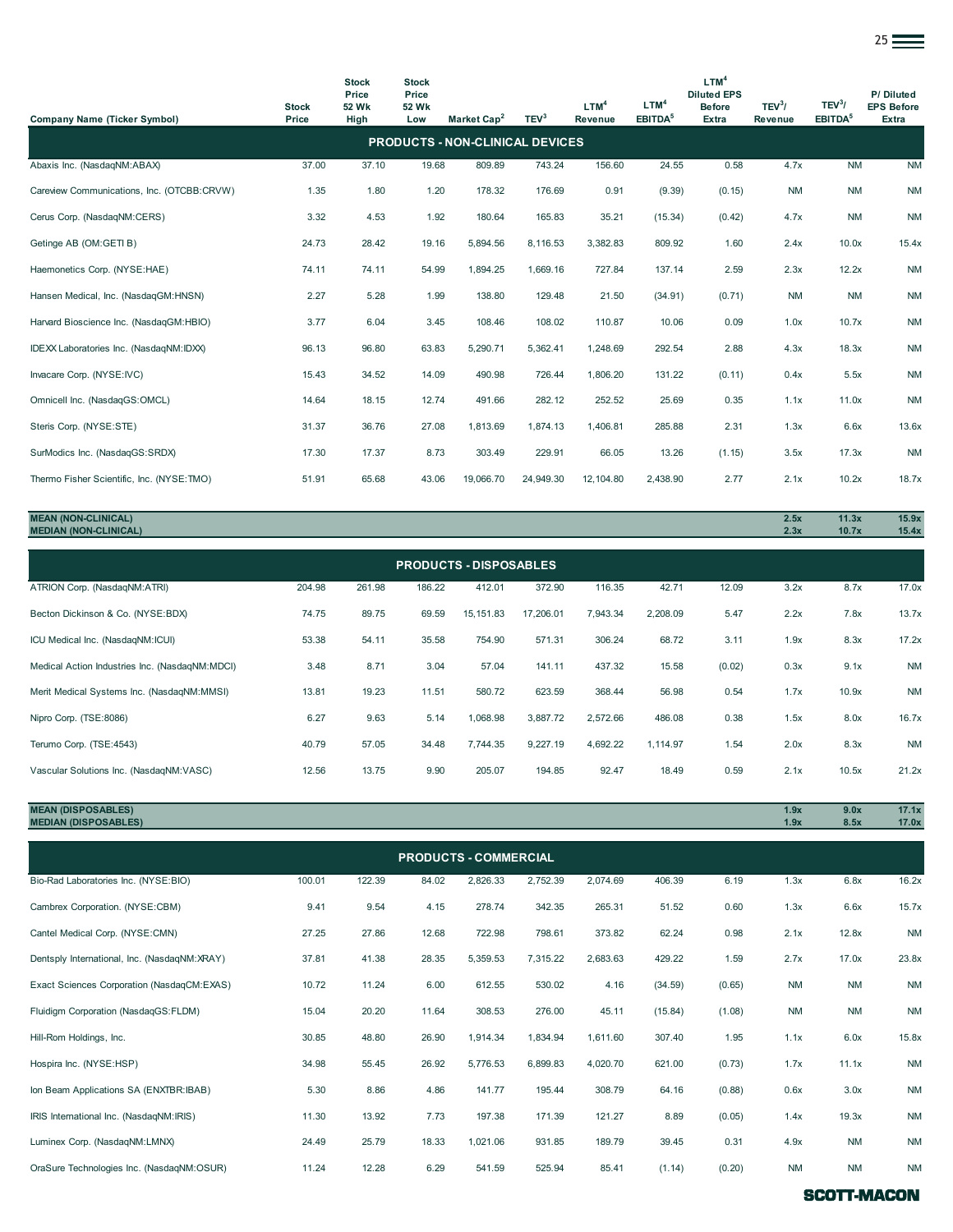| 26                                                 |                       |                                        |                                       |                         |                  |                                    |                                |                                                                  |                                      |                                           |                                         |
|----------------------------------------------------|-----------------------|----------------------------------------|---------------------------------------|-------------------------|------------------|------------------------------------|--------------------------------|------------------------------------------------------------------|--------------------------------------|-------------------------------------------|-----------------------------------------|
| <b>Company Name (Ticker Symbol)</b>                | <b>Stock</b><br>Price | <b>Stock</b><br>Price<br>52 Wk<br>High | <b>Stock</b><br>Price<br>52 Wk<br>Low | Market Cap <sup>2</sup> | TEV <sup>3</sup> | LTM <sup>4</sup><br><b>Revenue</b> | $LTM^4$<br>EBITDA <sup>5</sup> | LTM <sup>4</sup><br><b>Diluted EPS</b><br><b>Before</b><br>Extra | TEV <sup>3</sup> /<br><b>Revenue</b> | TEV <sup>3</sup> /<br>EBITDA <sup>5</sup> | P/Diluted<br><b>EPS Before</b><br>Extra |
| Patheon Inc. (TSX:PTI)                             | 2.38                  | 2.49                                   | 1.06                                  | 307.72                  | 593.94           | 689.70                             | 23.50                          | (0.84)                                                           | 0.9x                                 | <b>NM</b>                                 | <b>NM</b>                               |
| Rockwell Medical Technologies Inc. (NasdagGM:RMTI) | 9.31                  | 13.89                                  | 6.80                                  | 194.19                  | 168.64           | 47.70                              | (28.24)                        | (1.59)                                                           | 3.5x                                 | <b>NM</b>                                 | <b>NM</b>                               |
| West Pharmaceutical Services Inc. (NYSE:WST)       | 50.49                 | 50.49                                  | 35.50                                 | 1,710.35                | 1,965.15         | 1,213.20                           | 204.90                         | 2.41                                                             | 1.6x                                 | 9.6x                                      | 20.9x                                   |
| Young Innovations Inc. (NasdaqNM:YDNT)             | 34.49                 | 36.25                                  | 25.06                                 | 270.99                  | 265.80           | 106.96                             | 28.72                          | 2.09                                                             | 2.5x                                 | 9.3x                                      | 16.5x                                   |

# **MEAN (COMMERCIAL) 2.0x 10.2x 18.1x MEDIAN (COMMERCIAL) 1.6x 9.4x 16.3x**

| <b>PRODUCTS - CONSUMER</b>                        |       |       |       |           |           |          |          |        |           |           |           |
|---------------------------------------------------|-------|-------|-------|-----------|-----------|----------|----------|--------|-----------|-----------|-----------|
| Alere Inc. (NYSE:ALR)                             | 19.44 | 38.53 | 17.62 | 1,562.43  | 5,192.40  | 2,475.19 | 579.83   | (1.76) | 2.1x      | 9.0x      | <b>NM</b> |
| Cooper Companies Inc. (NYSE:COO)                  | 79.76 | 89.31 | 52.60 | 3,839.73  | 4,151.29  | 1,382.95 | 350.07   | 4.30   | 3.0x      | 11.9x     | 18.5x     |
| Essilor International (ENXTPA:EI)                 | 92.92 | 95.73 | 59.43 | 19,328.33 | 20,153.40 | 5,442.73 | 1,182.32 | 3.13   | 3.7x      | 17.0x     | <b>NM</b> |
| The Female Health Company (NasdaqCM:FHCO)         | 5.87  | 6.25  | 3.76  | 163.90    | 157.62    | 27.09    | 8.16     | 0.33   | <b>NM</b> | 19.3x     | 17.8x     |
| Insulet Corporation (NasdaqNM:PODD)               | 21.37 | 23.33 | 14.00 | 1,020.92  | 1,048.76  | 171.75   | (31.01)  | (1.32) | <b>NM</b> | <b>NM</b> | <b>NM</b> |
| Nutraceutical International Corp. (NasdaqGS:NUTR) | 15.25 | 15.95 | 10.65 | 150.27    | 177.03    | 193.78   | 33.26    | 1.52   | 0.9x      | 5.3x      | 10.0x     |
| Nutrisystem, Inc. (NasdaqGS:NTRI)                 | 11.56 | 15.74 | 10.07 | 316.75    | 280.62    | 397.18   | 26.69    | 0.39   | 0.7x      | 10.5x     | <b>NM</b> |
| Schiff Nutrition International Inc. (NYSE:SHF)    | 17.95 | 18.80 | 8.68  | 524.98    | 499.29    | 243.35   | 27.29    | 0.50   | 2.1x      | 18.3x     | <b>NM</b> |
| USANA Health Sciences Inc. (NYSE:USNA)            | 41.12 | 42.14 | 23.10 | 610.96    | 539.80    | 592.49   | 89.43    | 3.47   | 0.9x      | 6.0x      | 11.9x     |
| ZELTIQ Aesthetics, Inc. (NasdagGS: ZLTQ)          | 5.60  | 17.41 | 3.85  | 191.84    | 116.54    | 71.28    | (17.28)  | (1.44) | 1.6x      | <b>NM</b> | <b>NM</b> |

**MEAN (CONSUMER) 1.9x 12.2x 14.6x MEDIAN (CONSUMER) 1.8x 11.2x 14.8x**

| 101,436.52<br>39,267.04<br>108,646.64<br>438.01<br>374.37<br>2.67<br>302.20<br>944.66<br>671.69<br>20.23<br>144.00<br>110.80<br>370.61<br>317.11<br>1,499.66<br>163.19<br>1,573.07<br>19,070.25<br>862.04 | 11,347.52<br>3.24<br>(43.04)<br>(0.64)<br>62.24<br>0.96<br>0.23<br>11.15<br>(41.28)<br>(2.18)<br>0.43<br>50.18                             | 2.8x<br><b>NM</b><br>2.2x<br><b>NM</b><br><b>NM</b><br><b>NM</b> | 9.6x<br><b>NM</b><br>10.8x<br>9.9x<br><b>NM</b>                                                                                                                            | 19.9x<br><b>NM</b><br>24.5x<br>13.7x<br><b>NM</b> |
|-----------------------------------------------------------------------------------------------------------------------------------------------------------------------------------------------------------|--------------------------------------------------------------------------------------------------------------------------------------------|------------------------------------------------------------------|----------------------------------------------------------------------------------------------------------------------------------------------------------------------------|---------------------------------------------------|
|                                                                                                                                                                                                           |                                                                                                                                            |                                                                  |                                                                                                                                                                            |                                                   |
|                                                                                                                                                                                                           |                                                                                                                                            |                                                                  |                                                                                                                                                                            |                                                   |
|                                                                                                                                                                                                           |                                                                                                                                            |                                                                  |                                                                                                                                                                            |                                                   |
|                                                                                                                                                                                                           |                                                                                                                                            |                                                                  |                                                                                                                                                                            |                                                   |
|                                                                                                                                                                                                           |                                                                                                                                            |                                                                  |                                                                                                                                                                            |                                                   |
|                                                                                                                                                                                                           |                                                                                                                                            |                                                                  | <b>NM</b>                                                                                                                                                                  | $\mathsf{N}\mathsf{M}$                            |
|                                                                                                                                                                                                           | 293.11                                                                                                                                     | <b>NM</b>                                                        | <b>NM</b>                                                                                                                                                                  | <b>NM</b>                                         |
| 27,451.25<br>5,539.80                                                                                                                                                                                     | 1,670.50                                                                                                                                   | 5.0x                                                             | 16.4x                                                                                                                                                                      | <b>NM</b>                                         |
| 150.01<br>0.03                                                                                                                                                                                            | $\overline{\phantom{a}}$                                                                                                                   | <b>NM</b>                                                        | <b>NM</b>                                                                                                                                                                  | <b>NM</b>                                         |
| 348.31<br>19.75                                                                                                                                                                                           | (2.95)                                                                                                                                     | <b>NM</b>                                                        | <b>NM</b>                                                                                                                                                                  | <b>NM</b>                                         |
| 318.11<br>83.52                                                                                                                                                                                           | (6.24)                                                                                                                                     | 3.8x                                                             | <b>NM</b>                                                                                                                                                                  | <b>NM</b>                                         |
| 16,281.84<br>11,762.98                                                                                                                                                                                    | 2,390.73                                                                                                                                   | 1.4x                                                             | 6.8x                                                                                                                                                                       | 21.1x                                             |
| 32,648.00<br>55,963.20                                                                                                                                                                                    | 14,251.00                                                                                                                                  | 1.7x                                                             | 3.9x                                                                                                                                                                       | 6.9x                                              |
| 465.18<br>24.45                                                                                                                                                                                           | (66.45)                                                                                                                                    | <b>NM</b>                                                        | <b>NM</b>                                                                                                                                                                  | <b>NM</b>                                         |
| 56.22<br>43.91                                                                                                                                                                                            | (34.71)                                                                                                                                    | 1.3x                                                             | <b>NM</b>                                                                                                                                                                  | <b>NM</b>                                         |
| 12.54<br>0.49                                                                                                                                                                                             | (41.28)                                                                                                                                    | <b>NM</b>                                                        | ΝM                                                                                                                                                                         | <b>NM</b>                                         |
| 61,017.57<br>21,484.00                                                                                                                                                                                    | 7,889.00                                                                                                                                   | 2.8x                                                             | 7.7x                                                                                                                                                                       | 16.1x                                             |
| 85.72<br>$\sim$                                                                                                                                                                                           | (73.73)                                                                                                                                    | <b>NM</b>                                                        | <b>NM</b>                                                                                                                                                                  | <b>NM</b>                                         |
| 47.54                                                                                                                                                                                                     | (52.18)                                                                                                                                    | <b>NM</b>                                                        | <b>NM</b>                                                                                                                                                                  | <b>NM</b><br><b>NM</b>                            |
|                                                                                                                                                                                                           | 19,074.64<br>28,468.05<br>158.30<br>378.51<br>309.30<br>20,023.84<br>56,336.91<br>531.88<br>84.98<br>51.52<br>60,722.57<br>113.89<br>99.22 |                                                                  | 1.00<br>3.24<br>(0.42)<br>(0.03)<br>(0.60)<br>2.05<br>6.52<br>(0.53)<br>(0.17)<br>(2.52)<br>2.23<br>(0.47)<br>(0.83)<br>566.48<br>445.49<br>(53.90)<br>(7.32)<br><b>NM</b> | <b>NM</b>                                         |

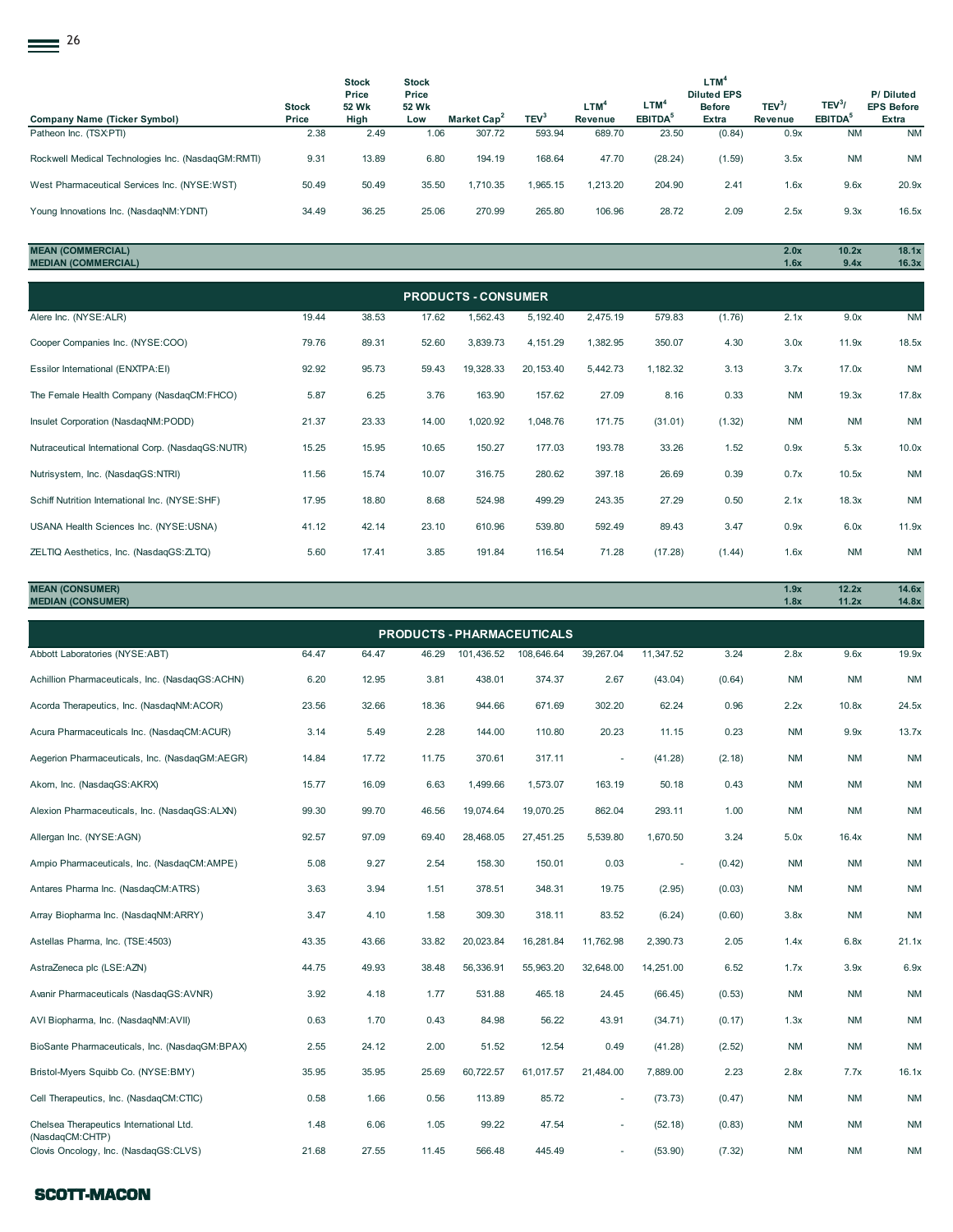|                                                                                   |               |                                |                                |                                  |                           |                  |                               |                                                         |                    |                                  | 27 <del>__</del>               |
|-----------------------------------------------------------------------------------|---------------|--------------------------------|--------------------------------|----------------------------------|---------------------------|------------------|-------------------------------|---------------------------------------------------------|--------------------|----------------------------------|--------------------------------|
|                                                                                   | <b>Stock</b>  | <b>Stock</b><br>Price<br>52 Wk | <b>Stock</b><br>Price<br>52 Wk |                                  |                           | LTM <sup>4</sup> | LTM <sup>4</sup>              | LTM <sup>4</sup><br><b>Diluted EPS</b><br><b>Before</b> | TEV <sup>3</sup> / | TEV <sup>3</sup> /               | P/Diluted<br><b>EPS Before</b> |
| <b>Company Name (Ticker Symbol)</b><br>Columbia Laboratories Inc. (NasdaqGM:CBRX) | Price<br>0.68 | High<br>3.39                   | Low<br>0.61                    | Market Cap <sup>2</sup><br>59.39 | TEV <sup>3</sup><br>37.25 | Revenue<br>20.68 | EBITDA <sup>5</sup><br>(0.67) | <b>Extra</b><br>0.21                                    | Revenue<br>1.8x    | EBITDA <sup>5</sup><br><b>NM</b> | Extra<br>3.3x                  |
| Corcept Therapeutics Incorporated (NasdaqCM:CORT)                                 | 4.49          | 4.90                           | 2.50                           | 397.94                           | 355.31                    |                  | (36.26)                       | (0.43)                                                  | <b>NM</b>          | <b>NM</b>                        | <b>NM</b>                      |
| Cubist Pharmaceuticals Inc. (NasdaqNM:CBST)                                       | 37.91         | 44.95                          | 28.82                          | 2,401.11                         | 2,073.02                  | 803.13           | 276.46                        | 0.68                                                    | 2.6x               | 7.5x                             | <b>NM</b>                      |
| Curis Inc. (NasdagGM:CRIS)                                                        | 5.40          | 5.65                           | 2.70                           | 426.67                           | 381.63                    | 24.99            | 1.51                          | (0.01)                                                  | <b>NM</b>          | <b>NM</b>                        | <b>NM</b>                      |
| DepoMed Inc. (NasdaqGS:DEPO)                                                      | 5.69          | 8.80                           | 4.20                           | 317.09                           | 224.16                    | 66.71            | (36.54)                       | (0.67)                                                  | 3.4x               | <b>NM</b>                        | <b>NM</b>                      |
| Durect Corp. (NasdaqNM:DRRX)                                                      | 0.91          | 2.28                           | 0.68                           | 79.72                            | 57.05                     | 66.07            | 19.78                         | 0.21                                                    | 0.9x               | 2.9x                             | 4.4x                           |
| Dyax Corp. (NasdaqNM:DYAX)                                                        | 2.13          | 2.20                           | 1.10                           | 210.45                           | 241.90                    | 52.01            | (22.05)                       | (0.35)                                                  | 4.7x               | ΝM                               | <b>NM</b>                      |
| Eli Lilly & Co. (NYSE:LLY)                                                        | 42.91         | 42.91                          | 33.75                          | 47,535.31                        | 48,013.01                 | 24,049.30        | 7,392.20                      | 3.86                                                    | 2.0x               | 6.5x                             | 11.1x                          |
| Endo Pharmaceuticals Holdings Inc.                                                | 30.98         | 42.09                          | 26.02                          | 3,630.53                         | 6,742.20                  | 2,860.73         | 803.36                        | 0.37                                                    | 2.4x               | 8.4x                             | <b>NM</b>                      |
| (NasdaqNM:ENDP)<br>Forest Laboratories Inc. (NYSE:FRX)                            | 34.99         | 40.35                          | 28.47                          | 9.297.72                         | 6,870.65                  | 4,565.68         | 1,339.18                      | 3.57                                                    | 1.5x               | 5.1x                             | 9.8x                           |
| Furiex Pharmaceuticals, Inc. (NasdagGS:FURX)                                      | 20.95         | 25.00                          | 12.16                          | 208.43                           | 186.83                    | 6.77             | (43.59)                       | (4.48)                                                  | <b>NM</b>          | <b>NM</b>                        | <b>NM</b>                      |
| Glaxosmithkline plc (LSE:GSK)                                                     | 22.70         | 23.30                          | 22.48                          | 111,485.87                       | 126,662.72                | 43,882.63        | 15,927.08                     | 1.60                                                    | 2.9x               | 8.0x                             | 14.2x                          |
| Hi Tech Pharmacal Co. Inc. (NasdaqGS:HITK)                                        | 32.40         | 44.58                          | 23.72                          | 422.53                           | 349.87                    | 225.89           | 79.53                         | 3.94                                                    | 1.5x               | 4.4x                             | 8.2x                           |
| Immunogen Inc. (NasdaqGS:IMGN)                                                    | 16.74         | 17.15                          | 9.17                           | 1,293.92                         | 1,118.66                  | 15.97            | (62.39)                       | (0.89)                                                  | <b>NM</b>          | <b>NM</b>                        | <b>NM</b>                      |
| Impax Laboratories Inc. (NasdaqGS:IPXL)                                           | 20.27         | 25.36                          | 14.46                          | 1,325.03                         | 981.82                    | 532.84           | 124.00                        | 0.94                                                    | 1.8x               | 7.9x                             | 21.6x                          |
| Infinity Pharmaceuticals, Inc. (NasdaqGS:INFI)                                    | 13.56         | 14.15                          | 5.50                           | 364.61                           | 298.55                    | 90.79            | (44.93)                       | (1.82)                                                  | 3.3x               | <b>NM</b>                        | <b>NM</b>                      |
| InterMune Inc. (NasdaqNM:ITMN)                                                    | 11.95         | 37.45                          | 9.66                           | 781.48                           | 644.50                    | 28.21            | (160.01)                      | (2.73)                                                  | <b>NM</b>          | <b>NM</b>                        | <b>NM</b>                      |
| Ironwood Pharmaceuticals Inc. (NasdaqGS:IRWD)                                     | 13.78         | 16.49                          | 9.97                           | 1,477.43                         | 1,276.02                  | 67.88            | (72.69)                       | (0.81)                                                  | <b>NM</b>          | <b>NM</b>                        | <b>NM</b>                      |
| Jazz Pharmaceuticals, Inc. (NasdaqGS:JAZZ)                                        | 45.01         | 54.50                          | 31.87                          | 2,561.11                         | 2,316.90                  | 329.81           | 177.68                        | 2.62                                                    | <b>NM</b>          | 13.0x                            | 17.2x                          |
| Johnson & Johnson (NYSE:JNJ)                                                      | 67.56         | 68.05                          | 59.08                          | 185,544.89                       | 171,146.89                | 64,996.00        | 19,379.00                     | 3.65                                                    | 2.6x               | 8.8x                             | 18.5x                          |
| KV Pharmaceutical Co. (NYSE:KV.A)                                                 | 0.54          | 3.13                           | 0.45                           | 35.78                            | 435.38                    | 23.20            | (86.40)                       | (1.64)                                                  | <b>NM</b>          | <b>NM</b>                        | <b>NM</b>                      |
| Lannett Co. Inc. (AMEX:LCI)                                                       | 4.24          | 5.29                           | 3.41                           | 120.27                           | 103.30                    | 112.81           | 6.40                          | 0.02                                                    | 0.9x               | 16.1x                            | <b>NM</b>                      |
| MAP Pharmaceuticals, Inc. (NasdaqGS:MAPP)                                         | 14.95         | 17.92                          | 10.54                          | 458.37                           | 379.36                    | 23.54            | (30.22)                       | (1.14)                                                  | <b>NM</b>          | NM                               | <b>NM</b>                      |
| Meda AB (OM:MEDA A)                                                               | 9.52          | 11.54                          | 7.50                           | 2,878.73                         | 5,131.22                  | 2,004.00         | 711.21                        | 0.81                                                    | 2.6x               | 7.2x                             | 11.8x                          |
| Medicines Co. (NasdaqGS:MDCO)                                                     | 22.94         | 23.45                          | 12.33                          | 1,235.64                         | 939.98                    | 499.21           | 63.73                         | 2.03                                                    | 1.9x               | 14.7x                            | 11.3x                          |
| Medicis Pharmaceutical Corp. (NYSE:MRX)                                           | 34.15         | 40.51                          | 29.76                          | 1,962.58                         | 1,789.62                  | 757.96           | 208.85                        | 1.30                                                    | 2.4x               | 8.6x                             | <b>NM</b>                      |
| Merck & Co. Inc. (NYSE:MRK)                                                       | 41.75         | 41.75                          | 29.47                          | 126,985.34                       | 132,031.34                | 48,198.00        | 17,554.00                     | 2.24                                                    | 2.7x               | 7.5x                             | 18.6x                          |
| Mylan Laboratories Inc. (NasdaqGS:MYL)                                            | 21.37         | 25.00                          | 15.49                          | 9,160.17                         | 14,293.90                 | 6,273.28         | 1,621.87                      | 1.29                                                    | 2.3x               | 8.8x                             | 16.5x                          |
| Novartis AG (SWX:NOVN)                                                            | 55.82         | 57.88                          | 41.06                          | 135,208.36                       | 153,599.56                | 59,066.00        | 17,047.00                     | 3.54                                                    | 2.6x               | 9.0x                             | 15.7x                          |
| Novo Nordisk A/S (CPSE:NOVO B)                                                    | 144.67        | 147.74                         | 86.44                          | 78,964.29                        | 76,848.60                 | 12,256.01        | 4,634.08                      | 5.60                                                    | <b>NM</b>          | 16.6x                            | <b>NM</b>                      |
| Obagi Medical Products, Inc. (NasdaqGS:OMPI)                                      | 15.27         | 15.34                          | 8.79                           | 286.04                           | 247.81                    | 118.35           | 27.31                         | 0.83                                                    | 2.1x               | 9.1x                             | 18.5x                          |
| Opko Health, Inc. (NYSE:OPK)                                                      | 4.60          | 5.85                           | 3.49                           | 1,357.58                         | 1,334.05                  | 29.81            | (21.47)                       | (0.04)                                                  | <b>NM</b>          | ΝM                               | <b>NM</b>                      |
| Optimer Pharmaceuticals, Inc. (NasdaqGS:OPTR)                                     | 15.46         | 17.95                          | 6.81                           | 727.45                           | 656.45                    | 90.08            | (73.14)                       | (1.03)                                                  | NM                 | <b>NM</b>                        | <b>NM</b>                      |
| Pacira Pharmaceuticals Inc. (NasdaqGM:PCRX)                                       | 16.04         | 16.93                          | 6.51                           | 518.33                           | 491.16                    | 19.63            | (35.88)                       | (2.24)                                                  | <b>NM</b>          | <b>NM</b>                        | $\mathsf{N}\mathsf{M}$         |
| Par Pharmaceutical Companies Inc. (NYSE:PRX)                                      | 36.14         | 42.80                          | 24.85                          | 1,316.39                         | 1,471.14                  | 964.66           | 191.81                        | 0.94                                                    | 1.5x               | 7.7x                             | <b>NM</b>                      |
| Pernix Therapeutics Holdings, Inc. (AMEXPTX)                                      | 7.29          | 11.50                          | 5.90                           | 211.91                           | 178.70                    | 64.99            | 18.95                         | 0.33                                                    | 2.7x               | 9.4x                             | 21.8x                          |
| Perrigo Co. (NasdaqNM:PRGO)                                                       | 117.93        | 118.27                         | 75.89                          | 11,016.90                        | 11,972.30                 | 3,046.11         | 695.27                        | 3.95                                                    | 3.9x               | 17.2x                            | <b>NM</b>                      |
| Pfizer Inc. (NYSE:PFE)                                                            | 23.00         | 23.30                          | 16.63                          | 172,227.13                       | 187,793.13                | 66,328.00        | 27,408.00                     | 1.07                                                    | 2.8x               | 6.9x                             | 21.6x                          |
| Rigel Pharmaceuticals, Inc. (NasdaqNM:RIGL)                                       | 9.30          | 10.60                          | 6.57                           | 664.52                           | 441.22                    | 5.50             | (86.76)                       | (1.30)                                                  | <b>NM</b>          | <b>NM</b>                        | $\mathsf{N}\mathsf{M}$         |
| Roche Holding AG (SWX:ROG)                                                        | 172.62        | 178.53                         |                                | 121.45 147,494.36                | 165,690.67                | 47, 194.82       | 18,072.11                     | 11.74                                                   | 3.5x               | 9.2x                             | 14.7x                          |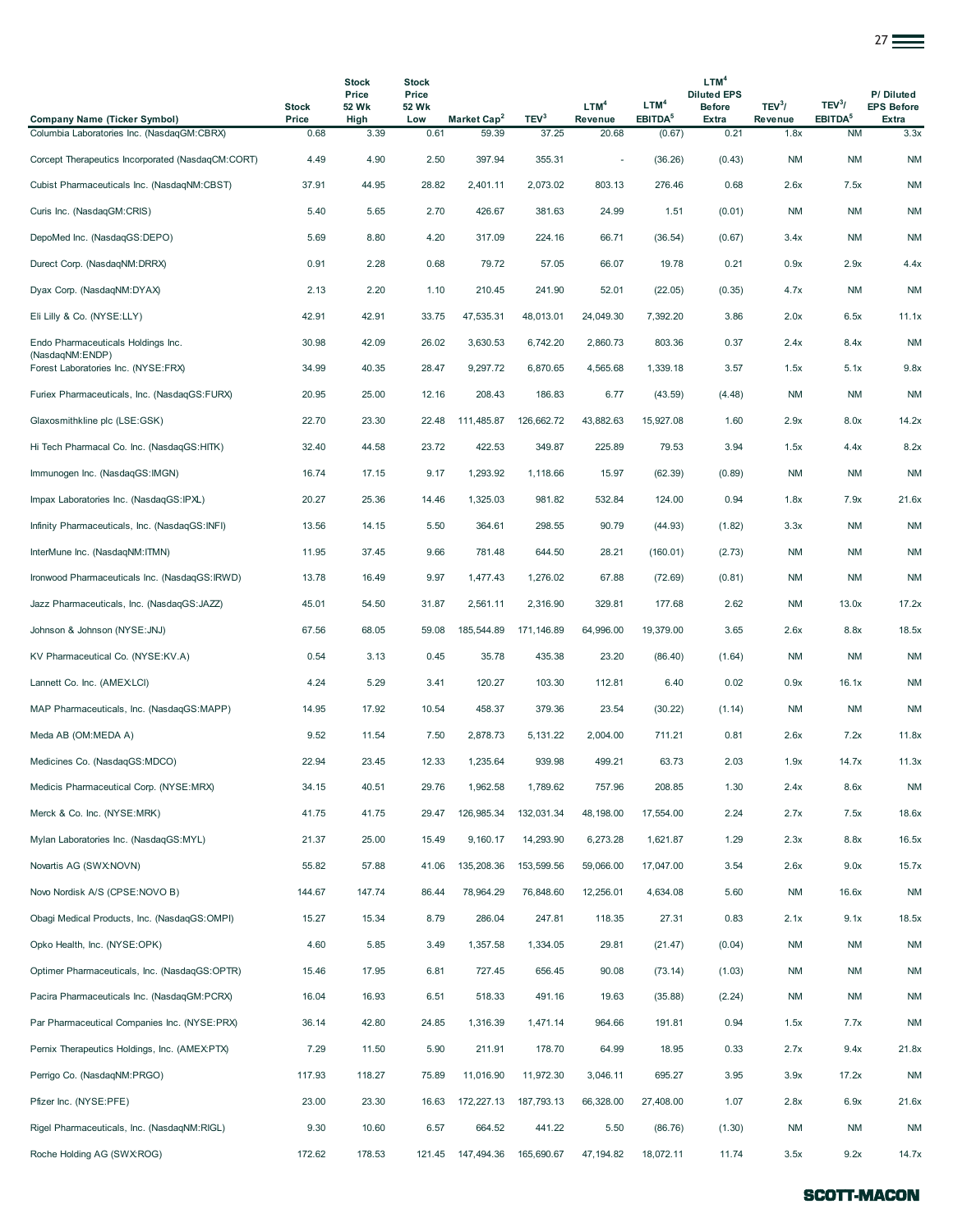| 28                                                               |                       |                                        |                                       |                           |                  |                             |                                         |                                                                  |                               |                                           |                                         |
|------------------------------------------------------------------|-----------------------|----------------------------------------|---------------------------------------|---------------------------|------------------|-----------------------------|-----------------------------------------|------------------------------------------------------------------|-------------------------------|-------------------------------------------|-----------------------------------------|
| <b>Company Name (Ticker Symbol)</b>                              | <b>Stock</b><br>Price | <b>Stock</b><br>Price<br>52 Wk<br>High | <b>Stock</b><br>Price<br>52 Wk<br>Low | Market Cap <sup>2</sup>   | TEV <sup>3</sup> | LTM <sup>4</sup><br>Revenue | LTM <sup>4</sup><br>EBITDA <sup>5</sup> | LTM <sup>4</sup><br><b>Diluted EPS</b><br><b>Before</b><br>Extra | TEV <sup>3</sup> /<br>Revenue | TEV <sup>3</sup> /<br>EBITDA <sup>5</sup> | P/Diluted<br><b>EPS Before</b><br>Extra |
| Sagent Pharmaceuticals, Inc. (NasdagGM:SGNT)                     | 18.08                 | 28.82                                  | 13.50                                 | 504.81                    | 441.16           | 160.34                      | (17.62)                                 | (1.14)                                                           | 2.8x                          | <b>NM</b>                                 | <b>NM</b>                               |
| Salix Pharmaceuticals Ltd. (NasdaqNM:SLXP)                       | 54.44                 | 54.57                                  | 25.64                                 | 3,160.73                  | 3,346.09         | 605.72                      | 199.26                                  | 1.54                                                             | <b>NM</b>                     | 16.8x                                     | <b>NM</b>                               |
| Sanofi-Aventis (ENXTPA:SAN)                                      | 75.73                 | 75.73                                  | 54.32                                 | 100,339.13                | 114,774.06       | 47,727.79                   | 17,395.19                               | 6.31                                                             | 2.4x                          | 6.6x                                      | 12.0x                                   |
| SciClone Pharmaceuticals, Inc. (NasdaqGS:SCLN)                   | 7.01                  | 7.45                                   | 3.41                                  | 398.14                    | 326.17           | 151.14                      | 38.52                                   | 0.56                                                             | 2.2x                          | 8.5x                                      | 12.5x                                   |
| Sciele Pharma Inc. (NasdaqNM:SCRX)                               | 30.19                 | 31.21                                  | 16.89                                 | 1,003.30                  | 1,226.70         | 407.80                      | 104.70                                  | 1.16                                                             | 3.0x                          | 11.7x                                     | <b>NM</b>                               |
| SIGA Technologies, Inc. (NasdaqGM:SIGA)                          | 30.19                 | 31.21                                  | 16.89                                 | 1,003.30                  | 1,226.70         | 407.80                      | 104.70                                  | 1.16                                                             | 3.0x                          | 11.7x                                     | <b>NM</b>                               |
| Sucampo Pharmaceuticals, Inc. (NasdaqNM:SCMP)                    | 7.03                  | 8.50                                   | 2.75                                  | 293.20                    | 277.51           | 53.83                       | (18.54)                                 | (0.29)                                                           | <b>NM</b>                     | <b>NM</b>                                 | <b>NM</b>                               |
| Takeda Pharmaceutical Co. Ltd. (TSE:4502)                        | 45.23                 | 47.42                                  | 37.78                                 | 35,702.88                 | 37,744.28        | 18,310.06                   | 5,038.48                                | 1.91                                                             | 2.1x                          | 7.5x                                      | 23.7x                                   |
| Targacept, Inc. (NasdaqNM:TRGT)                                  | 4.30                  | 22.40                                  | 4.04                                  | 143.62                    | (30.27)          | 81.50                       | (17.55)                                 | (0.58)                                                           | <b>NM</b>                     | 1.7x                                      | <b>NM</b>                               |
| Taro Pharmaceutical Industries Ltd. (NYSE:TARO)                  | 37.07                 | 49.90                                  | 17.90                                 | 1,648.76                  | 1,374.41         | 580.56                      | 283.28                                  | 4.24                                                             | 2.4x                          | 4.9x                                      | 8.7x                                    |
| Teva Pharmaceutical Industries Limited (NYSE:TEVA)               | 39.44                 | 49.72                                  | 35.00                                 | 34, 352. 24               | 47,961.24        | 19,334.00                   | 5,926.00                                | 3.22                                                             | 2.5x                          | 8.1x                                      | 12.3x                                   |
| Theravance Inc. (NasdaqNM:THRX)                                  | 22.22                 | 25.40                                  | 12.91                                 | 2,145.17                  | 2,117.52         | 145.28                      | 5.45                                    | (0.10)                                                           | <b>NM</b>                     | <b>NM</b>                                 | <b>NM</b>                               |
| Trius Therapeutics, Inc. (NasdaqGM:TSRX)                         | 5.76                  | 9.00                                   | 4.71                                  | 222.74                    | 126.19           | 48.13                       | (19.24)                                 | (0.54)                                                           | 2.6x                          | <b>NM</b>                                 | <b>NM</b>                               |
| Valeant Pharmaceuticals International (NYSE:VRX)                 | 44.77                 | 57.82                                  | 33.24                                 | 13,698.31                 | 20,226.06        | 2,754.53                    | 1,321.57                                | 0.44                                                             | <b>NM</b>                     | 15.3x                                     | <b>NM</b>                               |
| ViroPharma Inc. (NasdaqNM:VPHM)                                  | 23.70                 | 33.17                                  | 14.62                                 | 1,652.62                  | 1,334.73         | 553.14                      | 258.31                                  | 1.54                                                             | 2.4x                          | 5.2x                                      | 15.3x                                   |
| Watson Pharmaceuticals Inc. (NYSE:WPI)                           | 73.99                 | 77.73                                  | 55.00                                 | 9,426.99                  | 10,596.89        | 5,232.20                    | 1,163.00                                | 2.13                                                             | 2.0x                          | 9.1x                                      | <b>NM</b>                               |
| <b>MEAN (PHARMACEUTICALS)</b><br><b>MEDIAN (PHARMACEUTICALS)</b> |                       |                                        |                                       |                           |                  |                             |                                         |                                                                  | 2.5x<br>2.4x                  | 9.1x<br>8.5x                              | 14.9x<br>15.0x                          |
|                                                                  |                       |                                        |                                       | <b>PRODUCTS - BIOTECH</b> |                  |                             |                                         |                                                                  |                               |                                           |                                         |
| Advanced Cell Technology Inc. (OTCBB:ACTC)                       | 0.06                  | 0.20                                   | 0.06                                  | 128.58                    | 119.44           | 0.41                        | (21.64)                                 | (0.05)                                                           | <b>NM</b>                     | <b>NM</b>                                 | <b>NM</b>                               |
| Alimera Sciences, Inc. (NasdaqGM:ALIM)                           | 2.99                  | 9.07                                   | 1.09                                  | 93.98                     | 71.16            |                             | (20.61)                                 | (0.71)                                                           | <b>NM</b>                     | <b>NM</b>                                 | <b>NM</b>                               |
| AMAG Pharmaceuticals, Inc. (NasdaqGS:AMAG)                       | 15.40                 | 19.62                                  | 12.43                                 | 328.91                    | 128.46           | 63.34                       | (59.29)                                 | (3.16)                                                           | 2.0x                          | <b>NM</b>                                 | <b>NM</b>                               |

| AMAG Pharmaceuticals, Inc. (NasdaqGS:AMAG)       | 15.40  | 19.62  | 12.43 | 328.91    | 128.46    | 63.34     | (59.29)  | (3.16) | 2.0x      | <b>NM</b> | <b>NM</b> |
|--------------------------------------------------|--------|--------|-------|-----------|-----------|-----------|----------|--------|-----------|-----------|-----------|
| Amgen Inc. (NasdagNM:AMGN)                       | 72.91  | 73.75  | 47.66 | 56,702.69 | 58,737.69 | 15,874.00 | 6,381.00 | 4.26   | 3.7x      | 9.2x      | 17.1x     |
| Amylin Pharmaceuticals Inc. (NasdagNM:AMLN)      | 28.20  | 28.49  | 8.03  | 4,592.43  | 5,962.07  | 651.65    | (449.56) | (4.11) | <b>NM</b> | <b>NM</b> | <b>NM</b> |
| Anacor Pharmaceuticals, Inc. (NasdaqGM:ANAC)     | 6.49   | 7.55   | 3.71  | 204.44    | 164.03    | 20.51     | (46.26)  | (1.70) | <b>NM</b> | <b>NM</b> | <b>NM</b> |
| Anthera Pharmaceuticals, Inc. (NasdagGM:ANTH)    | 0.68   | 8.63   | 0.68  | 27.78     | 8.23      |           | (94.40)  | (2.48) | <b>NM</b> | <b>NM</b> | <b>NM</b> |
| Arena Pharmaceuticals, Inc. (NasdagGS:ARNA)      | 9.98   | 13.50  | 1.23  | 1,950.12  | 1,949.59  | 10.98     | (66.51)  | (0.66) | <b>NM</b> | <b>NM</b> | <b>NM</b> |
| Ariad Pharmaceuticals Inc. (NasdaqGS:ARIA)       | 17.21  | 18.10  | 7.55  | 2,852.18  | 2,576.73  | 25.33     | (92.75)  | (1.01) | <b>NM</b> | <b>NM</b> | <b>NM</b> |
| ArQule Inc. (NasdaqGM:ARQL)                      | 5.93   | 8.32   | 3.98  | 368.85    | 302.38    | 42.40     | (12.78)  | (0.25) | <b>NM</b> | <b>NM</b> | <b>NM</b> |
| Auxilium Pharmaceuticals Inc. (NasdaqGS:AUXL)    | 26.89  | 27.31  | 13.59 | 1,298.93  | 1,135.86  | 279.55    | (14.73)  | (0.48) | 4.1x      | <b>NM</b> | <b>NM</b> |
| AVEO Pharmaceuticals, Inc. (NasdaqGS:AVEO)       | 12.16  | 21.55  | 10.40 | 529.84    | 331.31    | 32.10     | (83.49)  | (2.12) | <b>NM</b> | <b>NM</b> | <b>NM</b> |
| Bacterin International Holdings, Inc. (AMEXBONE) | 1.34   | 3.93   | 1.10  | 56.88     | 64.09     | 31.92     | (5.11)   | (0.23) | 2.0x      | <b>NM</b> | <b>NM</b> |
| BioCryst Pharmaceuticals, Inc. (NasdaqGS:BCRX)   | 3.97   | 5.95   | 2.28  | 195.20    | 181.93    | 26.43     | (42.10)  | (1.09) | <b>NM</b> | <b>NM</b> | <b>NM</b> |
| Biogen Idec Inc. (NasdagNM:BIIB)                 | 144.38 | 144.38 | 83.83 | 34,588.11 | 34,393.51 | 5,126.31  | 2,051.26 | 5.09   | <b>NM</b> | 16.8x     | <b>NM</b> |
| BioMarin Pharmaceutical Inc. (NasdaqGS:BMRN)     | 39.58  | 39.64  | 23.74 | 4,835.96  | 4,951.31  | 448.55    | (24.73)  | (0.65) | <b>NM</b> | <b>NM</b> | <b>NM</b> |
| BioTime, Inc. (AMEXBTX)                          | 4.60   | 6.35   | 3.35  | 231.57    | 226.72    | 4.16      | (18.11)  | (0.38) | <b>NM</b> | <b>NM</b> | <b>NM</b> |
| Cadence Pharmaceuticals Inc. (NasdaqGS:CADX)     | 3.57   | 9.34   | 2.56  | 305.38    | 225.58    | 24.35     | (82.97)  | (1.27) | <b>NM</b> | <b>NM</b> | <b>NM</b> |
| Celgene Corporation (NasdaqNM:CELG)              | 64.16  | 80.42  | 51.70 | 28,262.35 | 27,417.36 | 4,990.08  | 2,009.76 | 3.21   | <b>NM</b> | 13.6x     | 20.0x     |
| Codexis, Inc. (NasdaqGS:CDXS)                    | 3.71   | 10.25  | 2.96  | 133.99    | 80.70     | 123.97    | (6.69)   | (0.57) | 0.7x      | <b>NM</b> | <b>NM</b> |
| Cytori Therapeutics, Inc. (NasdaqGM:CYTX)        | 2.70   | 5.72   | 1.90  | 158.45    | 148.67    | 8.88      | (32.59)  | (0.54) | <b>NM</b> | <b>NM</b> | <b>NM</b> |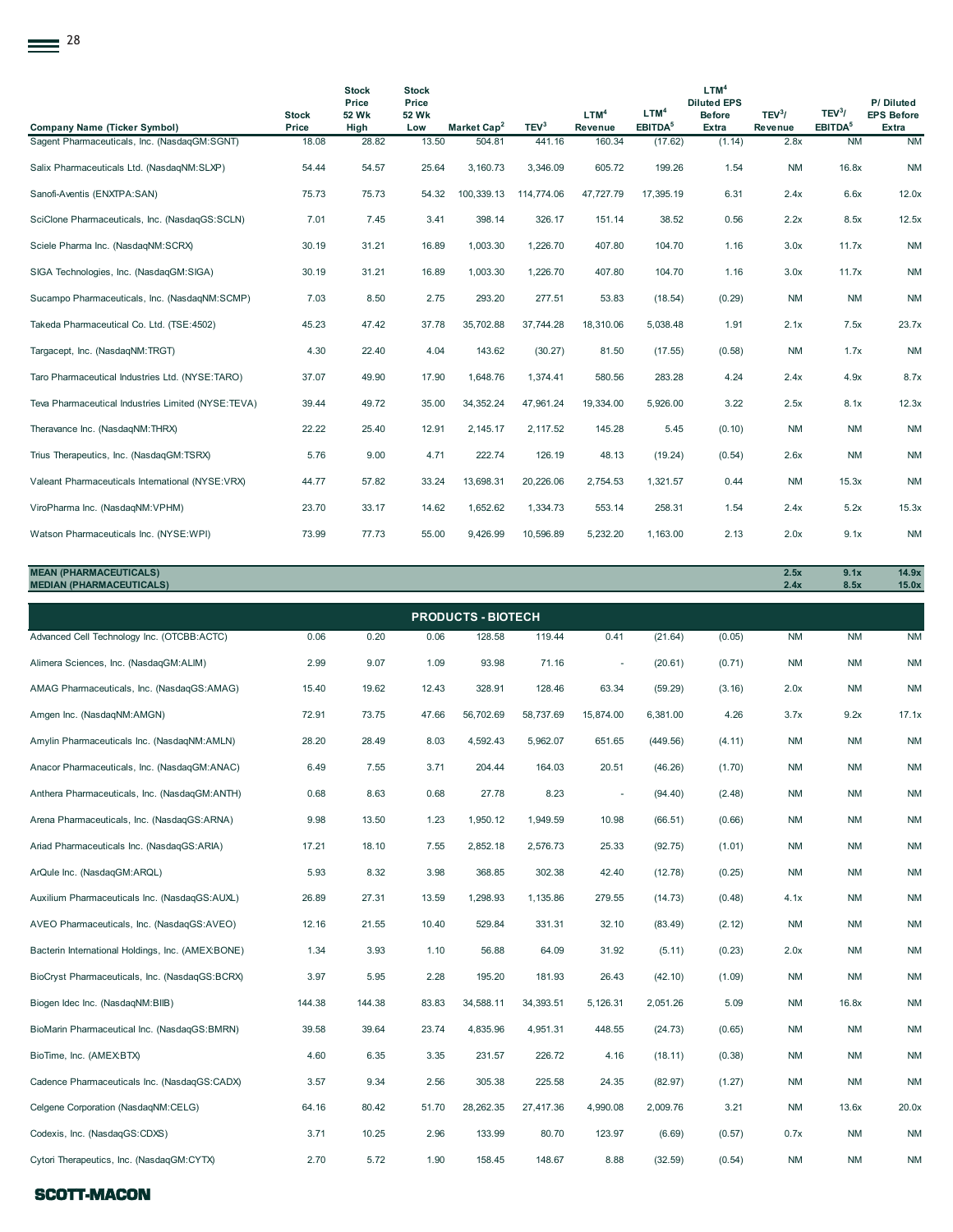|                                                   |                       |                                        |                                       |                         |                  |                             |                                         |                                                                  |                               |                                           | 29 <del>—</del>                                |
|---------------------------------------------------|-----------------------|----------------------------------------|---------------------------------------|-------------------------|------------------|-----------------------------|-----------------------------------------|------------------------------------------------------------------|-------------------------------|-------------------------------------------|------------------------------------------------|
| <b>Company Name (Ticker Symbol)</b>               | <b>Stock</b><br>Price | <b>Stock</b><br>Price<br>52 Wk<br>High | <b>Stock</b><br>Price<br>52 Wk<br>Low | Market Cap <sup>2</sup> | TEV <sup>3</sup> | LTM <sup>4</sup><br>Revenue | LTM <sup>4</sup><br>EBITDA <sup>5</sup> | LTM <sup>4</sup><br><b>Diluted EPS</b><br><b>Before</b><br>Extra | TEV <sup>3</sup> /<br>Revenue | TEV <sup>3</sup> /<br>EBITDA <sup>5</sup> | P/Diluted<br><b>EPS Before</b><br><b>Extra</b> |
| Dendreon Corp. (NasdaqGS:DNDN)                    | 7.40                  | 42.00                                  | 5.69                                  | 1,139.56                | 1,215.83         | 396.67                      | (199.29)                                | (2.24)                                                           | 3.1x                          | <b>NM</b>                                 | <b>NM</b>                                      |
| Dynavax Technologies Corporation (NasdaqCM:DVAX)  | 4.32                  | 5.34                                   | 1.75                                  | 752.25                  | 658.72           | 22.22                       | (44.21)                                 | (0.35)                                                           | <b>NM</b>                     | ΝM                                        | <b>NM</b>                                      |
| Emergent BioSolutions, Inc. (NYSE:EBS)            | 15.15                 | 22.84                                  | 13.30                                 | 547.83                  | 460.78           | 305.16                      | 77.62                                   | 1.04                                                             | 1.5x                          | 5.9x                                      | 14.6x                                          |
| Endocyte, Inc. (NasdaqGS:ECYT)                    | 8.22                  | 14.80                                  | 3.02                                  | 294.58                  | 189.54           | 0.19                        | (41.02)                                 | (1.28)                                                           | <b>NM</b>                     | <b>NM</b>                                 | <b>NM</b>                                      |
| Enzon Pharmaceuticals Inc. (NasdaqNM:ENZN)        | 6.87                  | 10.46                                  | 5.79                                  | 331.86                  | 332.92           | 39.92                       | (6.93)                                  | (0.45)                                                           | <b>NM</b>                     | <b>NM</b>                                 | <b>NM</b>                                      |
| Exelixis Inc. (NasdaqNM:EXEL)                     | 5.53                  | 9.24                                   | 3.94                                  | 821.08                  | 759.69           | 272.25                      | 102.27                                  | 0.56                                                             | 2.8x                          | 7.4x                                      | 9.9x                                           |
| Gilead Sciences Inc. (NasdaqNM:GILD)              | 51.28                 | 56.50                                  | 34.45                                 | 38,835.47               | 46,861.25        | 8,741.74                    | 4,220.19                                | 3.33                                                             | <b>NM</b>                     | 11.1x                                     | 15.4x                                          |
| GTX Inc. (NasdaqGM:GTXI)                          | 3.52                  | 6.55                                   | 2.34                                  | 221.07                  | 157.12           | 7.27                        | (40.49)                                 | (0.69)                                                           | <b>NM</b>                     | <b>NM</b>                                 | <b>NM</b>                                      |
| Halozyme Therapeutics, Inc. (NasdaqGM:HALO)       | 8.86                  | 13.50                                  | 5.54                                  | 918.26                  | 801.65           | 55.98                       | (24.31)                                 | (0.24)                                                           | <b>NM</b>                     | <b>NM</b>                                 | <b>NM</b>                                      |
| Horizon Pharma, Inc. (NasdaqGM:HZNP)              | 7.13                  | 9.34                                   | 3.05                                  | 240.30                  | 210.30           | 7.66                        | (59.52)                                 | (8.81)                                                           | <b>NM</b>                     | <b>NM</b>                                 | <b>NM</b>                                      |
| Human Genome Sciences Inc. (NasdaqNM:HGSI)        | 13.13                 | 25.03                                  | 6.51                                  | 2,613.80                | 2,963.50         | 151.53                      | (267.25)                                | (1.75)                                                           | <b>NM</b>                     | <b>NM</b>                                 | <b>NM</b>                                      |
| Idenix Pharmaceuticals Inc. (NasdaqGM:IDIX)       | 10.28                 | 15.25                                  | 4.06                                  | 1,113.63                | 1,008.37         | 2.53                        | (65.86)                                 | (0.33)                                                           | <b>NM</b>                     | <b>NM</b>                                 | <b>NM</b>                                      |
| Immunomedics Inc. (NasdaqGM: IMMU)                | 3.56                  | 4.33                                   | 2.85                                  | 269.10                  | 229.79           | 42.89                       | 12.12                                   | 0.14                                                             | <b>NM</b>                     | 19.0x                                     | <b>NM</b>                                      |
| Incyte Corporation (NasdaqNM:INCY)                | 22.70                 | 24.30                                  | 11.76                                 | 2,907.76                | 2,993.51         | 98.66                       | (133.04)                                | (1.63)                                                           | <b>NM</b>                     | <b>NM</b>                                 | <b>NM</b>                                      |
| ISIS Pharmaceuticals Inc. (NasdaqNM:ISIS)         | 12.00                 | 12.00                                  | 6.25                                  | 1,202.21                | 1,087.30         | 101.17                      | (60.94)                                 | (0.89)                                                           | <b>NM</b>                     | <b>NM</b>                                 | <b>NM</b>                                      |
| Keryx Biopharmaceuticals Inc. (NasdaqCM:KERX)     | 1.80                  | 5.19                                   | 1.28                                  | 128.15                  | 97.24            | 5.00                        | (31.40)                                 | (0.45)                                                           | <b>NM</b>                     | <b>NM</b>                                 | <b>NM</b>                                      |
| Lexicon Pharmaceuticals, Inc. (NasdaqGS:LXRX)     | 2.25                  | 2.36                                   | 0.81                                  | 1,079.07                | 850.39           | 1.55                        | (101.82)                                | (0.31)                                                           | <b>NM</b>                     | ΝM                                        | <b>NM</b>                                      |
| Life Technologies Corporation (NasdaqGS:LIFE)     | 44.99                 | 52.54                                  | 35.30                                 | 8,034.18                | 10,211.58        | 3,818.89                    | 1,234.20                                | 2.27                                                             | 2.7x                          | 8.3x                                      | 19.9x                                          |
| Ligand Pharmaceuticals Incorporated               | 16.94                 | 18.74                                  | 10.16                                 | 334.30                  | 352.38           | 31.78                       | 3.99                                    | (0.02)                                                           | <b>NM</b>                     | <b>NM</b>                                 | <b>NM</b>                                      |
| (NasdaqGM:LGND)<br>MannKind Corp. (NasdaqGM:MNKD) | 2.29                  | 3.99                                   | 1.57                                  | 384.31                  | 822.01           |                             | (116.00)                                | (1.24)                                                           | <b>NM</b>                     | <b>NM</b>                                 | <b>NM</b>                                      |
| Medivation, Inc. (NasdaqGM:MDVN)                  | 91.40                 | 91.75                                  | 14.32                                 | 3,326.96                | 3,134.33         | 82.51                       | (32.32)                                 | (0.85)                                                           | <b>NM</b>                     | <b>NM</b>                                 | <b>NM</b>                                      |
| Momenta Pharmaceuticals Inc. (NasdaqGS:MNTA)      | 13.47                 | 21.00                                  | 10.15                                 | 693.97                  | 311.71           | 229.12                      | 127.86                                  | 2.33                                                             | 1.4x                          | 2.4x                                      | 5.8x                                           |
| Myriad Genetics Inc. (NasdaqNM:MYGN)              | 23.77                 | 27.00                                  | 17.51                                 | 2,017.26                | 1,679.90         | 470.45                      | 184.51                                  | 1.26                                                             | 3.6x                          | 9.1x                                      | 18.8x                                          |
| Nektar Therapeutics (NasdaqNM:NKTR)               | 8.07                  | 8.50                                   | 4.07                                  | 924.91                  | 771.65           | 78.13                       | (111.75)                                | (1.22)                                                           | <b>NM</b>                     | <b>NM</b>                                 | <b>NM</b>                                      |
| Navidea Biopharmaceuticals, Inc (AMEX:NAVB)       | 3.72                  | 3.79                                   | 1.62                                  | 350.86                  | 335.46           | 0.27                        | (24.86)                                 | (0.20)                                                           | <b>NM</b>                     | <b>NM</b>                                 | <b>NM</b>                                      |
| Neurocrine Biosciences Inc. (NasdaqNM:NBIX)       | 7.90                  | 9.98                                   | 5.42                                  | 523.49                  | 342.41           | 76.17                       | 31.78                                   | 0.59                                                             | 4.5x                          | 10.8x                                     | 13.4x                                          |
| NewLink Genetics Corporation (NasdaqGM:NLNK)      | 14.98                 | 18.00                                  | 6.25                                  | 309.67                  | 275.01           | 1.74                        | (18.30)                                 | (1.85)                                                           | <b>NM</b>                     | ΝM                                        | <b>NM</b>                                      |
| Novavax, Inc. (NasdaqGM:NVAX)                     | 1.56                  | 2.15                                   | 1.12                                  | 190.41                  | 170.10           | 18.50                       | (19.99)                                 | (0.17)                                                           | <b>NM</b>                     | ΝM                                        | <b>NM</b>                                      |
| NPS Pharmaceuticals Inc. (NasdaqNM:NPSP)          | 8.61                  | 10.33                                  | 4.35                                  | 741.79                  | 812.38           | 100.99                      | (4.93)                                  | (0.44)                                                           | <b>NM</b>                     | <b>NM</b>                                 | <b>NM</b>                                      |
| Oncothyreon Inc (NasdaqGM:ONTY)                   | 4.68                  | 11.59                                  | 3.35                                  | 267.36                  | 215.41           | ÷,                          | (24.11)                                 | (0.62)                                                           | <b>NM</b>                     | <b>NM</b>                                 | <b>NM</b>                                      |
| Onyx Pharmaceuticals, Inc. (NasdaqGS:ONXX)        | 66.45                 | 67.62                                  | 27.17                                 | 4,277.32                | 3,842.97         | 452.06                      | (1.50)                                  | 1.08                                                             | <b>NM</b>                     | <b>NM</b>                                 | <b>NM</b>                                      |
| PDL BioPharma, Inc. (NasdaqGS:PDLI)               | 6.63                  | 6.68                                   | 5.15                                  | 927.44                  | 1,111.83         | 356.05                      | 337.94                                  | 1.20                                                             | 3.1x                          | 3.3x                                      | 5.5x                                           |
| Pharmacyclics Inc. (NasdaqCM:PCYC)                | 54.61                 | 55.43                                  | 8.65                                  | 3,770.71                | 3,555.75         | 81.25                       | 18.83                                   | 0.26                                                             | <b>NM</b>                     | ΝM                                        | <b>NM</b>                                      |
| Progenics Pharmaceuticals Inc. (NasdaqGS:PGNX)    | 9.78                  | 11.34                                  | 4.50                                  | 331.17                  | 275.07           | 84.63                       | 22.18                                   | 0.60                                                             | 3.3x                          | 12.4x                                     | 16.3x                                          |
| Questcor Pharmaceuticals, Inc. (NasdaqGS:QCOR)    | 53.24                 | 54.31                                  | 24.14                                 | 3,385.61                | 3,161.96         | 277.30                      | 155.23                                  | 1.62                                                             | <b>NM</b>                     | <b>NM</b>                                 | <b>NM</b>                                      |
| Raptor Pharmaceuticals Corp. (NasdaqGM:RPTP)      | 5.58                  | 7.90                                   | 3.66                                  | 272.63                  | 222.71           | ÷                           | (25.23)                                 | (1.23)                                                           | <b>NM</b>                     | <b>NM</b>                                 | <b>NM</b>                                      |
| Regeneron Pharmaceuticals Inc. (NasdaqNM:REGN)    | 114.22                | 145.04                                 | 42.83                                 | 10,604.82               | 10,613.35        | 565.41                      | (109.46)                                | (1.82)                                                           | <b>NM</b>                     | ΝM                                        | <b>NM</b>                                      |
| RTI Biologics, Inc. (NasdaqNM:RTIX)               | 3.76                  | 4.79                                   | 2.82                                  | 209.93                  | 162.74           | 172.41                      | 20.74                                   | 0.16                                                             | 0.9x                          | 7.8x                                      | 22.8x                                          |
| Santarus, Inc. (NasdaqGS:SNTS)                    | 7.09                  | 7.42                                   | 2.40                                  | 443.90                  | 388.22           | 141.85                      | 11.13                                   | 0.09                                                             | 2.7x                          | <b>NM</b>                                 | <b>NM</b>                                      |
| Savient Pharmaceuticals, Inc. (NasdaqGM:SVNT)     | 0.54                  | 8.03                                   | 0.52                                  | 38.14                   | 84.27            | 11.81                       | (125.23)                                | (1.75)                                                           | NM                            | <b>NM</b>                                 | <b>NM</b>                                      |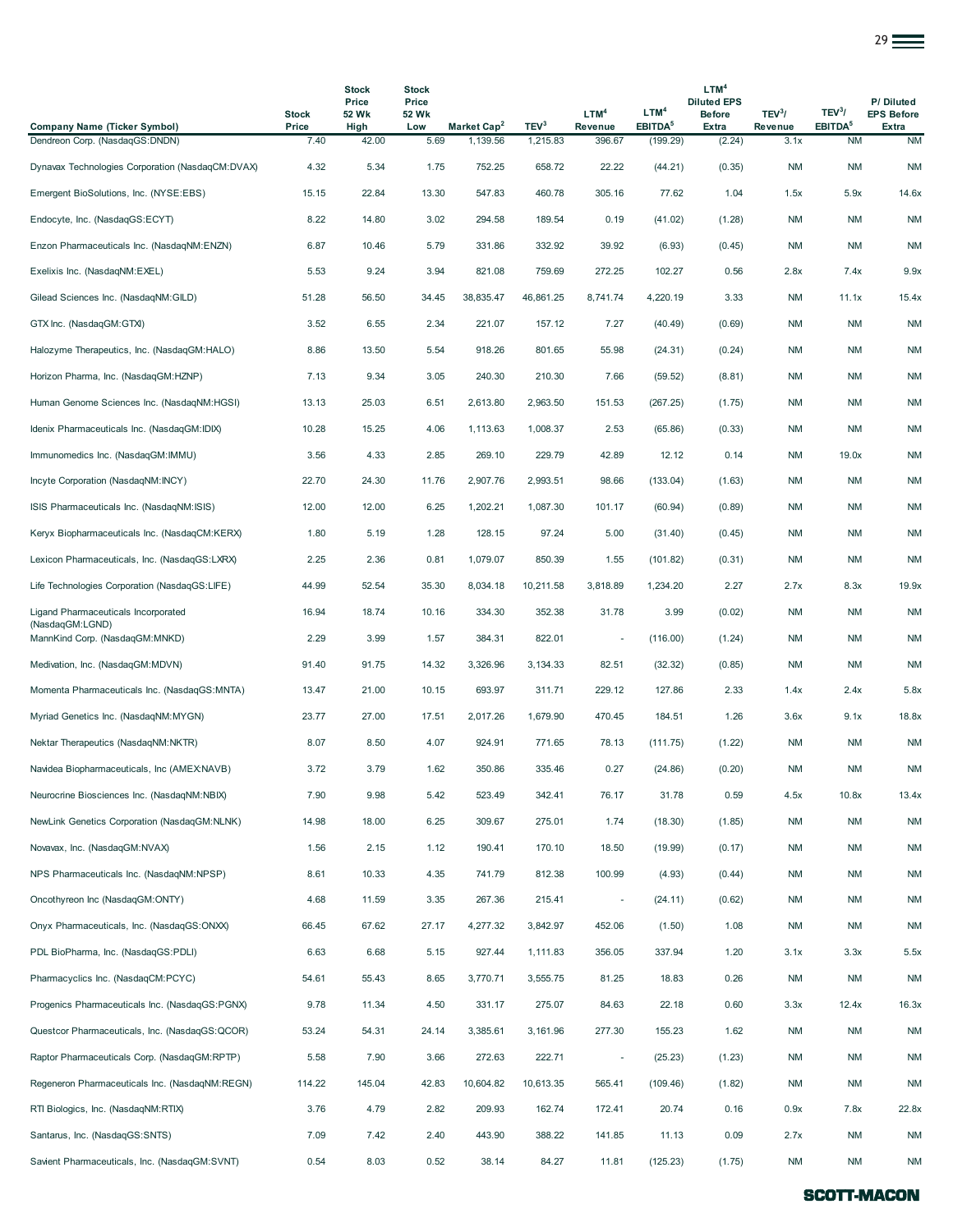| 30                                             |                       |                                        |                                              |                         |                  |                             |                                         |                                                                  |                               |                                           |                                         |
|------------------------------------------------|-----------------------|----------------------------------------|----------------------------------------------|-------------------------|------------------|-----------------------------|-----------------------------------------|------------------------------------------------------------------|-------------------------------|-------------------------------------------|-----------------------------------------|
| <b>Company Name (Ticker Symbol)</b>            | <b>Stock</b><br>Price | <b>Stock</b><br>Price<br>52 Wk<br>High | <b>Stock</b><br>Price<br><b>52 Wk</b><br>Low | Market Cap <sup>2</sup> | TEV <sup>3</sup> | LTM <sup>4</sup><br>Revenue | LTM <sup>4</sup><br>EBITDA <sup>5</sup> | LTM <sup>4</sup><br><b>Diluted EPS</b><br><b>Before</b><br>Extra | TEV <sup>3</sup> /<br>Revenue | TEV <sup>3</sup> /<br>EBITDA <sup>5</sup> | P/Diluted<br><b>EPS Before</b><br>Extra |
| Seattle Genetics Inc. (NasdaqGS:SGEN)          | 25.39                 | 26.02                                  | 12.29                                        | 2,971.95                | 2,663.08         | 130.85                      | (122.13)                                | (1.14)                                                           | <b>NM</b>                     | <b>NM</b>                                 | <b>NM</b>                               |
| Sequenom Inc. (NasdaqGS:SQNM)                  | 4.06                  | 8.01                                   | 3.46                                         | 465.04                  | 362.54           | 57.32                       | (77.52)                                 | (0.84)                                                           | <b>NM</b>                     | <b>NM</b>                                 | <b>NM</b>                               |
| Spectrum Pharmaceuticals, Inc. (NasdaqGS:SPPI) | 15.56                 | 16.00                                  | 6.94                                         | 920.13                  | 733.93           | 209.22                      | 66.89                                   | 1.36                                                             | 3.5x                          | 11.0x                                     | 11.4x                                   |
| Synageva BioPharma Corp. (NasdaqGM:GEVA)       | 40.56                 | 42.38                                  | 10.04                                        | 863.27                  | 724.36           | 4.43                        | (25.34)                                 | (3.35)                                                           | <b>NM</b>                     | <b>NM</b>                                 | <b>NM</b>                               |
| Synergy Pharmaceuticals, Inc. (NasdaqCM:SGYP)  | 4.75                  | 8.70                                   | 3.17                                         | 305.45                  | 299.33           | $\sim$                      | (23.86)                                 | (0.36)                                                           | <b>NM</b>                     | <b>NM</b>                                 | <b>NM</b>                               |
| Synta Pharmaceuticals Corp. (NasdaqGM:SNTA)    | 5.47                  | 8.50                                   | 3.02                                         | 315.12                  | 274.23           | 6.59                        | (47.78)                                 | (1.00)                                                           | <b>NM</b>                     | <b>NM</b>                                 | <b>NM</b>                               |
| Techne Corp. (NasdaqNM:TECH)                   | 74.20                 | 86.43                                  | 62.04                                        | 2,732.49                | 2,512.88         | 313.92                      | 186.12                                  | 3.06                                                             | <b>NM</b>                     | 13.5x                                     | 24.2x                                   |
| Trius Therapeutics, Inc. (NasdaqGM:TSRX)       | 5.76                  | 9.00                                   | 4.71                                         | 222.74                  | 126.19           | 48.13                       | (19.24)                                 | (0.54)                                                           | 2.6x                          | <b>NM</b>                                 | <b>NM</b>                               |
| Unigene Laboratories Inc. (OTCBB:UGNE)         | 0.29                  | 1.28                                   | 0.18                                         | 27.17                   | 73.16            | 20.13                       | (0.89)                                  | (0.18)                                                           | 3.6x                          | <b>NM</b>                                 | <b>NM</b>                               |
| United Therapeutics Corp. (NasdaqNM:UTHR)      | 49.38                 | 59.40                                  | 36.55                                        | 2,651.01                | 2,510.21         | 784.89                      | 414.09                                  | 4.68                                                             | 3.2x                          | 6.1x                                      | 10.6x                                   |
| Vertex Pharmaceuticals Inc. (NasdaqNM:VRTX)    | 55.92                 | 66.10                                  | 26.50                                        | 11,802.53               | 11,396.74        | 1,775.70                    | 507.59                                  | 1.41                                                             | <b>NM</b>                     | <b>NM</b>                                 | <b>NM</b>                               |
| Vical Inc. (NasdaqGM:VICL)                     | 3.60                  | 5.30                                   | 2.22                                         | 309.32                  | 218.06           | 40.83                       | 3.04                                    | 0.02                                                             | <b>NM</b>                     | <b>NM</b>                                 | <b>NM</b>                               |
| VIVUS Inc. (NasdagGS: VVUS)                    | 28.54                 | 29.42                                  | 6.13                                         | 2,845.47                | 2,512.07         |                             | (55.85)                                 | (0.64)                                                           | <b>NM</b>                     | <b>NM</b>                                 | <b>NM</b>                               |
| ZIOPHARM Oncology, Inc. (NasdaqCM:ZIOP)        | 5.95                  | 6.25                                   | 3.55                                         | 466.90                  | 338.89           | 0.80                        | (79.26)                                 | (0.71)                                                           | <b>NM</b>                     | <b>NM</b>                                 | <b>NM</b>                               |

**MEAN (BIOTECH) 2.7x 9.9x 15.0x MEDIAN (BIOTECH) 2.9x 9.2x 15.4x** AmerisourceBergen Corporation (NYSE:ABC) 39.35 43.47 34.33 9,868.98 9,424.02 81,000.61 1,388.45 2.61 0.1x 6.8x 15.1x BioScrip Inc. (NasdaqNM:BIOS) 7.43 7.88 5.00 434.02 725.39 1,842.82 62.86 0.12 0.4x 11.5x NM Cardinal Health, Inc. (NYSE:CAH) 42.00 47.06 37.53 14,535.19 14,585.39 107,551.00 2,059.00 2.97 0.1x 7.1x 14.1x CVS Caremark Corporation (NYSE:CVS) 46.73 46.93 31.30 59,884.61 66,908.61 112,203.00 8,046.00 2.66 0.6x 8.3x 17.5x Henry Schein, Inc. (NasdaqNM:HSIC) 78.49 80.38 58.50 7,053.50 7,803.25 8,681.50 720.94 4.04 0.9x 10.8x 19.4x McKesson Corporation (NYSE:MCK) 93.75 94.47 66.61 22,142.53 22,973.53 122,734.00 2,880.00 5.59 0.2x 8.0x 16.8x MWI Veterinary Supply, Inc. (NasdaqGS:MWIV) 102.77 103.50 61.01 1,308.16 1,373.17 1,801.13 85.55 3.80 0.8x 16.1x NM Owens & Minor Inc. (NYSE:OMI) 30.63 35.71 25.87 1,945.89 1,945.37 8,721.98 248.34 1.82 0.2x 7.8x 16.8x Patterson Companies, Inc. (NasdaqNM:PDCO) 34.47 34.70 26.19 3,800.28 4,076.70 3,535.66 400.22 1.92 1.2x 10.2x 18.0x PetMed Express, Inc. (NasdaqGS:PETS) 12.16 14.03 8.51 244.65 187.51 238.25 27.43 0.80 0.8x 6.8x 15.2x PharMerica Corporation (NYSE:PMC) 10.92 16.45 9.03 322.12 587.52 2,044.90 104.30 0.87 0.3x 5.6x 12.6x PSS World Medical Inc. (NasdaqNM:PSSI) 20.99 28.87 18.51 1,058.46 1,353.91 2,102.00 169.13 1.38 0.6x 8.0x 15.2x Rite Aid Corporation (NYSE:RAD) 1.40 2.12 0.85 1,258.69 7,381.46 26,198.72 647.81 (0.39) 0.3x 11.4x NM Vitacost.com, Inc. (NasdaqGM:VITC) 5.90 8.65 4.15 196.19 155.62 280.35 (11.42) (0.67) 0.6x NM NM Vitamin Shoppe, Inc. (NYSE:VSI) 64.93 54.93 55.35 34.49 1,599.52 1,586.15 887.79 108.83 1.73 1.8x 14.6x NM Walgreen Co. (NYSE:WAG) 25.58 29.58 44.26 28.53 25,393.39 25,798.39 72,527.00 4,911.00 2.91 0.4x 5.3x 10.2x **PRODUCTS - DISTRIBUTION**

| <b>MEAN (DISTRIBUTION)</b>   | 0.6x | 9.2x | 15.5x |
|------------------------------|------|------|-------|
| <b>MEDIAN (DISTRIBUTION)</b> | 0.5x | 8.0x | 15.2x |
|                              |      |      |       |
|                              |      |      |       |

#### **MEAN (PRODUCTS) 2.3x 10.0x 16.3x MEDIAN (PRODUCTS) 2.2x 9.1x 16.3x**

1) Source: Financial Information from SEC filings and other publicly-available sources

2) Market Cap: Total Value of Company's Stock; Equal to the Number of Shares Outstanding Times the Price per Share

3) TEV (Total Enterprise Value): Market Capitalization Plus Debt Less Cash

4) LTM: Latest Twelve Months

5) EBITDA: Earnings Before Interest, Taxes, Depreciation and Amortization

6) NA: Not Available

7) NM: Not Meaningful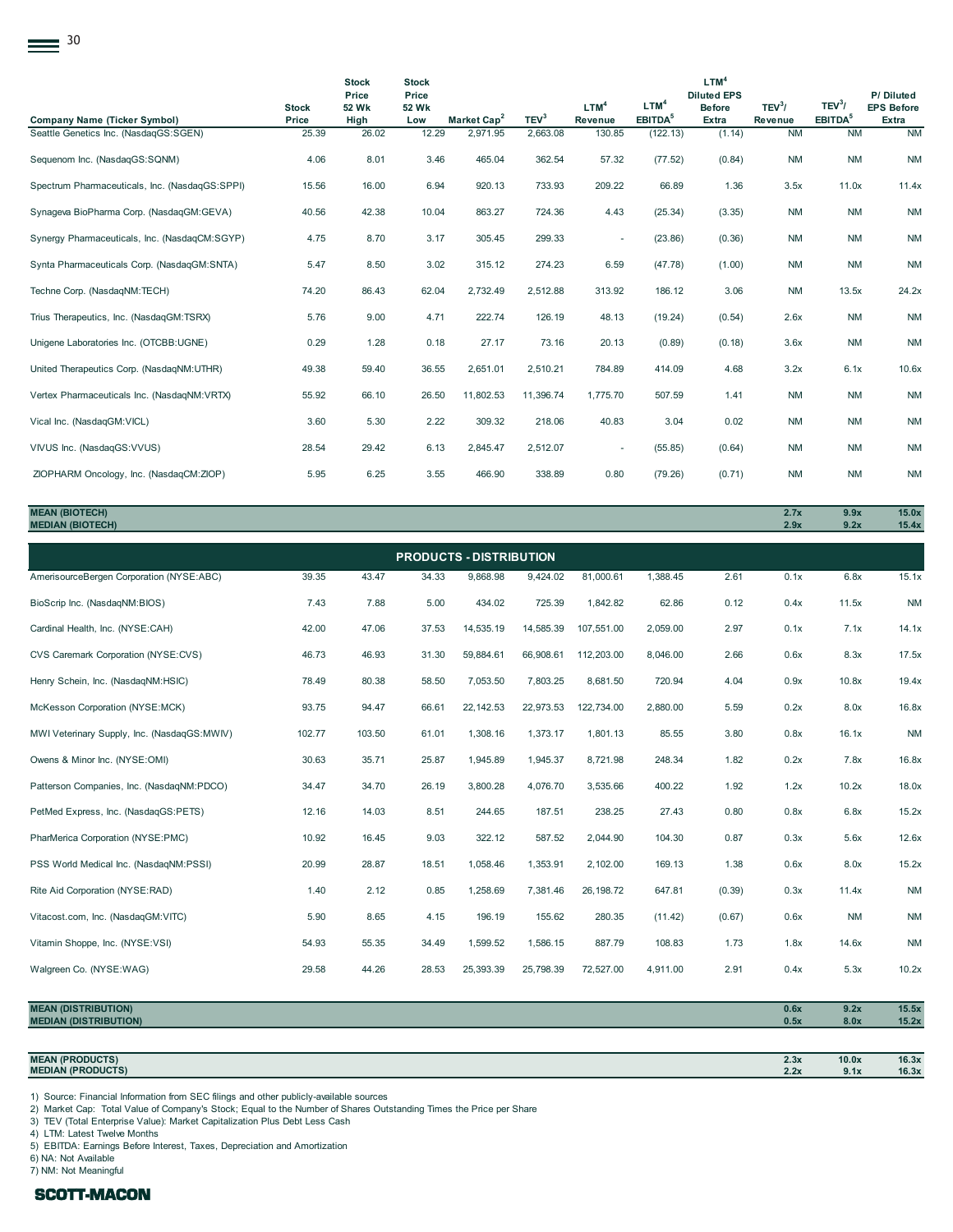# Copyright 2012 © Scott-Macon, Ltd.

 $31$ 

#### *Note: Disclaimer*

*In the preparation of the information contained in this document, Scott-Macon, Ltd. has endeavored to present information that is as accurate and current as possible from sources believed to be reliable. However, inadvertent errors can occur. Therefore, the information is provided "as is", without any representation or warranty of any kind, expressed or implied. Any reproduction, retransmission, republication, or other use of all or part of this document is expressly prohibited, unless written permission has been granted by Scott-Macon, Ltd. All other rights are reserved.*